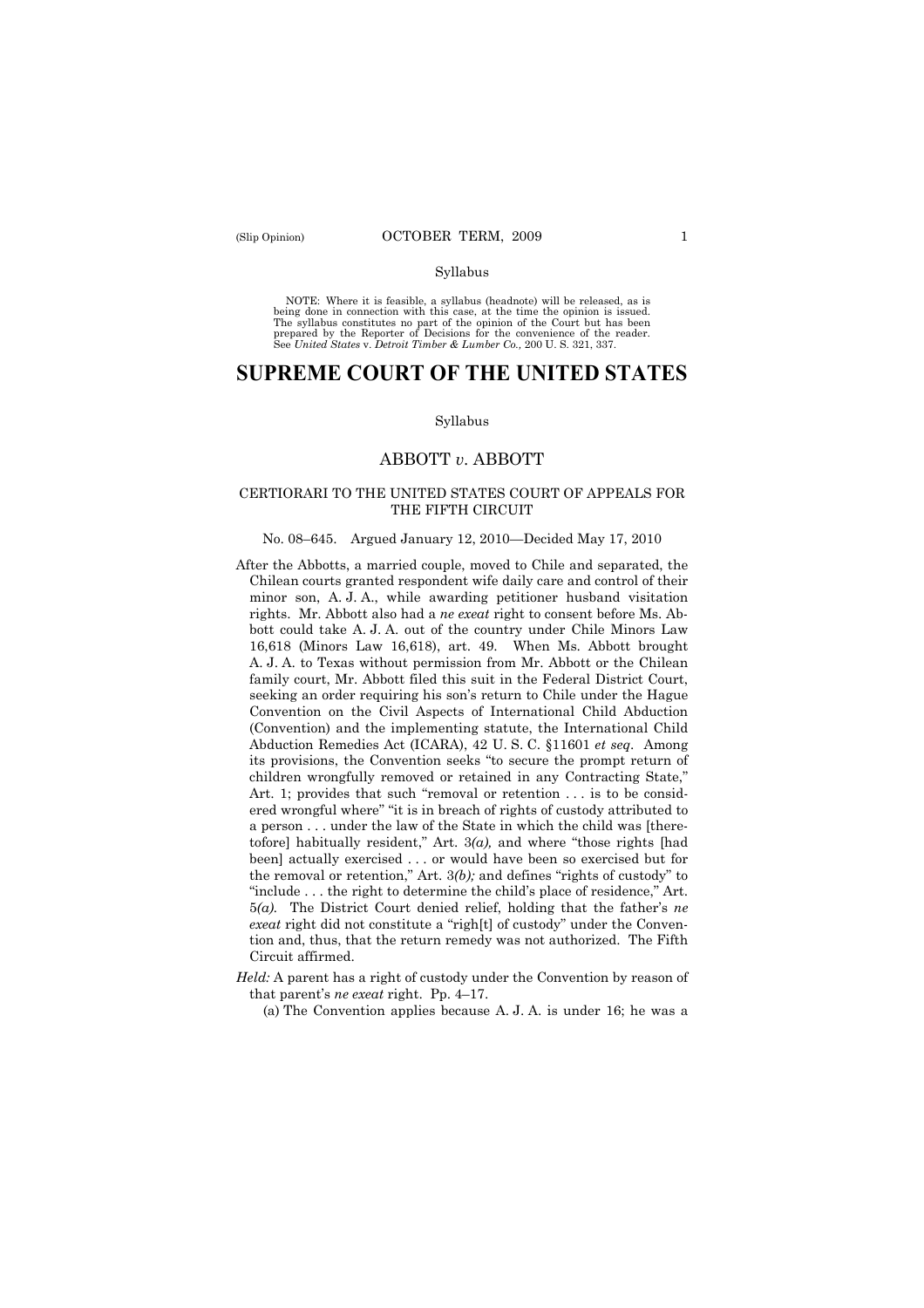habitual resident of Chile; and both Chile and the United States are contracting states. The ICARA instructs the state or federal court in which a petition alleging international child abduction has been filed to "decide the case in accordance with the Convention." §§11603(b), (d). P. 5.

(b) That A. J. A. was wrongfully removed from Chile in violation of a "righ[t] of custody" is shown by the Convention's text, by the U. S. State Department's views, by contracting states' court decisions, and by the Convention's purposes. Pp. 5–18.

(1) Chilean law determines the content of Mr. Abbott's right, while the Convention's text and structure resolve whether that right is a "righ[t] of custody." Minors Law 16,618, art. 49, provides that "[o]nce the court has decreed" that one of the parents has visitation rights, that parent's "authorization" generally "shall also be required" before the child may be taken out of the country. Because Mr. Abbott has direct and regular visitation rights, it follows that he has a *ne exeat* right under article 49. The Convention recognizes that custody rights can be decreed jointly or alone, see Art. 3*(a),* and Mr. Abbott's *ne exeat* right is best classified as a "joint right of custody," which the Convention defines to "include rights relating to the care of the person of the child and, in particular, the right to determine the child's place of residence," Art. 5*(a).* Mr. Abbott's right to decide A. J. A.'s country of residence allows him to "determine the child's place of residence," especially given the Convention's purpose to prevent wrongful removal across international borders. It also gives him "rights relating to the care of the person of the child," in that choosing A. J. A.'s residence country can determine the shape of his early and adolescent years and his language, identity, and culture and traditions. That a *ne exeat* right does not fit within traditional physicalcustody notions is beside the point because the Convention's definition of "rights of custody" controls. This uniform, text-based approach ensures international consistency in interpreting the Convention, foreclosing courts from relying on local usage to undermine recognition of custodial arrangements in other countries and under other legal traditions. In any case, this country has adopted modern conceptions of custody *e.g.*, joint legal custody, that accord with the Convention's broad definition. Ms. Abbott mistakenly claims that a *ne exeat* right cannot qualify as a right of custody because the Convention requires that any such right be capable of "exercis[e]." When one parent removes a child without seeking the *ne exeat* holder's consent, it is an instance where the right would have been "exercised but for the removal or retention," Art. 3*(b).* The Fifth Circuit's conclusion that a breach of a *ne exeat* right does not give rise to a return remedy would render the Convention meaningless in many cases where it is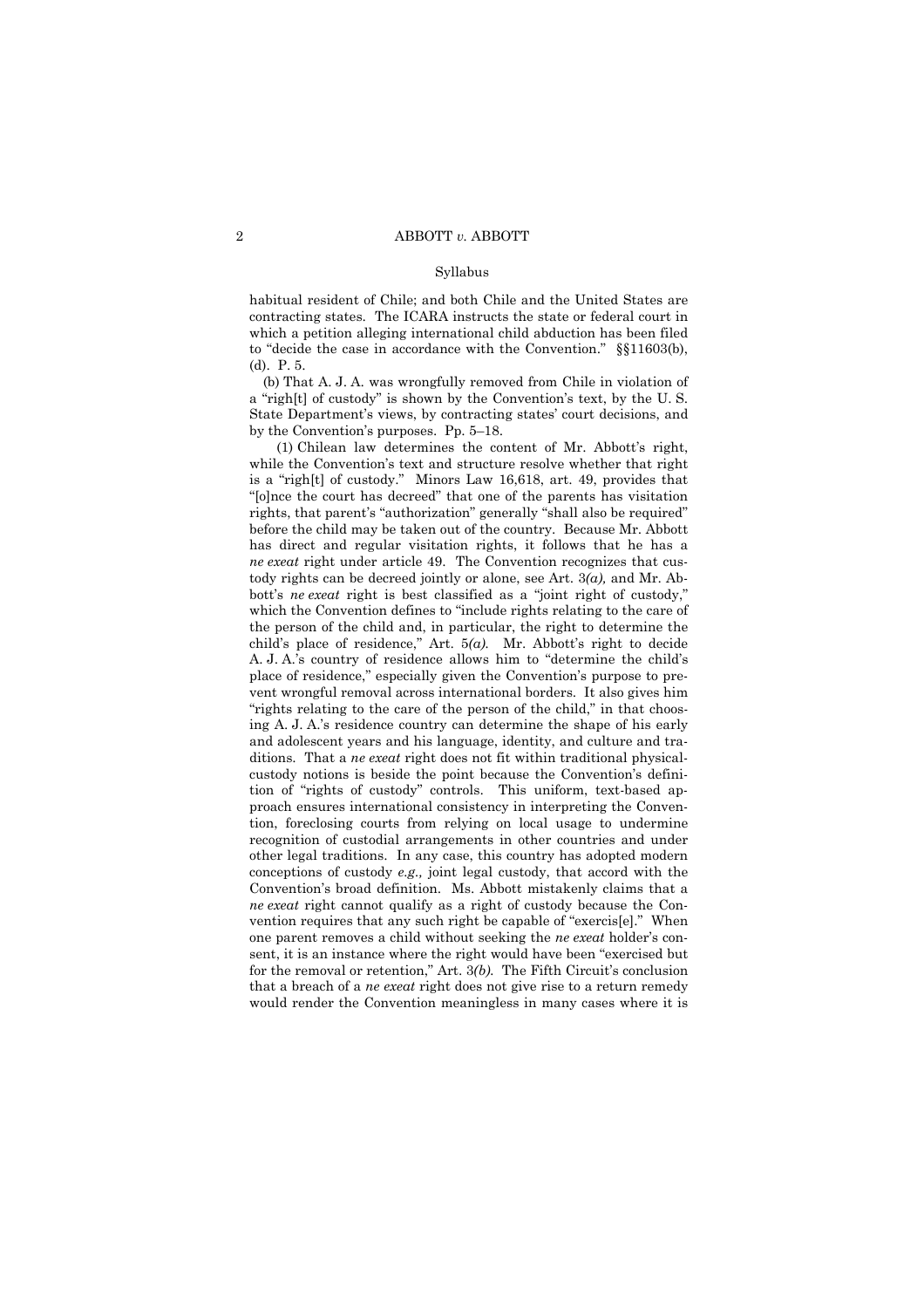most needed. Any suggestion that a *ne exeat* right is a right of access is atexual, as a *ne exeat* right is not even arguably a "right to take a child for a limited period of time." Art. 5*(b).* Ms. Abbott's argument that the *ne exeat* order in this case cannot create a right of custody is not dispositive because Mr. Abbott asserts rights under Minors Law 16,618, which do not derive from the order. Pp. 6–11.

(2) This Court's conclusion is strongly supported and informed by the longstanding view of the State Department's Office of Children's Issues, this country's Convention enforcement entity, that *ne exeat*  rights are rights of custody. The Court owes deference to the Executive Branch's treaty interpretations. See *Sumitomo Shoji America, Inc.* v. *Avagliano*, 457 U. S. 176, 185. There is no reason to doubt this well-established canon here. The Executive, when dealing with delicate foreign relations matters like international child abductions, possesses a great store of information on practical realities such as the reactions from treaty partners to a particular treaty interpretation and the impact that interpretation may have on the State Department's ability to reclaim children abducted from this country. Pp. 11–12.

(3) The Court's view is also substantially informed by the views of sister contracting states on the issue, see *El Al Israel Airlines, Ltd.*  v. *Tsui Yuan Tseng,* 525 U. S. 155, 176, particularly because the ICARA directs that "uniform international interpretation" of the Convention is part of its framework, see  $$11601(b)(3)(B)$ . While the Supreme Court of Canada has reached an arguably contrary view, and French courts are divided, a review of the international law confirms that courts and other legal authorities in England, Israel, Austria, South Africa, Germany, Australia, and Scotland have accepted the rule that *ne exeat* rights are rights of custody within the Convention's meaning. Scholars agree that there is an emerging international consensus on the matter. And the Convention's history is fully consistent with the conclusion that *ne exeat* rights are just one of the many ways in which custody of children can be exercised. Pp. 12–16.

(4) The Court's holding also accords with the Convention's objects and purposes. There is no reason to doubt the ability of other contracting states to carry out their duty to make decisions in the best interests of the children. To interpret the Convention to permit an abducting parent to avoid a return remedy, even when the other parent holds a *ne exeat* right, runs counter to the Convention's purpose of deterring child abductions to a country that provides a friendlier forum. Denying such a remedy would legitimize the very action, removal of the child, that the Convention was designed to prevent, while requiring return of the child in cases like this one helps deter abductions and respects the Convention's purpose to prevent harms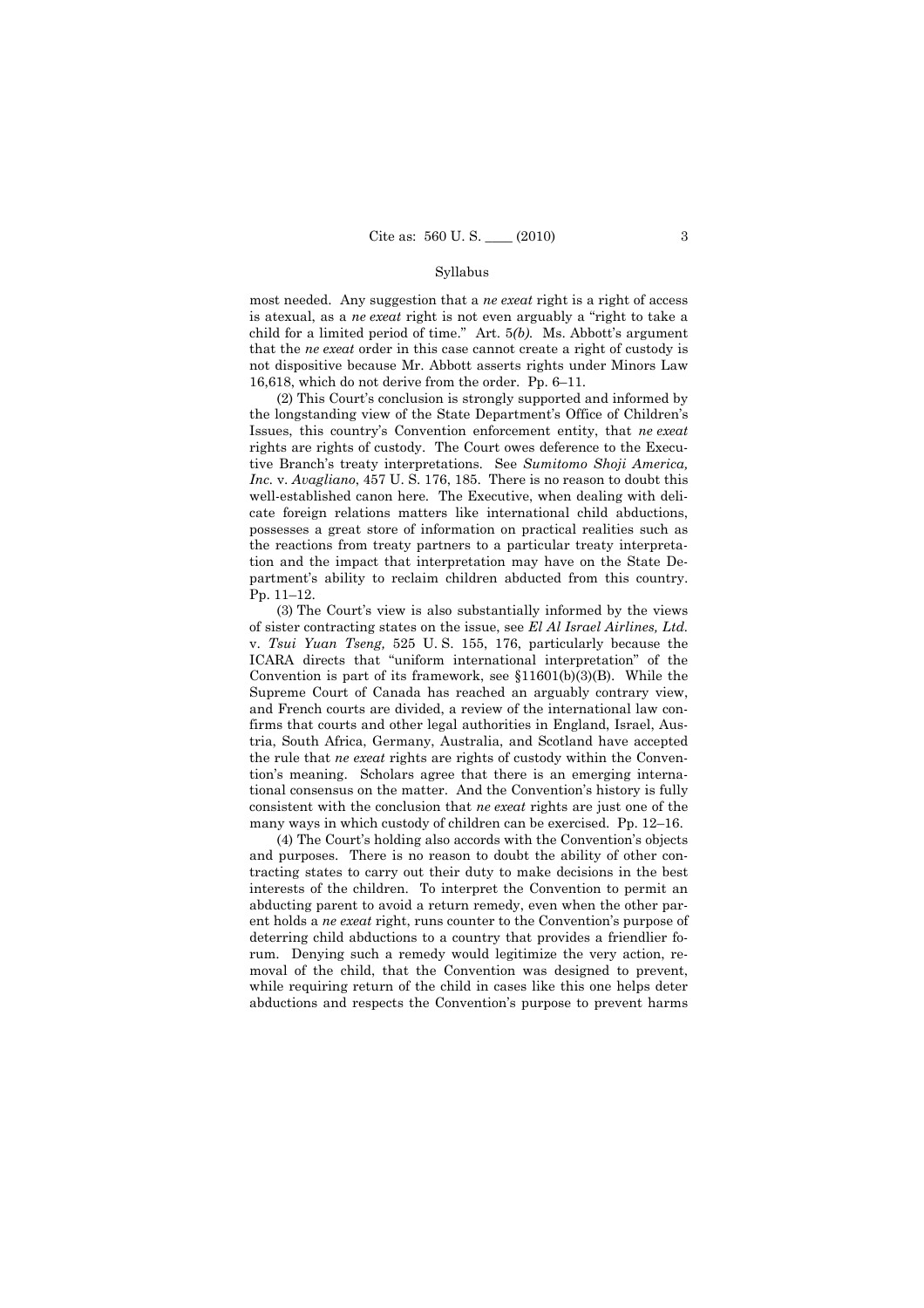to the child resulting from abductions. Pp. 16–18.

(c) While a parent possessing a *ne exeat* right has a right of custody and may seek a return remedy, return will not automatically be ordered if the abducting parent can establish the applicability of a Convention exception, such as "a grave risk that . . . return would expose the child to . . . harm or [an] otherwise . . . intolerable situation," or the objection to removal by a child who has reached a sufficient "age and degree of maturity" to state a preference, Art. 13*(b).* The proper interpretation and application of exceptions may be addressed on remand. P. 18.

542 F. 3d 1081, reversed and remanded.

KENNEDY, J., delivered the opinion of the Court, in which ROBERTS, C. J., and SCALIA, GINSBURG, ALITO, and SOTOMAYOR, JJ., joined. STE-VENS, J., filed a dissenting opinion, in which THOMAS and BREYER, JJ., joined.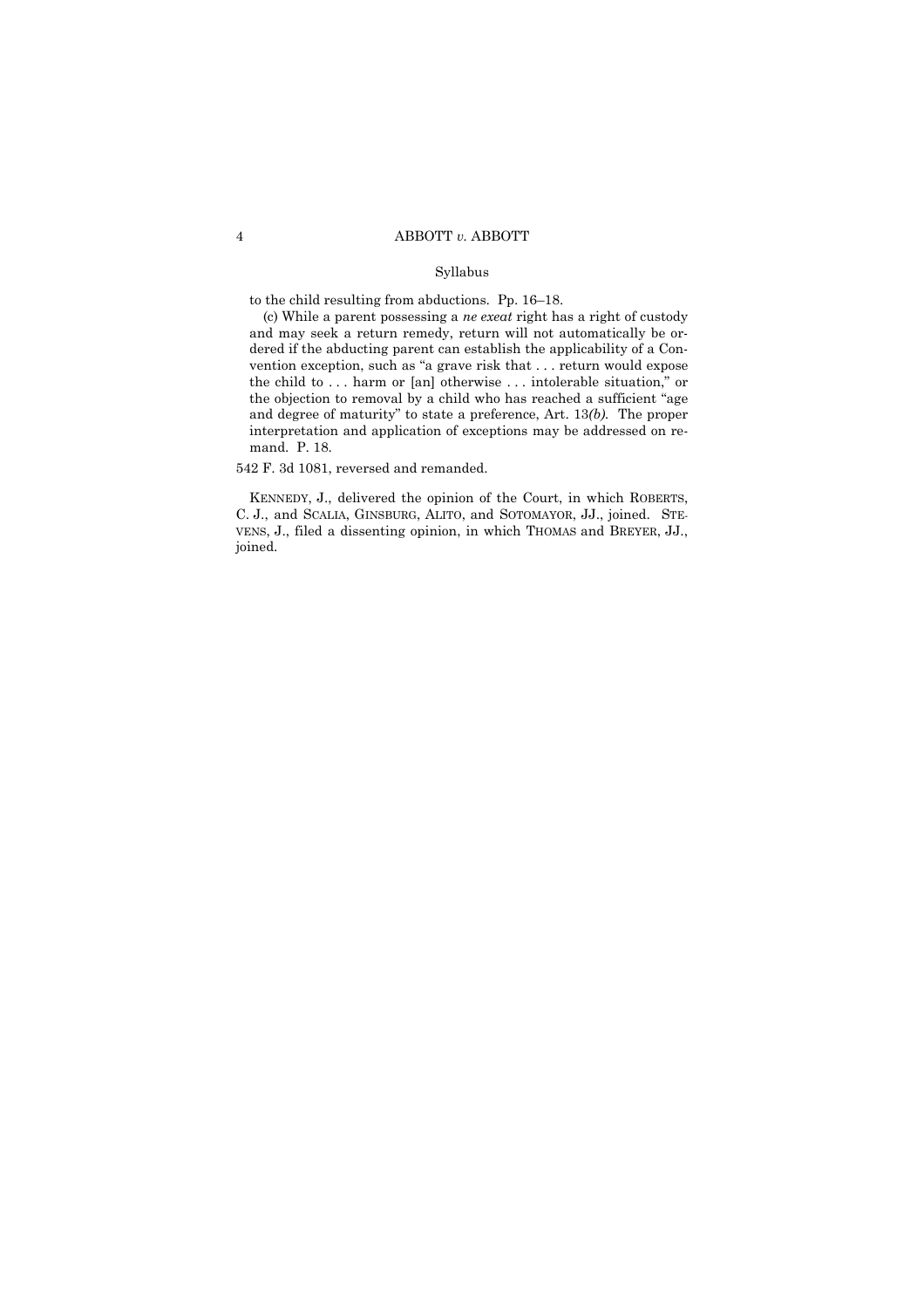NOTICE: This opinion is subject to formal revision before publication in the preliminary print of the United States Reports. Readers are requested to<br>notify the Reporter of Decisions, Supreme Court of the United States, Wash-<br>ington, D. C. 20543, of any typographical or other formal errors, in orde

### $\sim$   $\sim$   $\sim$   $\sim$   $\sim$   $\sim$ **SUPREME COURT OF THE UNITED STATES**

#### $\frac{1}{2}$  ,  $\frac{1}{2}$  ,  $\frac{1}{2}$  ,  $\frac{1}{2}$  ,  $\frac{1}{2}$  ,  $\frac{1}{2}$ No. 08–645

## TIMOTHY MARK CAMERON ABBOTT, PETITIONER *v.*  JACQUELYN VAYE ABBOTT

## ON WRIT OF CERTIORARI TO THE UNITED STATES COURT OF APPEALS FOR THE FIFTH CIRCUIT

## [May 17, 2010]

# JUSTICE KENNEDY delivered the opinion of the Court.

This case presents, as it has from its inception in the United States District Court, a question of interpretation under the Hague Convention on the Civil Aspects of International Child Abduction (Convention), Oct. 24, 1980, T. I. A. S. No. 11670, S. Treaty Doc. No. 99–11. The United States is a contracting state to the Convention; and Congress has implemented its provisions through the International Child Abduction Remedies Act (ICARA), 102 Stat. 437, 42 U. S. C. §11601 *et seq.* The Convention provides that a child abducted in violation of "rights of custody" must be returned to the child's country of habitual residence, unless certain exceptions apply. Art. 1, S. Treaty Doc. No. 99–11, at 7 (Treaty Doc.). The question is whether a parent has a "righ[t] of custody" by reason of that parent's *ne exeat* right: the authority to consent before the other parent may take the child to another country.

I

Timothy Abbott and Jacquelyn Vaye Abbott married in England in 1992. He is a British citizen, and she is a citizen of the United States. Mr. Abbott's astronomy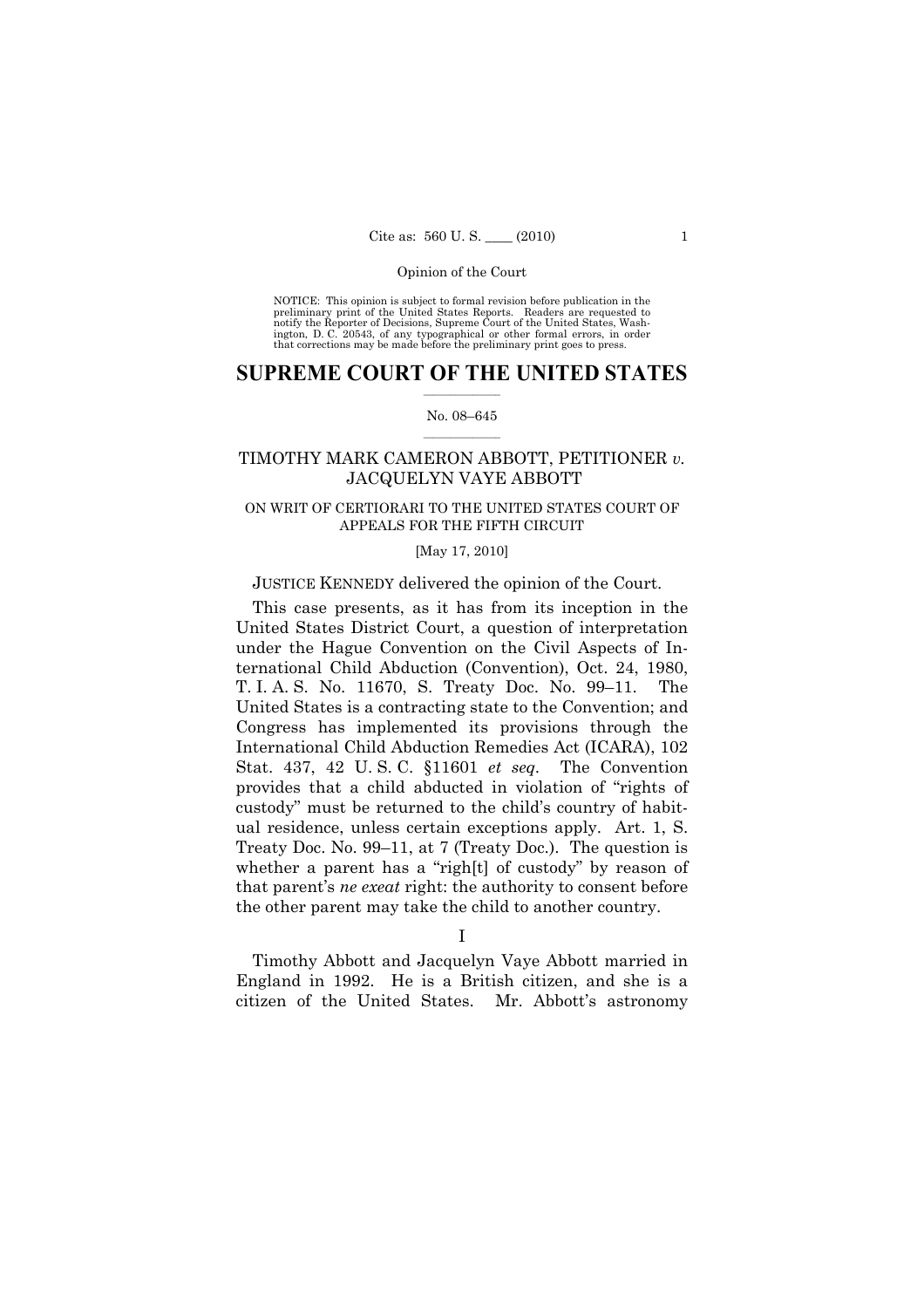profession took the couple to Hawaii, where their son A. J. A. was born in 1995. The Abbotts moved to La Serena, Chile, in 2002. There was marital discord, and the parents separated in March 2003. The Chilean courts granted the mother daily care and control of the child, while awarding the father "direct and regular" visitation rights, including visitation every other weekend and for the whole month of February each year. App. 9.

Chilean law conferred upon Mr. Abbott what is commonly known as a *ne exeat* right: a right to consent before Ms. Abbott could take A. J. A. out of Chile. See Minors Law 16,618, art. 49 (Chile), App. to Pet. for Cert. 61a (granting a *ne exeat*  right to any parent with visitation rights). In effect a *ne exeat*  right imposes a duty on one parent that is a right in the other. After Mr. Abbott obtained a British passport for A. J. A., Ms. Abbott grew concerned that Mr. Abbott would take the boy to Britain. She sought and obtained a "*ne exeat*  of the minor" order from the Chilean family court, prohibiting the boy from being taken out of Chile.

In August 2005, while proceedings before the Chilean court were pending, the mother removed the boy from Chile without permission from either the father or the court. A private investigator located the mother and the child in Texas. In February 2006, the mother filed for divorce in Texas state court. Part of the relief she sought was a modification of the father's rights, including full power in her to determine the boy's place of residence and an order limiting the father to supervised visitation in Texas. This litigation remains pending.

Mr. Abbott brought an action in Texas state court, asking for visitation rights and an order requiring Ms. Abbott to show cause why the court should not allow Mr. Abbott to return to Chile with A. J. A. In February 2006, the court denied Mr. Abbott's requested relief but granted him "liberal periods of possession" of A. J. A. throughout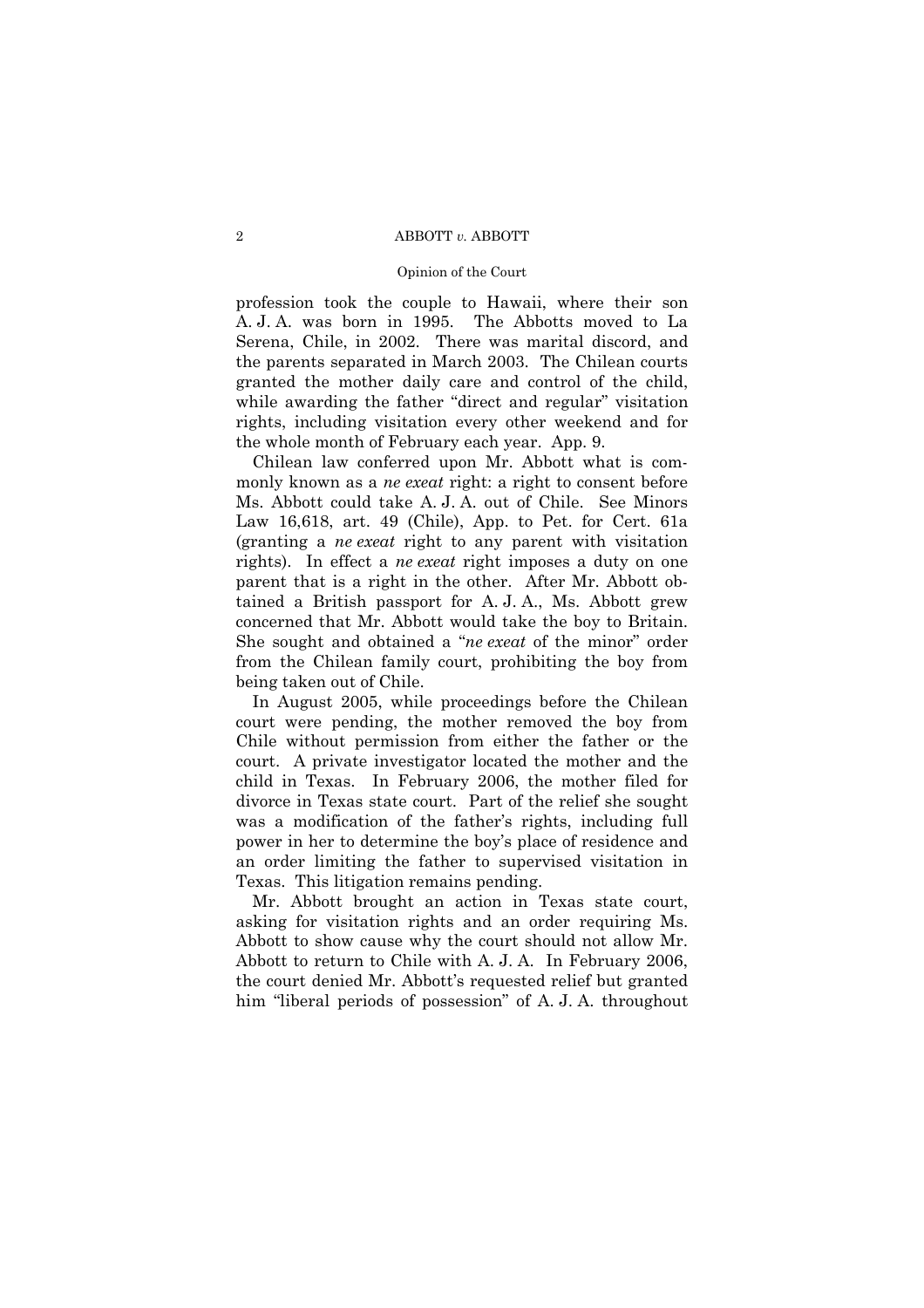February 2006, provided Mr. Abbott remained in Texas. App. 42.

In May 2006, Mr. Abbott filed the instant action in the United States District Court for the Western District of Texas. He sought an order requiring his son's return to Chile pursuant to the Convention and enforcement provisions of the ICARA. In July 2007, after holding a bench trial during which only Mr. Abbott testified, the District Court denied relief. The court held that the father's *ne exeat* right did not constitute a right of custody under the Convention and, as a result, that the return remedy was not authorized. 495 F. Supp. 2d 635, 640.

The United States Court of Appeals for the Fifth Circuit affirmed on the same rationale. The court held the father possessed no rights of custody under the Convention because his *ne exeat*  right was only "a veto right over his son's departure from Chile." 542 F. 3d 1081, 1087 (2008). The court expressed substantial agreement with the Court of Appeals for the Second Circuit in *Croll*  v. *Croll*, 229 F. 3d 133 (2000). Relying on American dictionary definitions of "custody" and noting that *ne exeat* rights cannot be "'actually exercised'" within the meaning of the Convention, *Croll* held that *ne exeat* rights are not rights of custody. *Id.,* at 138–141 (quoting Art. 3*(b)*, Treaty Doc., at 7). A dissenting opinion in *Croll* was filed by then-Judge Sotomayor. The dissent maintained that a *ne exeat* right is a right of custody because it "provides a parent with decisionmaking authority regarding a child's international relocation." 229 F. 3d*,* at 146.

The Courts of Appeals for the Fourth and Ninth Circuits adopted the conclusion of the *Croll* majority. See *Fawcett*  v. *McRoberts*, 326 F. 3d 491, 500 (CA4 2003); *Gonzalez* v. *Gutierrez*, 311 F. 3d 942, 949 (CA9 2002). The Court of Appeals for the Eleventh Circuit has followed the reasoning of the *Croll* dissent. *Furnes* v. *Reeves*, 362 F. 3d 702, 720, n. 15 (2004). Certiorari was granted to resolve the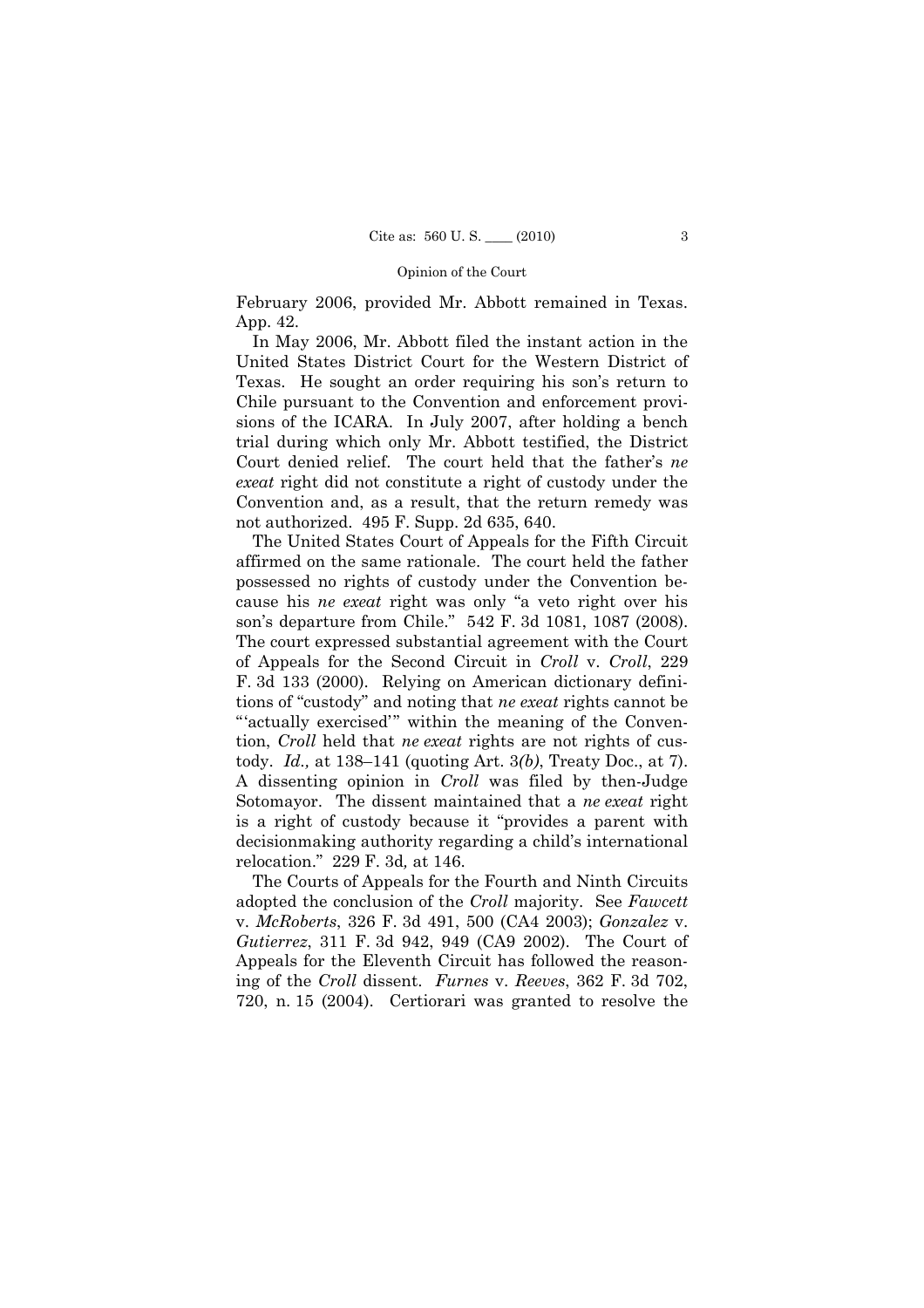conflict. 557 U. S. \_\_\_ (2009).

## II

The Convention was adopted in 1980 in response to the problem of international child abductions during domestic disputes. The Convention seeks "to secure the prompt return of children wrongfully removed to or retained in any Contracting State," and "to ensure that rights of custody and of access under the law of one Contracting State are effectively respected in the other Contracting States." Art. 1, Treaty Doc., at 7.

The provisions of the Convention of most relevance at the outset of this discussion are as follows:

"Article 3: The removal or the retention of the child is to be considered wrongful where—

"*a*  it is in breach of rights of custody attributed to a person, an institution or any other body, either jointly or alone, under the law of the State in which the child was habitually resident immediately before the removal or retention; and

"*b*  at the time of removal or retention those rights were actually exercised, either iointly or alone, or would have been so exercised but for the removal or retention.

. The same state is a set of the same state  $\mathcal{L}^{\mathcal{L}}$ 

"Article 5: For the purposes of this Convention—

"*a*  'rights of custody' shall include rights relating to the care of the person of the child and, in particular, the right to determine the child's place of residence;

"*b*  'rights of access' shall include the right to take a child for a limited period of time to a place other than the child's habitual residence.

. The same is a set of the same in the same in the same is a set of the same in the same in the same in the same in the same in the same in the same in the same in the same in the same in the same in the same in the same "Article 12: Where a child has been wrongfully re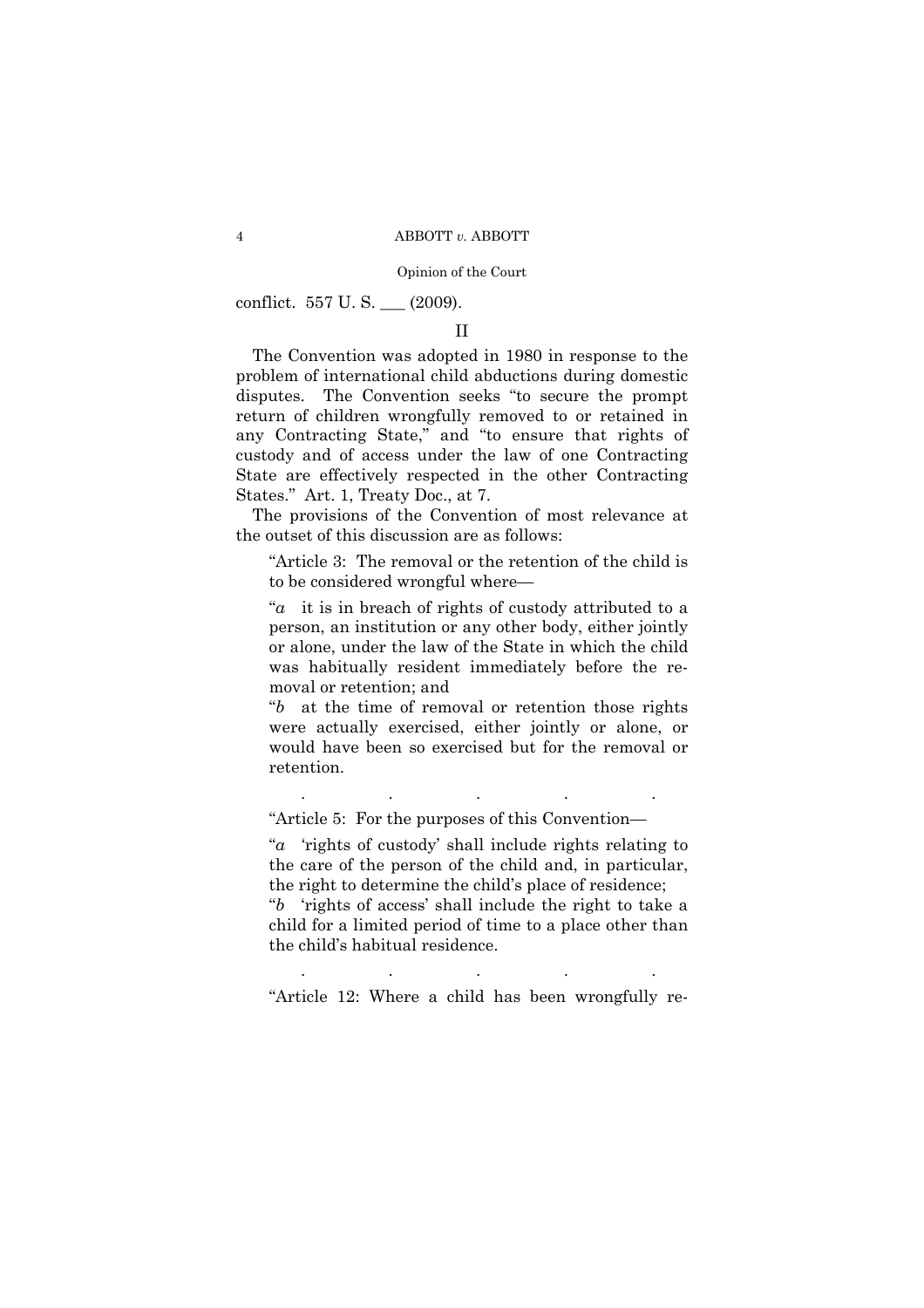moved or retained in terms of Article 3 . . . the authority concerned shall order the return of the child forthwith." *Id.,* at 7, 9.

The Convention's central operating feature is the return remedy. When a child under the age of 16 has been wrongfully removed or retained, the country to which the child has been brought must "order the return of the child forthwith," unless certain exceptions apply. See, *e.g.,* Arts. 4, 12, *ibid.* A removal is "wrongful" where the child was removed in violation of "rights of custody." The Convention defines "rights of custody" to "include rights relating to the care of the person of the child and, in particular, the right to determine the child's place of residence." Art.  $5(a)$ , *id.*, at 7. A return remedy does not alter the pre-abduction allocation of custody rights but leaves custodial decisions to the courts of the country of habitual residence. Art. 19, *id.*, at 11. The Convention also recognizes "rights" of access," but offers no return remedy for a breach of those rights. Arts. 5*(b)*, 21, *id.,* at 7, 11.

The United States has implemented the Convention through the ICARA. The statute authorizes a person who seeks a child's return to file a petition in state or federal court and instructs that the court "shall decide the case in accordance with the Convention." 42 U. S. C. §§11603(a), (b), (d). If the child in question has been "wrongfully removed or retained within the meaning of the Convention," the child shall be "promptly returned," unless an exception is applicable. §11601(a)(4).

## III

As the parties agree, the Convention applies to this dispute. A. J. A. is under 16 years old; he was a habitual resident of Chile; and both Chile and the United States are contracting states. The question is whether A. J. A. was "wrongfully removed" from Chile, in other words, whether he was removed in violation of a right of custody.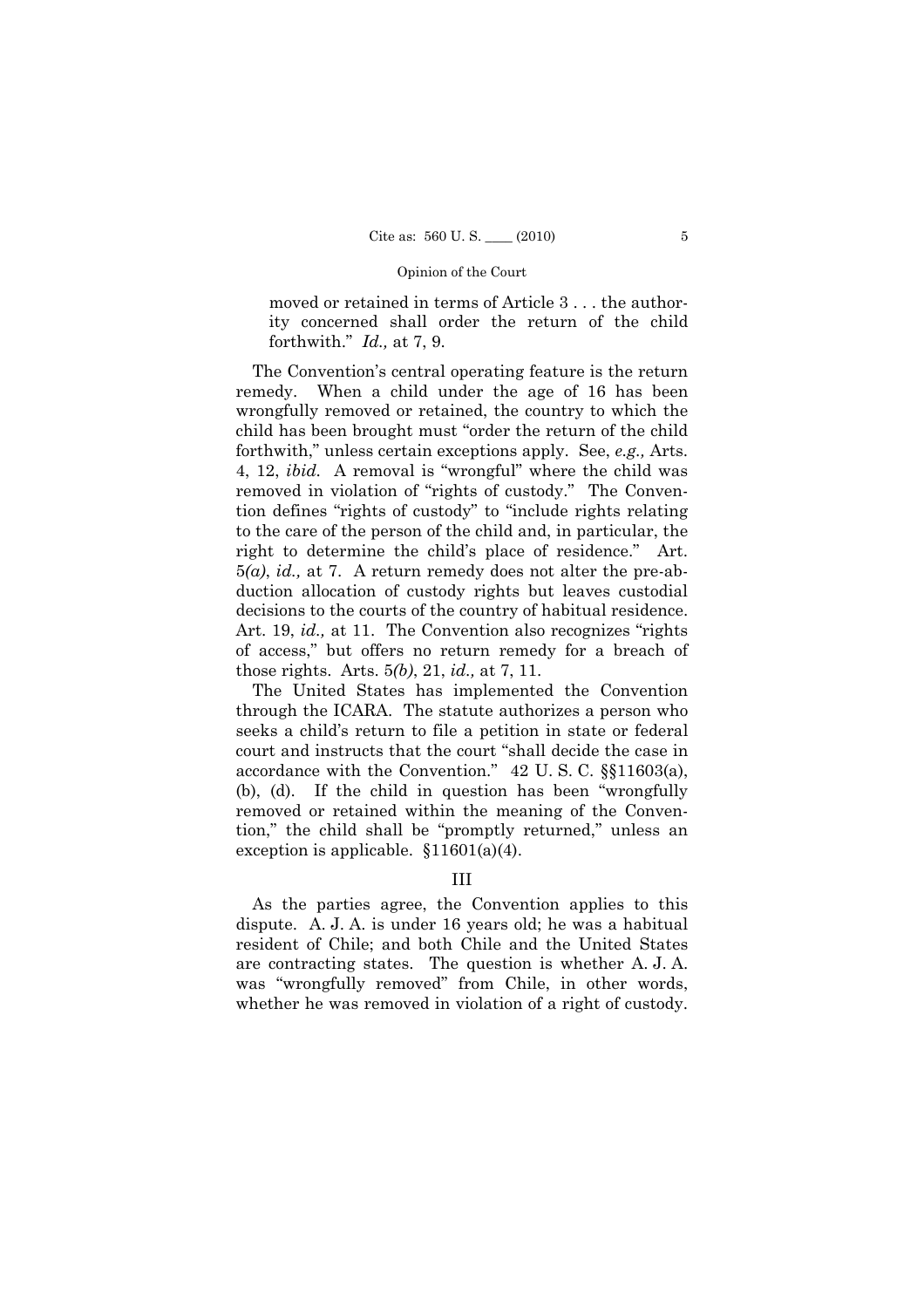## 6 ABBOTT *v.* ABBOTT

#### Opinion of the Court

This Court's inquiry is shaped by the text of the Convention; the views of the United States Department of State; decisions addressing the meaning of "rights of custody" in courts of other contracting states; and the purposes of the Convention. After considering these sources, the Court determines that Mr. Abbott's *ne exeat* right is a right of custody under the Convention.

A

"The interpretation of a treaty, like the interpretation of a statute, begins with its text." *Medellín* v. *Texas*, 552 U. S. 491, 506 (2008). This Court consults Chilean law to determine the content of Mr. Abbott's right, while following the Convention's text and structure to decide whether the right at issue is a "righ[t] of custody."

Chilean law granted Mr. Abbott a joint right to decide his child's country of residence, otherwise known as a *ne exeat* right. Minors Law 16,618, art. 49 (Chile), App. to Pet. for Cert. 61a, 62a, provides that "[o]nce the court has decreed" that one of the parents has visitation rights, that parent's "authorization . . . shall also be required" before the child may be taken out of the country, subject to court override only where authorization "cannot be granted or is denied without good reason." Mr. Abbott has "direct and regular" visitation rights and it follows from Chilean law, that he has a shared right to determine his son's country of residence under this provision. App. 9. To support the conclusion that Mr. Abbott's right under Chilean law gives him a joint right to decide his son's country of residence, it is notable that a Chilean agency has explained that Minors Law 16,618 is a "right to authorize the minors' exit" from Chile and that this provision means that neither parent can "unilaterally" "establish the [child's] place of residence." Letter from Paula Strap Camus, Director General, Corporation of Judicial Assistance of the Region Metropolitana, to National Center for Missing and Ex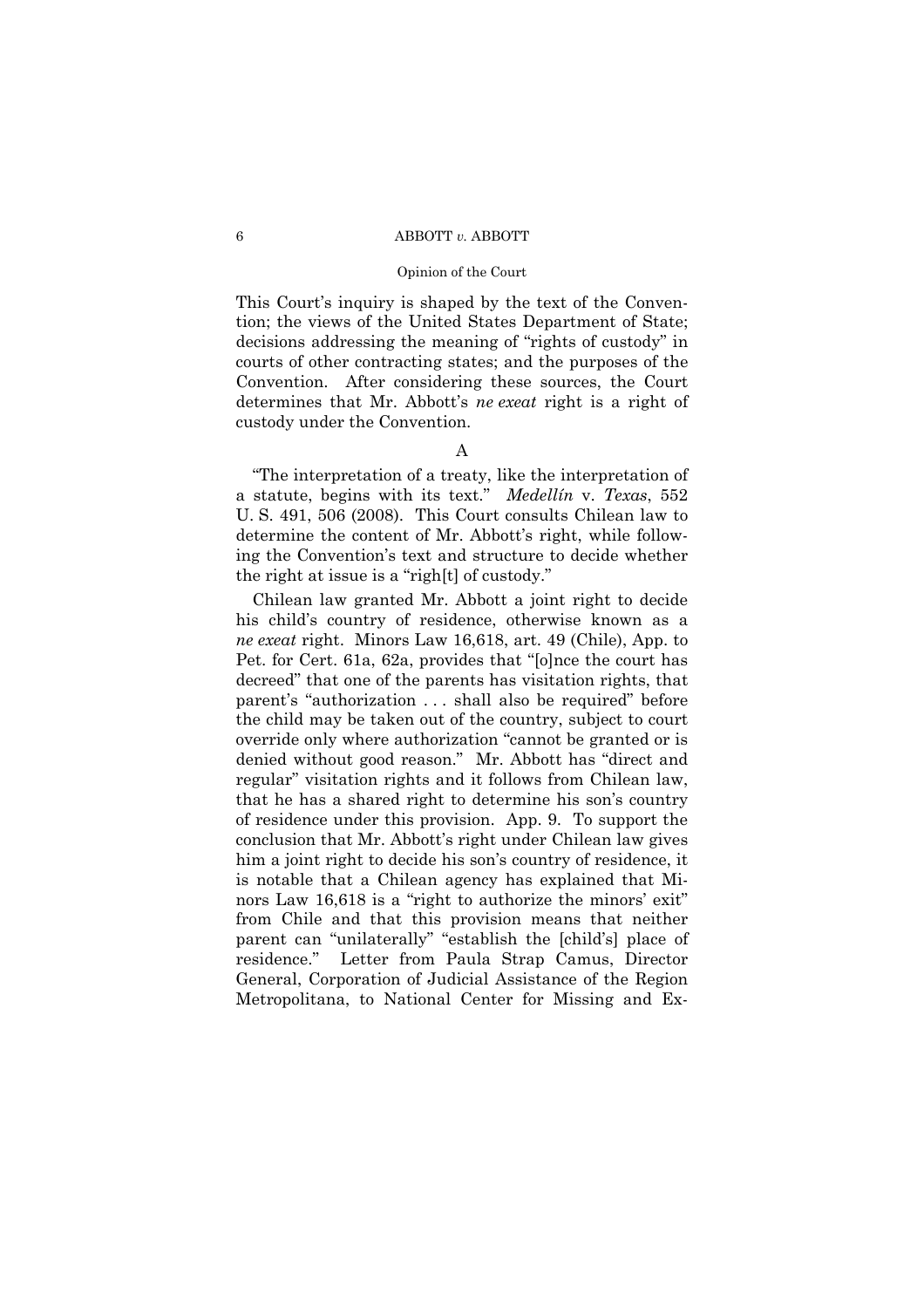ploited Children (Jan. 17, 2006), App. to Pet. for Cert. in *Villegas Duran* v. *Arribada Beaumont*, No. 08–775, pp. 35a–37a, cert. pending.

The Convention recognizes that custody rights can be decreed jointly or alone, see Art. 3(*a*), Treaty Doc., at 7; and Mr. Abbott's joint right to determine his son's country of residence is best classified as a joint right of custody, as the Convention defines that term. The Convention defines "rights of custody" to "include rights relating to the care of the person of the child and, in particular, the right to determine the child's place of residence." Art. 5*(a)*, *ibid.*  Mr. Abbott's *ne exeat* right gives him both the joint "right to determine the child's place of residence" and joint "rights relating to the care of the person of the child."

Mr. Abbott's joint right to decide A. J. A.'s country of residence allows him to "determine the child's place of residence." The phrase "place of residence" encompasses the child's country of residence, especially in light of the Convention's explicit purpose to prevent wrongful removal across international borders. See Convention Preamble, Treaty Doc., at 7. And even if "place of residence" refers only to the child's street address within a country, a *ne exeat* right still entitles Mr. Abbott to "determine" that place. "[D]etermine" can mean "[t]o fix conclusively or authoritatively," Webster's New International Dictionary 711 (2d ed. 1954) (2d definition), but it can also mean "[t]o set bounds or limits to," *ibid.* (1st definition), which is what Mr. Abbott's *ne exeat* right allows by ensuring that A. J. A. cannot live at any street addresses outside of Chile. It follows that the Convention's protection of a parent's custodial "right to determine the child's place of residence" includes a *ne exeat* right.

Mr. Abbott's joint right to determine A. J. A.'s country of residence also gives him "rights relating to the care of the person of the child." Art.  $5(a)$ , Treaty Doc., at 7. Few decisions are as significant as the language the child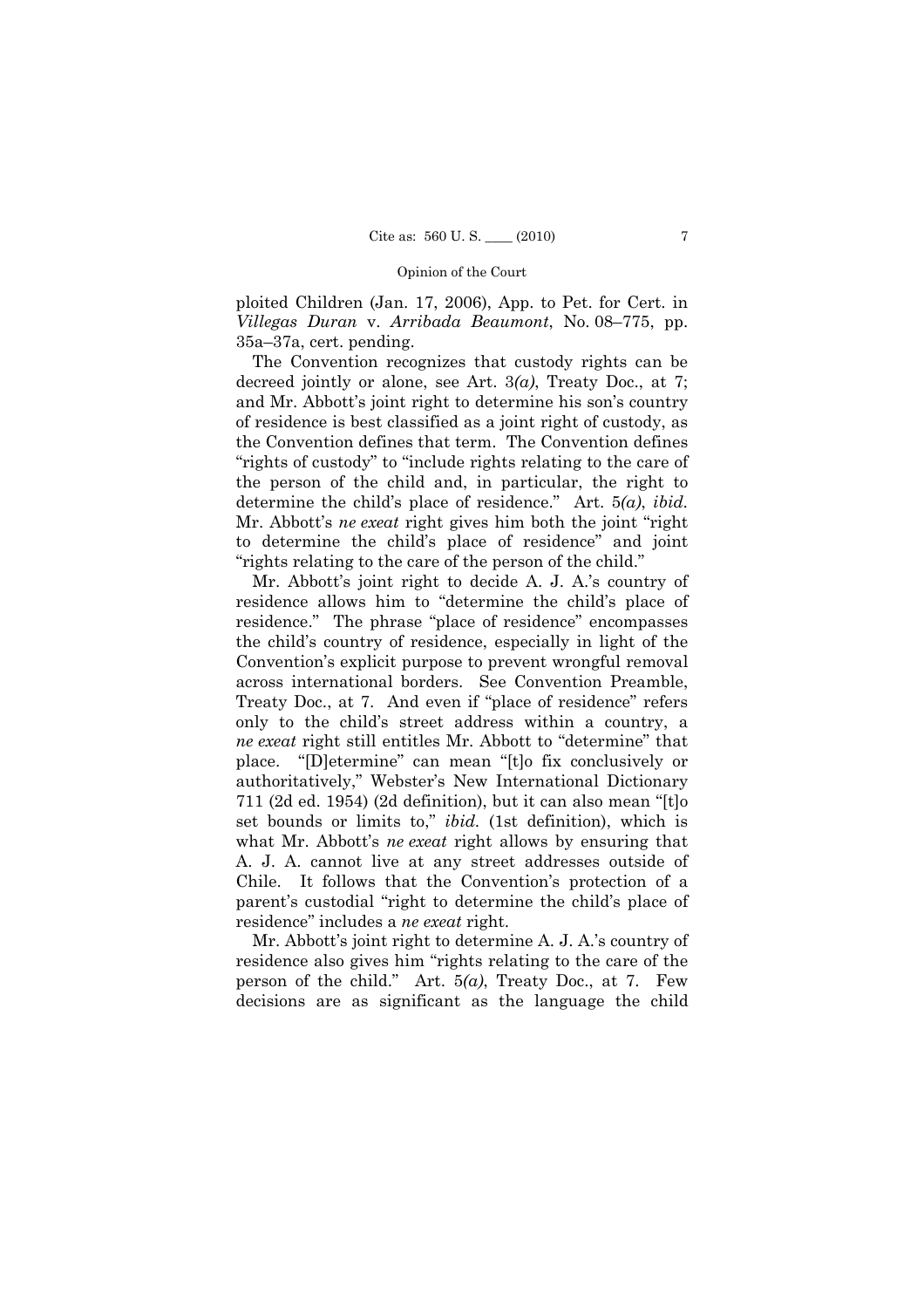## 8 ABBOTT *v.* ABBOTT

#### Opinion of the Court

speaks, the identity he finds, or the culture and traditions she will come to absorb. These factors, so essential to selfdefinition, are linked in an inextricable way to the child's country of residence. One need only consider the different childhoods an adolescent will experience if he or she grows up in the United States, Chile, Germany, or North Korea, to understand how choosing a child's country of residence is a right "relating to the care of the person of the child." The Court of Appeals described Mr. Abbott's right to take part in making this decision as a mere "veto," 542 F. 3d, at 1087; but even by that truncated description, the father has an essential role in deciding the boy's country of residence. For example, Mr. Abbott could condition his consent to a change in country on A. J. A.'s moving to a city outside Chile where Mr. Abbott could obtain an astronomy position, thus allowing the father to have continued contact with the boy.

That a *ne exeat* right does not fit within traditional notions of physical custody is beside the point. The Convention defines "rights of custody," and it is that definition that a court must consult. This uniform, text-based approach ensures international consistency in interpreting the Convention. It forecloses courts from relying on definitions of custody confined by local law usage, definitions that may undermine recognition of custodial arrangements in other countries or in different legal traditions, including the civil-law tradition. And, in any case, our own legal system has adopted conceptions of custody that accord with the Convention's broad definition. Joint legal custody, in which one parent cares for the child while the other has joint decisionmaking authority concerning the child's welfare, has become increasingly common. See Singer, Dispute Resolution and the Postdivorce Family: Implications of a Paradigm Shift, 47 Family Ct. Rev. 363, 366 (2009) ("[A] recent study of child custody outcomes in North Carolina indicated that almost 70% of all custody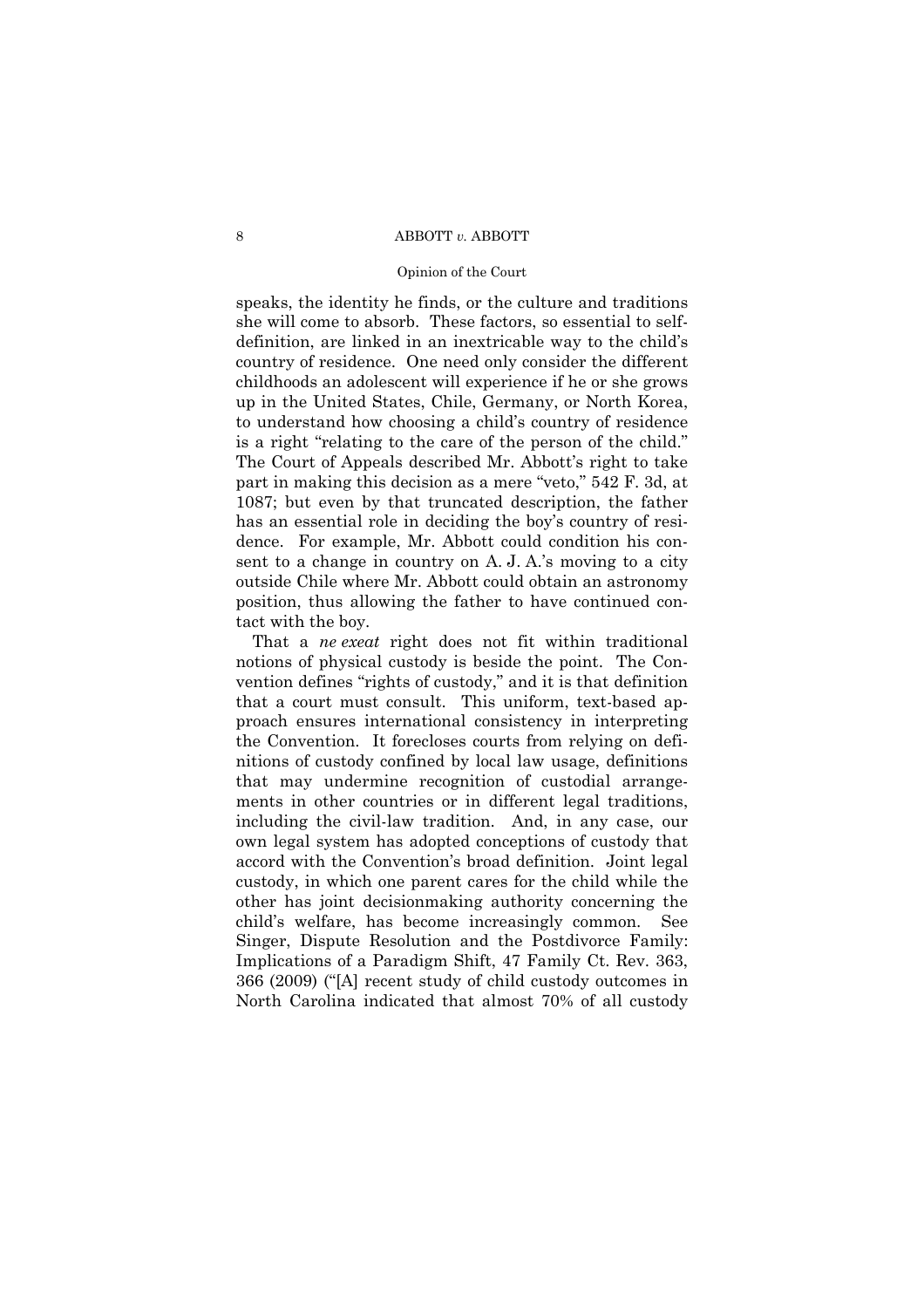resolutions included joint legal custody, as did over 90% of all mediated custody agreements"); E. Maccoby & R. Mnookin, Dividing the Child: Social and Legal Dilemmas of Custody 107 (1992) ("[F]or 79% of our entire sample, the [California] divorce decree provided for joint legal custody"); see generally Elrod, Reforming the System to Protect Children in High Conflict Custody Cases, 28 Wm. Mitchell L. Rev. 495, 505–508 (2001).

Ms. Abbott gets the analysis backwards in claiming that a *ne exeat* right is not a right of custody because the Convention requires that any right of custody must be capable of exercise. The Convention protects rights of custody when "at the time of removal or retention those rights were actually exercised, either jointly or alone, or would have been so exercised but for the removal or retention." Art. 3(b), Treaty Doc., at 7. In cases like this one, a *ne exeat* right is by its nature inchoate and so has no operative force except when the other parent seeks to remove the child from the country. If that occurs, the parent can exercise the *ne exeat* right by declining consent to the exit or placing conditions to ensure the move will be in the child's best interests. When one parent removes the child without seeking the *ne exeat* holder's consent, it is an instance where the right would have been "exercised but for the removal or retention." *Ibid.* 

The Court of Appeals' conclusion that a breach of a *ne exeat*  right does not give rise to a return remedy would render the Convention meaningless in many cases where it is most needed. The Convention provides a return remedy when a parent takes a child across international borders in violation of a right of custody. The Convention provides no return remedy when a parent removes a child in violation of a right of access but requires contracting states "to promote the peaceful enjoyment of access rights." Art. 21, *id.,* at 11. For example, a court may force the custodial parent to pay the travel costs of visitation,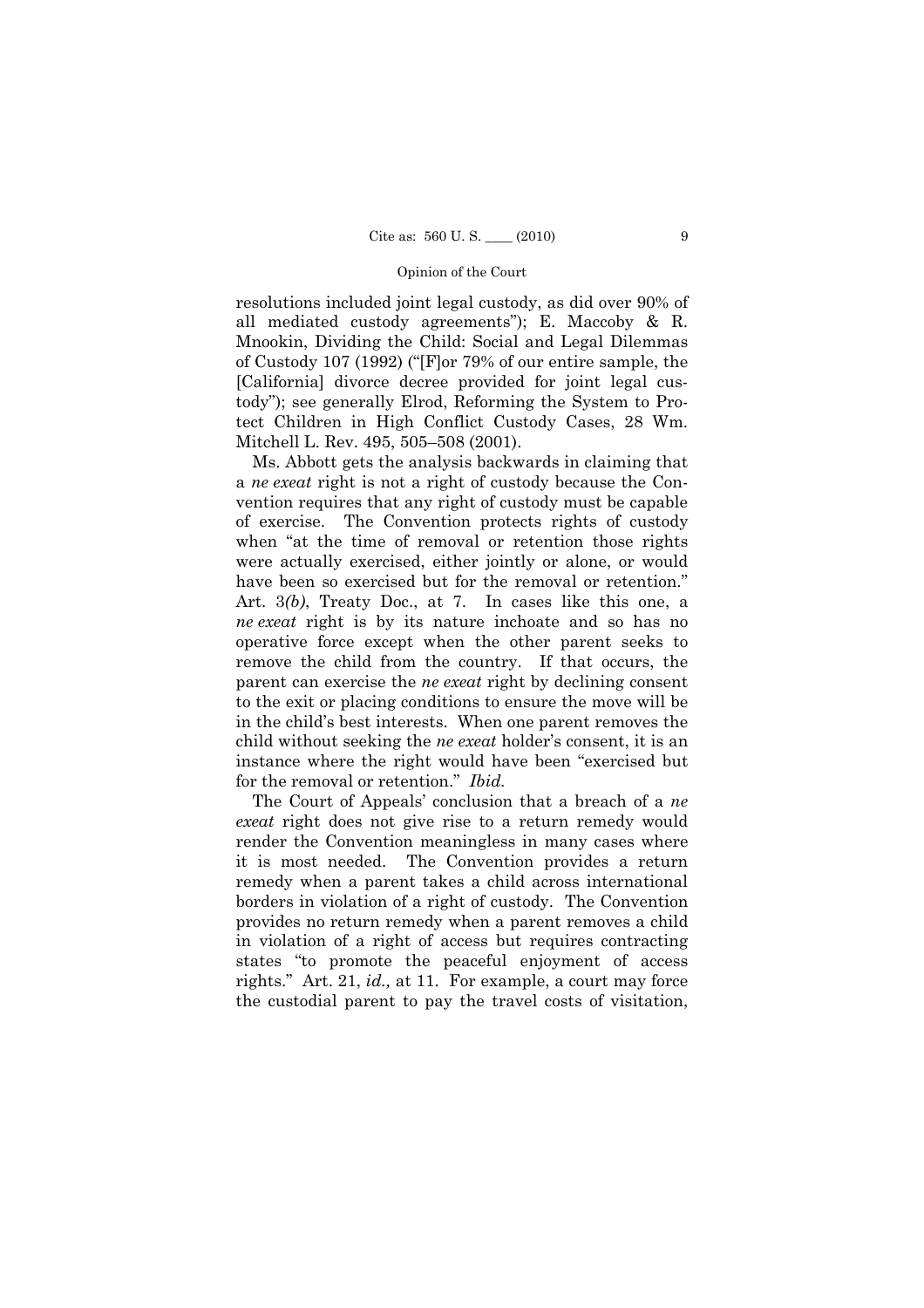## 10 ABBOTT *v.* ABBOTT

#### Opinion of the Court

see, *e.g., Viragh* v. *Foldes*, 415 Mass. 96, 109–111, 612 N. E. 2d 241, 249–250 (1993), or make other provisions for the noncustodial parent to visit his or her child, see §11603(b) (authorizing petitions to "secur[e] the effective exercise of rights of access to a child"). But unlike rights of access, *ne exeat* rights can only be honored with a return remedy because these rights depend on the child's location being the country of habitual residence.

Any suggestion that a *ne exeat* right is a "righ[t] of access" is illogical and atextual. The Convention defines "rights of access" as "includ[ing] the right to take a child for a limited period of time to a place other than the child's habitual residence," Art. 5(b), Treaty Doc., at 7, and ICARA defines that same term as "visitation rights,"  $§11602(7)$ . The joint right to decide a child's country of residence is not even arguably a "right to take a child for a limited period of time" or a "visitation righ[t]." Reaching the commonsense conclusion that a *ne exeat* right does not fit these definitions of "rights of access" honors the Convention's distinction between rights of access and rights of custody.

Ms. Abbott argues that the *ne exeat* order in this case cannot create a right of custody because it merely protects a court's jurisdiction over the child. Even if this argument were correct, it would not be dispositive. Ms. Abbott contends the Chilean court's *ne exeat*  order contains no parental consent provision and so awards the father no rights, custodial or otherwise. See Brief for Respondent 22; but see 495 F. Supp. 2d, at 638, n. 3 (the District Court treating the order as containing a consent provision); 542 F. 3d, at 1084 (same for the Court of Appeals). Even a *ne exeat* order issued to protect a court's jurisdiction pending issuance of further decrees is consistent with allowing a parent to object to the child's removal from the country. This Court need not decide the status of *ne exeat*  orders lacking parental consent provisions, however; for here the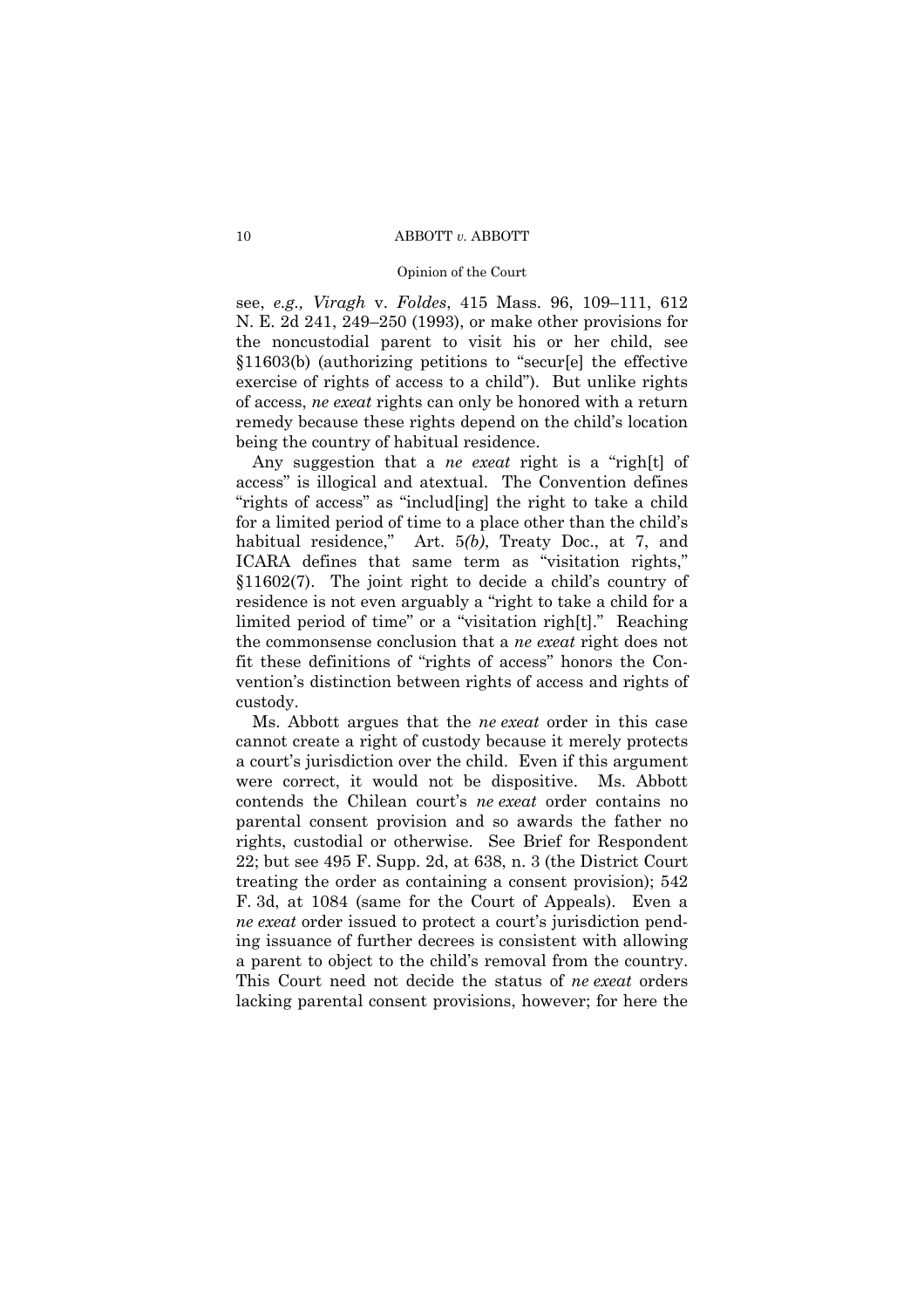father relies on his rights under Minors Law 16,618. Mr. Abbott's rights derive not from the order but from Minors Law 16,618. That law requires the father's consent before the mother can remove the boy from Chile, subject only to the equitable power family courts retain to override any joint custodial arrangements in times of disagreement. Minors Law 16,618; see 1 J. Atkinson, Modern Child Custody Practice §6–11 (2d ed. 2009) ("[T]he court remains the final arbiter and may resolve the [dispute between joint custodians] itself or designate one parent as having final authority on certain issues affecting the child"); *Lombardo* v. *Lombardo*, 202 Mich. App. 151, 159, 507 N. W. 2d 788, 792 (1993) ("[W]here the parents as joint custodians cannot agree on important matters such as education, it is the court's duty to determine the issue in the best interests of the child"). The consent provision in Minors Law 16,618 confers upon the father the joint right to determine his child's country of residence. This is a right of custody under the Convention.

## $\overline{B}$

This Court's conclusion that Mr. Abbott possesses a right of custody under the Convention is supported and informed by the State Department's view on the issue. The United States has endorsed the view that *ne exeat*  rights are rights of custody. In its brief before this Court the United States advises that "the Department of State, whose Office of Children's Issues serves as the Central Authority for the United States under the Convention, has long understood the Convention as including *ne exeat*  rights among the protected 'rights of custody.' " Brief for United States as *Amicus Curiae* 21; see *Sumitomo Shoji America, Inc.* v. *Avagliano*, 457 U. S. 176, 184–185, n. 10 (1982) (deferring to the Executive's interpretation of a treaty as memorialized in a brief before this Court). It is well settled that the Executive Branch's interpretation of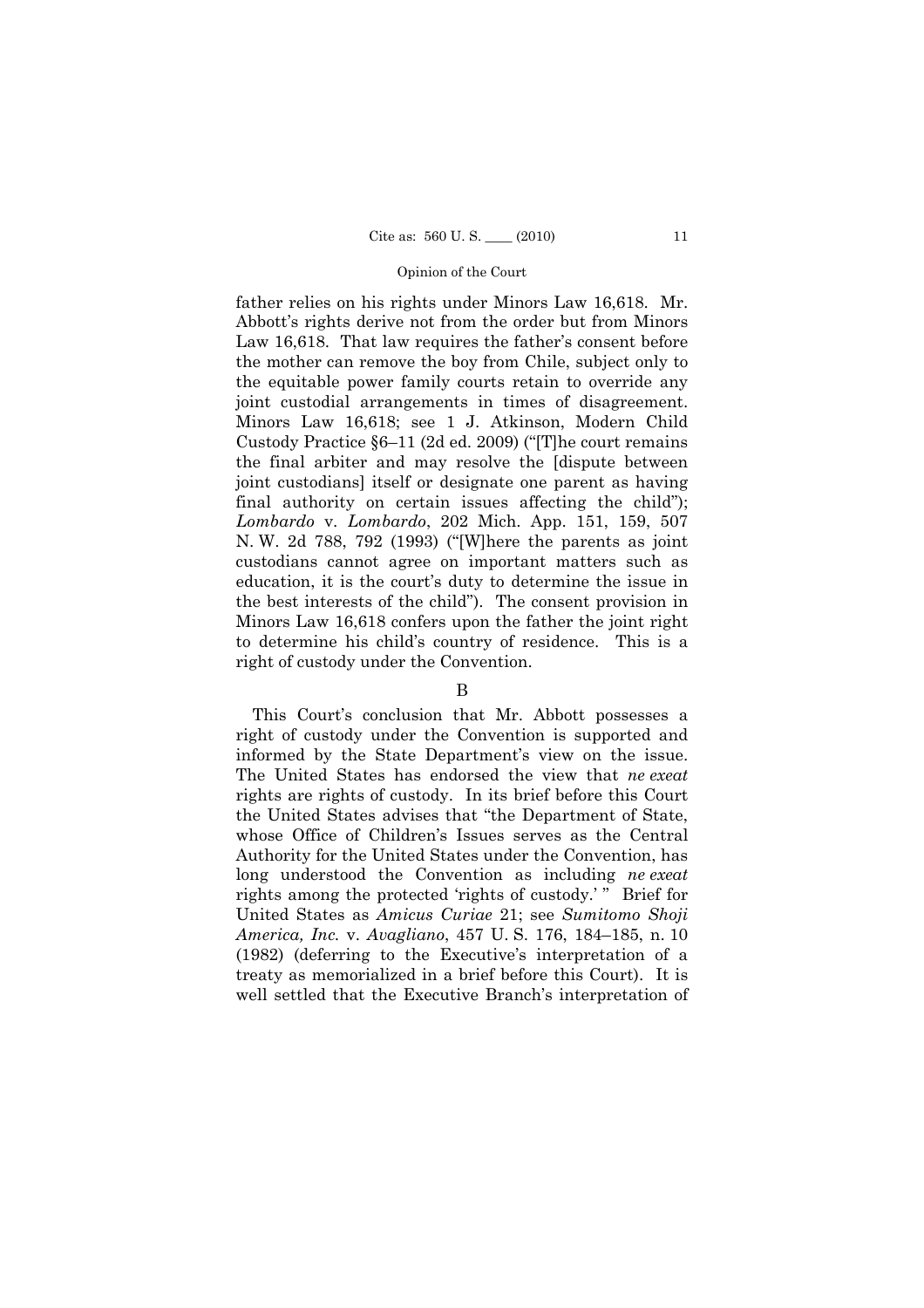## 12 ABBOTT *v.* ABBOTT

#### Opinion of the Court

a treaty "is entitled to great weight." *Id.,* at 185. There is no reason to doubt that this well-established canon of deference is appropriate here. The Executive is well informed concerning the diplomatic consequences resulting from this Court's interpretation of "rights of custody," including the likely reaction of other contracting states and the impact on the State Department's ability to reclaim children abducted from this country.

 $\mathcal{C}$ 

This Court's conclusion that *ne exeat* rights are rights of custody is further informed by the views of other contracting states. In interpreting any treaty, "[t]he 'opinions of our sister signatories' ... are 'entitled to considerable weight.'" *El Al Israel Airlines, Ltd.* v. *Tsui Yuan Tseng*, 525 U. S. 155, 176 (1999) (quoting *Air France* v. *Saks*, 470 U. S. 392, 404 (1985)). The principle applies with special force here, for Congress has directed that "uniform international interpretation of the Convention" is part of the Convention's framework. See §11601(b)(3)(B).

A review of the international case law confirms broad acceptance of the rule that *ne exeat* rights are rights of custody. In an early decision, the English High Court of Justice explained that a father's "right to ensure that the child remain[ed] in Australia or live[d] anywhere outside Australia only with his approval" is a right of custody requiring return of the child to Australia. *C.* v. *C.*, [1989] 1 W. L. R. 654, 658 (C. A.). Lords of the House of Lords have agreed, noting that *C.* v. *C.*'s conclusion is "settled, so far as the United Kingdom is concerned" and "appears to be the majority [view] of the common law world." See *In re D (A Child)*, [2007] 1 A. C. 619, 628, 633, 635 (2006).

The Supreme Court of Israel follows the same rule, concluding that "the term 'custody' should be interpreted in an expansive way, so that it will apply [i]n every case in which there is a need for the consent of one of the parents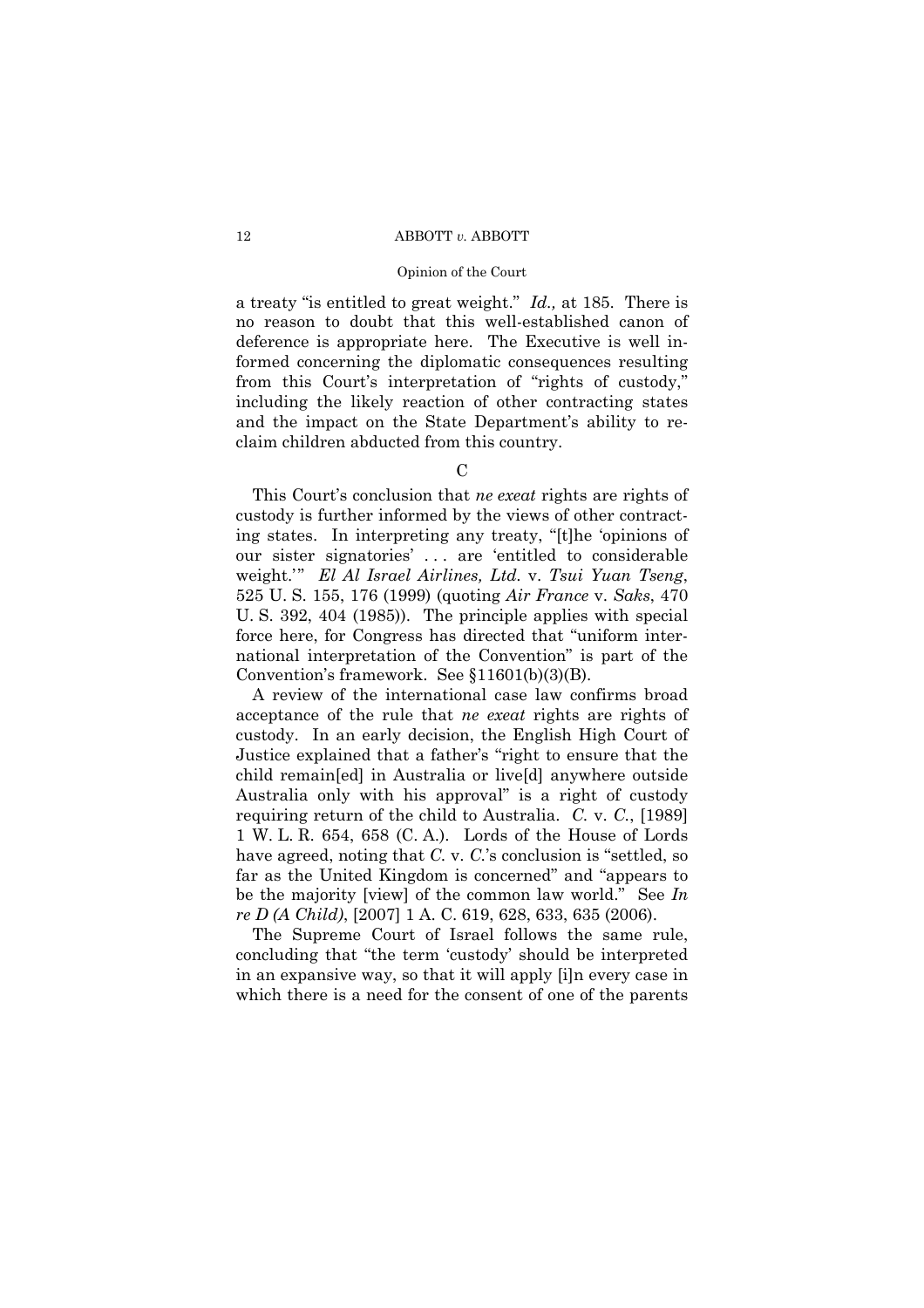to remove the children from one country to another." CA 5271/92 *Foxman* v. *Foxman*, [1992], §§3(D), 4 (K. Chagall transl.). The High Courts of Austria, South Africa, and Germany are in accord. See Oberster Gerichtshof [O. G. H.] [Supreme Court] Feb. 5, 1992, 2 Ob 596/91 (Austria) ("Since the English Custody Court had ordered that the children must not be removed from England and Wales without the father's written consent, both parents had, in effect, been granted joint custody concerning the children's place of residence"); *Sonderup*  v. *Tondelli*, 2001(1) SA 1171, 1183 (Constitutional Ct. of South Africa 2000) ("[The mother's] failure to return to British Columbia with the child . . . was a breach of the conditions upon which she was entitled to exercise her rights of custody and ... therefore constituted a wrongful retention ... as contemplated by [Article 3] of the Convention"); Bundesverfassungsgericht [BVerfG] [Federal Constitutional Court of Germany] July 18, 1997, 2 BvR 1126/97, ¶15 (the Convention requires a return remedy for a violation of the "right to have a say in the child's place of residence"). Appellate courts in Australia and Scotland agree. See *In the Marriage of Resina* [1991] FamCA 33 (Austl., May 22, 1991), ¶¶18–27; *A. J.* v. *F. J.*, [2005] CSIH 36, 2005 1 S. C. 428, 435–436.

It is true that some courts have stated a contrary view, or at least a more restrictive one. The Canadian Supreme Court has said *ne exeat*  orders are "usually intended" to protect access rights. *Thomson v. Thomson*, [1994] 3 S. C. R. 551, 589–590, 119 D. L. R. (4th) 253, 281; see *D. S.*  v. *V. W.*, [1996] 2 S. C. R. 108, 134 D. L. R. (4th) 481. But the Canadian cases are not precisely on point here. *Thomson* ordered a return remedy based on an interim *ne exeat*  order, and only noted in dicta that it may not order such a remedy pursuant to a permanent *ne exeat*  order. See [1994] 3 S. C. R., at 589–590, 119 D. L. R. (4th), at 281. *D. S.*  involved a parent's claim based on an im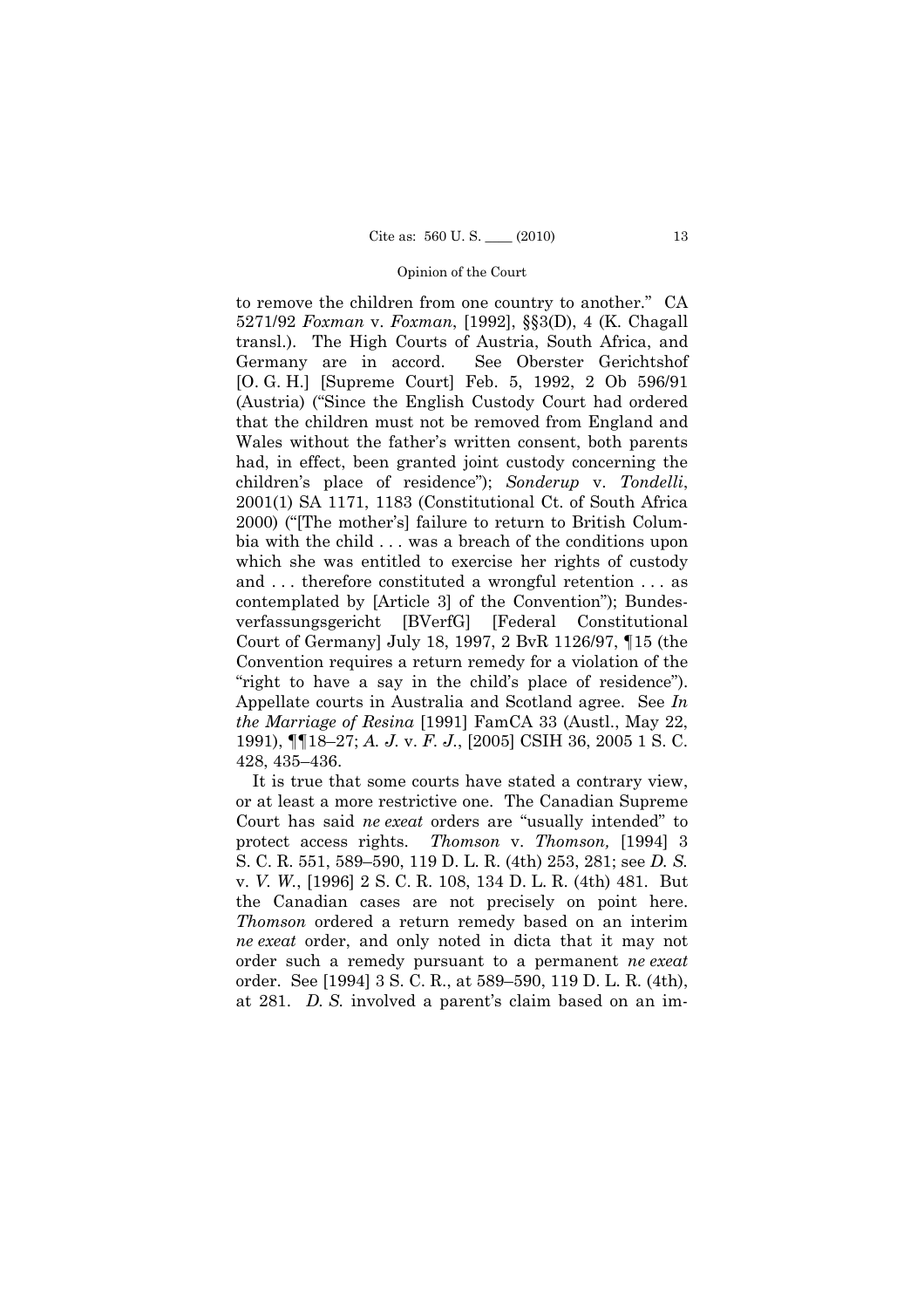plicit *ne exeat* right and, in any event, the court ordered a return remedy on a different basis. See [1996] 2 S. C. R., at 140–141, 142, 134 D. L. R. (4th), at 503–504, 505.

French courts are divided. A French Court of Appeals held that "the right to accept or refuse the removal of the children's residence" outside of a region was "a joint exercise of rights of custody." *Public Ministry*  v. *M. B.*, [CA] Aix-en-Provence, 6e ch., Mar. 23, 1989, Rev. crit. dr. internat. Privé 79(3), July–Sept. 1990, 529, 533–535. A trial court in a different region of France rejected this view, relying on the mother's "fundamental liberty" to establish her domicil. See *Attorney for the Republic at Périgueux* v. *Mrs. S.*, [T. G. I.] Périgueux, Mar. 17, 1992, Rev. cr. dr. internat. Privé 82(4) Oct.–Dec. 1993, 650, 651–653, note Bertrand Ancel, D. 1992, note G. C.

Scholars agree that there is an emerging international consensus that *ne exeat* rights are rights of custody, even if that view was not generally formulated when the Convention was drafted in 1980. At that time, joint custodial arrangements were unknown in many of the contracting states, and the status of *ne exeat*  rights was not yet well understood. See 1980 Conférence de La Haye de droit international privé, Enlèvement d'enfants, morning meeting of Wed., Oct. 8, 1980 (discussion by Messrs. Leal & van Boeschoten), in 3 Actes et Documents de la Quatorzième session, pp. 263–266 (1982) (Canadian and Dutch delegates disagreeing whether the Convention protected *ne exeat* rights, while agreeing that it should protect such rights). Since 1980, however, joint custodial arrangements have become more common. See *supra*, at 8–9. And, within this framework, most contracting states and scholars now recognize that *ne exeat*  rights are rights of custody. See, *e.g.,* Hague Conference on Private International Law: Transfrontier Contact Concerning Children: General Principles and Guide to Good Practice §9.3, p. 43 (2008) ("[P]reponderance of the case law supports the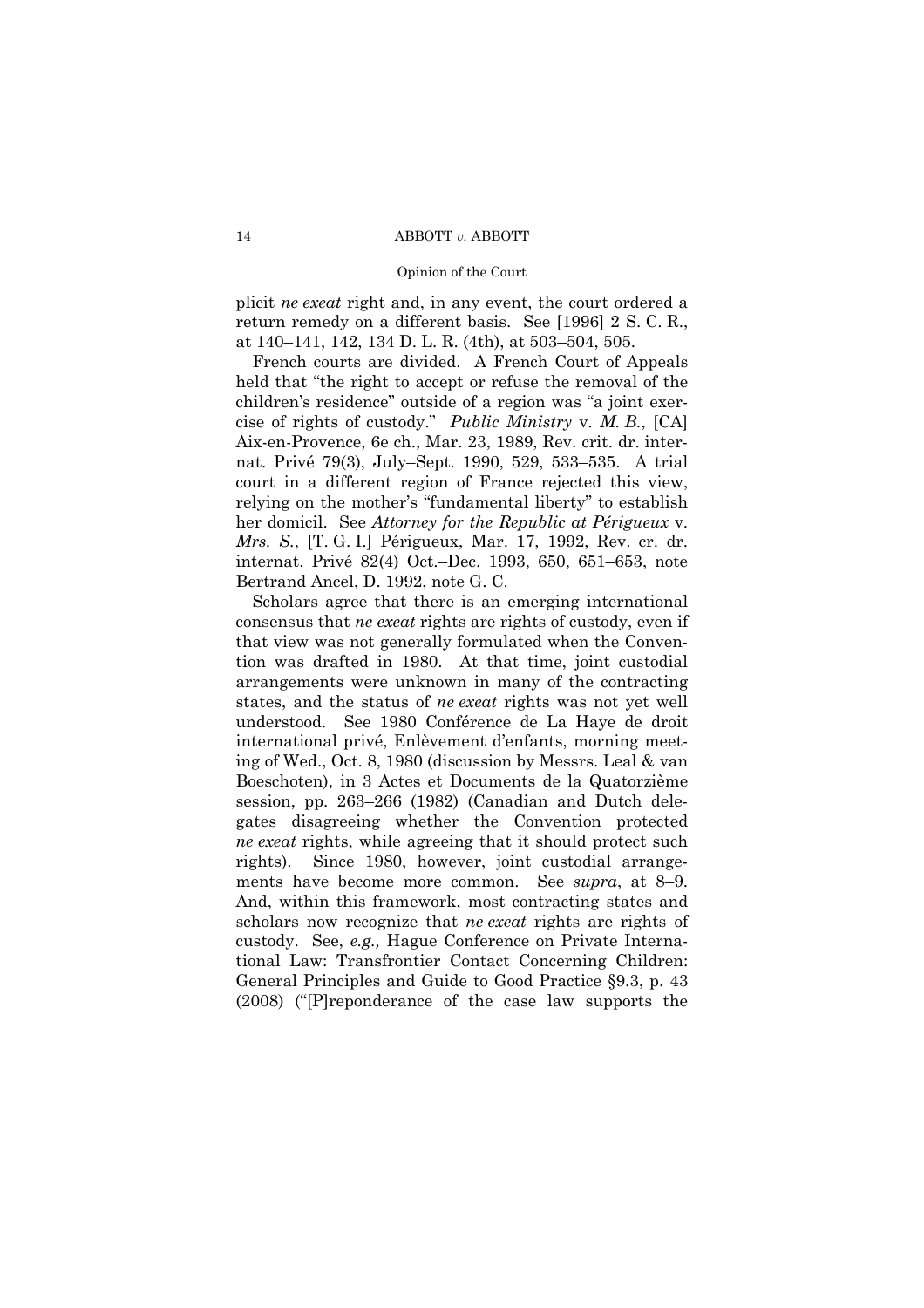view" that *ne exeat* rights are "rights of custody" (footnote omitted)); Hague Conference on Private International Law: Overall Conclusions of the Special Commission of Oct. 1989 on the Operation of the Hague Convention of 25 Oct. 1980 on the Civil Aspects of International Child Abduction, reprinted in 29 I. L. M. 219, 222, ¶9 (1990); Hague Conference on Private International Law: Report of the Second Special Commission Meeting to Review the Operation of the Hague Convention on the Civil Aspects of International Child Abduction 11 (1993), reprinted in 33 I. L. M. 225 (1994); Silberman, The Hague Child Abduction Convention Turns Twenty: Gender Politics and Other Issues, 33 N. Y. U. J. Int'l L. & Pol. 221, 226–232, and n. 13 (2000); Whitman, *Croll v. Croll:* The Second Circuit Limits "Custody Rights" Under the Hague Convention on the Civil Aspects of International Child Abduction, 9 Tulane J. Int'l & Comp. L. 605, 611–616 (2001).

A history of the Convention, known as the Pérez-Vera Report, has been cited both by the parties and by Courts of Appeals that have considered this issue. See 1980 Conférence de La Haye de droit international privé, Enlèvement d'enfants, E. Pérez-Vera, Explanatory Report (Pérez-Vera Report or Report), in 3 Actes et Documents de la Quatorzième session, pp. 425–473 (1982). We need not decide whether this Report should be given greater weight than a scholarly commentary. Compare Hague International Child Abduction Convention; Text and Legal Analysis, 51 Fed. Reg. 10503–10506 (1986) (identifying the Report as the "official history" of the Convention and "a source of background on the meaning of the provisions of the Convention"), with Pérez-Vera Report  $\llbracket 8, 427 - 428 \rrbracket$ ("[the Report] has not been approved by the Conference, and it is possible that, despite the Rapporter's *[sic]* efforts to remain objective, certain passages reflect a viewpoint which is in part subjective"). It suffices to note that the Report supports the conclusion that *ne exeat* rights are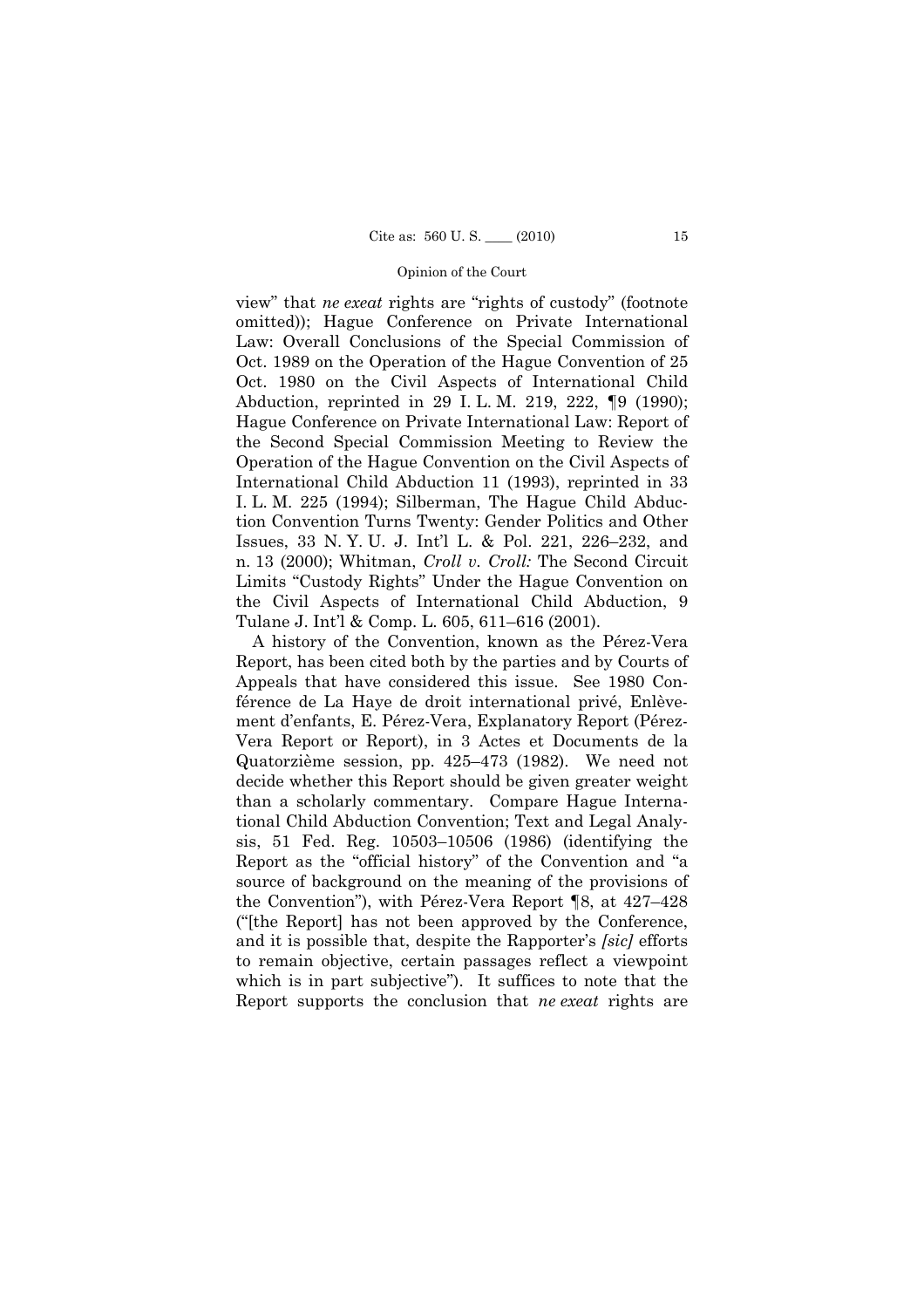## 16 ABBOTT *v.* ABBOTT

#### Opinion of the Court

rights of custody. The Report explains that rather than defining custody in precise terms or referring to the laws of different nations pertaining to parental rights, the Convention uses the unadorned term "rights of custody" to recognize "*all* the ways in which custody of children can be exercised" through "a flexible interpretation of the terms used, which allows the greatest possible number of cases to be brought into consideration." *Id.*, **[**¶67, 71, at 446, 447–448. Thus the Report rejects the notion that because *ne exeat* rights do not encompass the right to make medical or some other important decisions about a child's life they cannot be rights of custody. Indeed, the Report is fully consistent with the conclusion that *ne exeat*  rights are just one of the many "ways in which custody of children can be exercised." *Id.,* ¶ 71, at 447.

## D

Adopting the view that the Convention provides a return remedy for violations of *ne exeat*  rights accords with its objects and purposes. The Convention is based on the principle that the best interests of the child are well served when decisions regarding custody rights are made in the country of habitual residence. See Convention Preamble, Treaty Doc., at 7. Ordering a return remedy does not alter the existing allocation of custody rights, Art. 19, *id.,* at 11, but does allow the courts of the home country to decide what is in the child's best interests. It is the Convention's premise that courts in contracting states will make this determination in a responsible manner.

Custody decisions are often difficult. Judges must strive always to avoid a common tendency to prefer their own society and culture, a tendency that ought not interfere with objective consideration of all the factors that should be weighed in determining the best interests of the child. This judicial neutrality is presumed from the mandate of the Convention, which affirms that the contracting states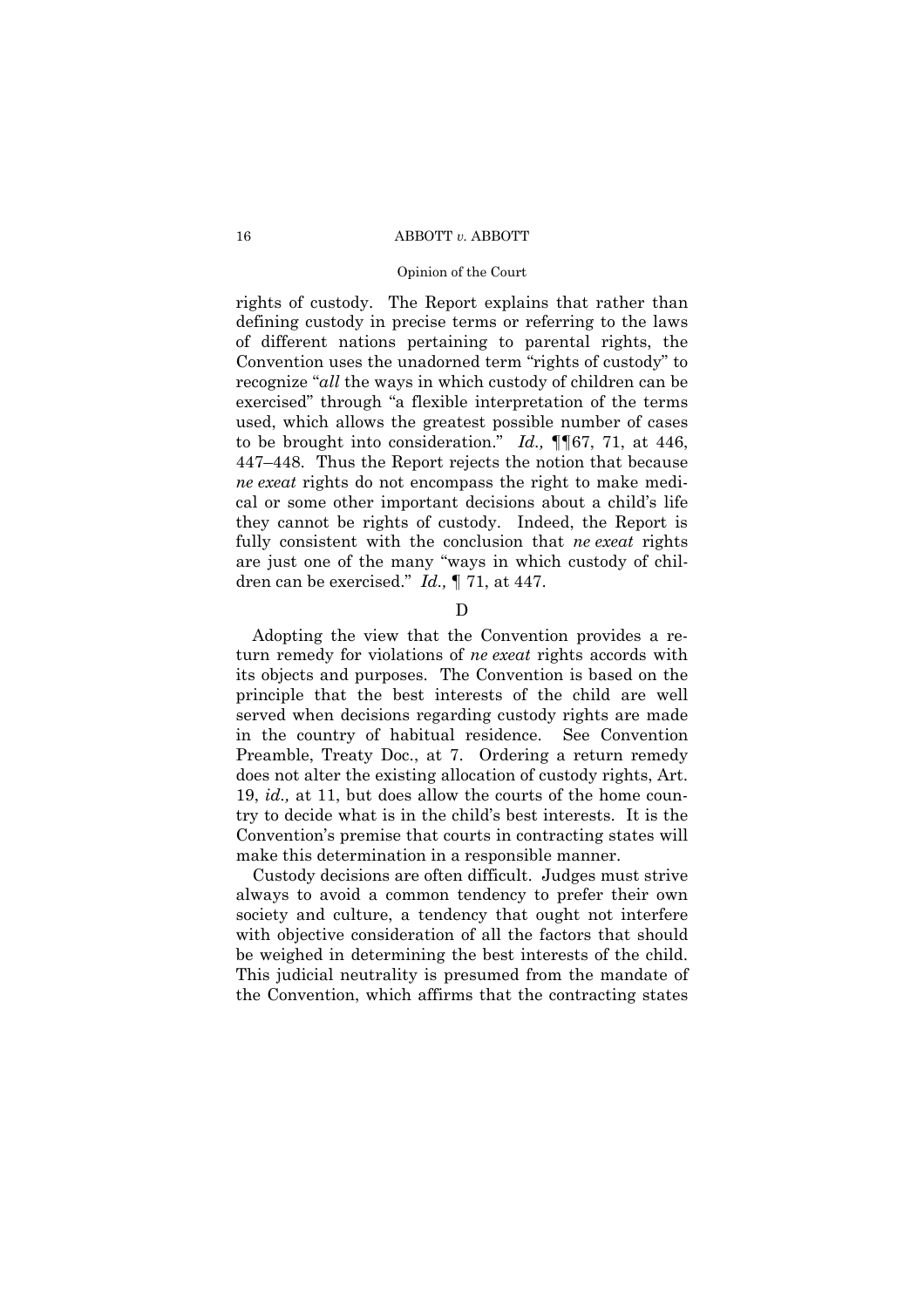are "[f]irmly convinced that the interests of children are of paramount importance in matters relating to their custody." Convention Preamble, Treaty Doc., at 7. International law serves a high purpose when it underwrites the determination by nations to rely upon their domestic courts to enforce just laws by legitimate and fair proceedings.

To interpret the Convention to permit an abducting parent to avoid a return remedy, even when the other parent holds a *ne exeat*  right, would run counter to the Convention's purpose of deterring child abductions by parents who attempt to find a friendlier forum for deciding custodial disputes. Ms. Abbott removed A. J. A. from Chile while Mr. Abbott's request to enhance his relationship with his son was still pending before Chilean courts. After she landed in Texas, the mother asked the state court to diminish or eliminate the father's custodial and visitation rights. The Convention should not be interpreted to permit a parent to select which country will adjudicate these questions by bringing the child to a different country, in violation of a *ne exeat* right. Denying a return remedy for the violation of such rights would "legitimize the very action—removal of the child—that the home country, through its custody order for other provision of law], sought to prevent" and would allow "parents" to undermine the very purpose of the Convention." *Croll*, 229 F. 3d, at 147 (Sotomayor, J., dissenting). This Court should be most reluctant to adopt an interpretation that gives an abducting parent an advantage by coming here to avoid a return remedy that is granted, for instance, in the United Kingdom, Israel, Germany, and South Africa. See *supra*, at 12–13.

Requiring a return remedy in cases like this one helps deter child abductions and respects the Convention's purpose to prevent harms resulting from abductions. An abduction can have devastating consequences for a child.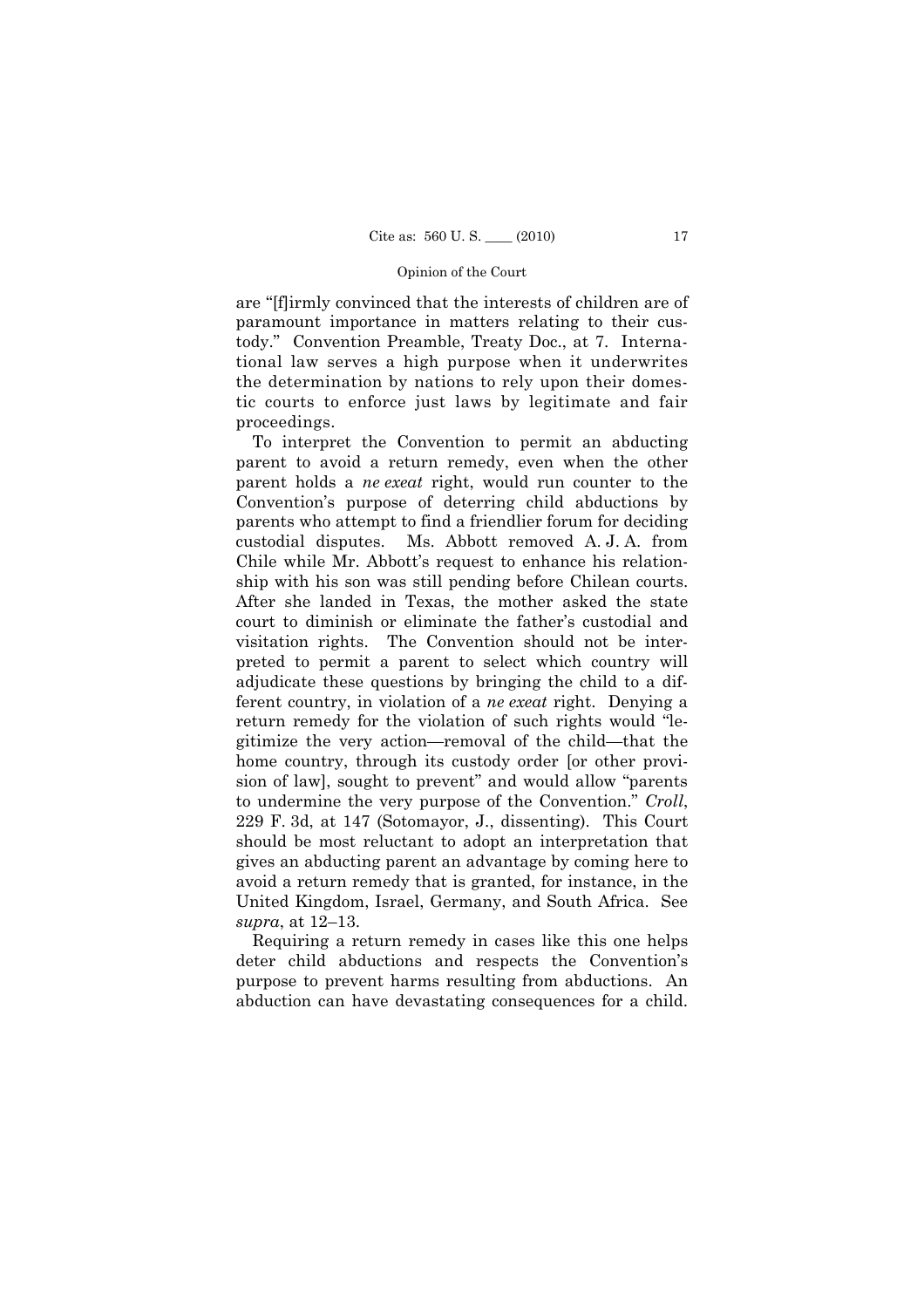## 18 ABBOTT *v.* ABBOTT

#### Opinion of the Court

"Some child psychologists believe that the trauma children suffer from these abductions is one of the worst forms of child abuse." H. R. Rep. No. 103–390, p. 2 (1993). A child abducted by one parent is separated from the second parent and the child's support system. Studies have shown that separation by abduction can cause psychological problems ranging from depression and acute stress disorder to posttraumatic stress disorder and identityformation issues. See N. Faulkner, Parental Child Abduction is Child Abuse (1999), http://www.prevent-abusenow.com/unreport.htm (as visited May 13, 2010, and available in Clerk of Court's case file). A child abducted at an early age can experience loss of community and stability, leading to loneliness, anger, and fear of abandonment. See Huntington, Parental Kidnapping: A New Form of Child Abuse (1982), in American Prosecutors Research Institute's National Center for Prosecution of Child Abuse, Parental Abduction Project, Investigation and Prosecution of Parental Abduction (1995) (App. A). Abductions may prevent the child from forming a relationship with the leftbehind parent, impairing the child's ability to mature. See Faulkner, *supra*, at 5.

### IV

While a parent possessing a *ne exeat* right has a right of custody and may seek a return remedy, a return order is not automatic. Return is not required if the abducting parent can establish that a Convention exception applies. One exception states return of the child is not required when "there is a grave risk that his or her return would expose the child to physical or psychological harm or otherwise place the child in an intolerable situation." Art. 13*(b)*, Treaty Doc., at 10. If, for example, Ms. Abbott could demonstrate that returning to Chile would put her own safety at grave risk, the court could consider whether this is sufficient to show that the child too would suffer "psy-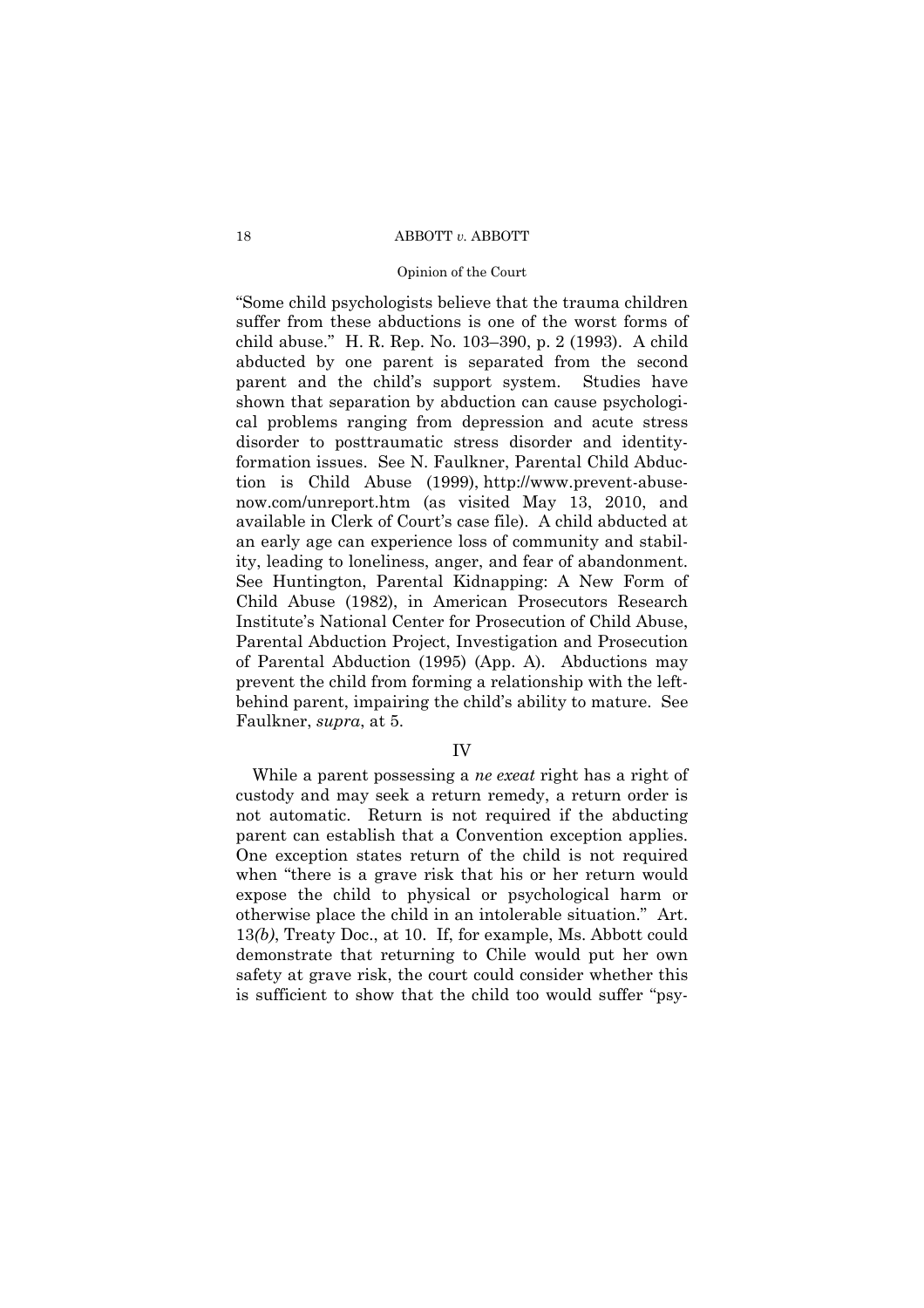chological harm" or be placed "in an intolerable situation." See, *e.g., Baran*  v. *Beaty*, 526 F. 3d 1340, 1352–1353 (CA11 2008); *Walsh*  v. *Walsh*, 221 F. 3d 204, 220–221 (CA1 2000). The Convention also allows courts to decline to order removal if the child objects, if the child has reached a sufficient "age and degree of maturity at which it is appropriate to take account of its views." Art. 13*(b)*, Treaty Doc., at 10. The proper interpretation and application of these and other exceptions are not before this Court. These matters may be addressed on remand.

\* \* \*

The judgment of the Court of Appeals is reversed, and the case is remanded for further proceedings consistent with this opinion.

*It is so ordered.*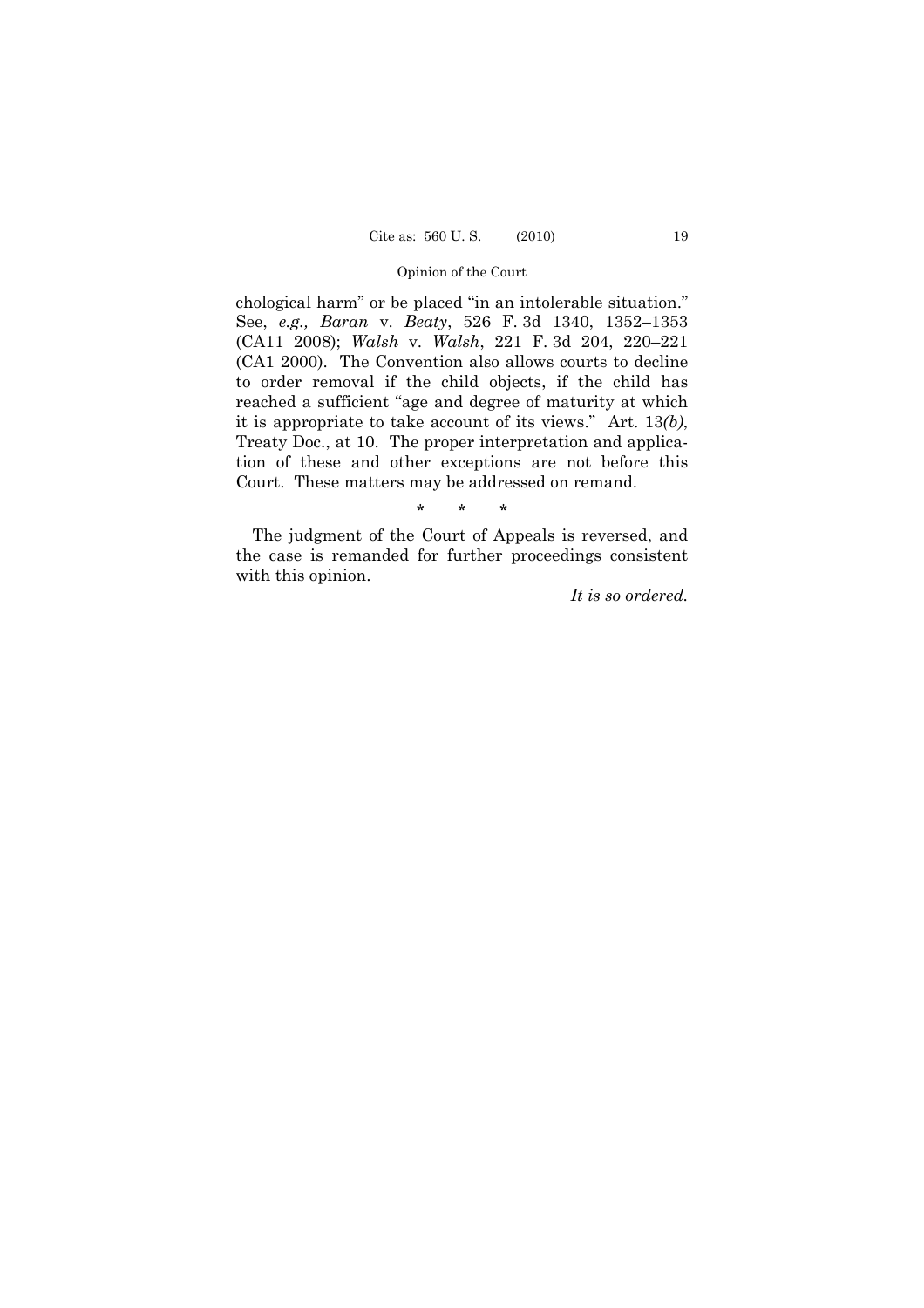#### $\overline{\phantom{a}}$  , where  $\overline{\phantom{a}}$ **SUPREME COURT OF THE UNITED STATES**

#### $\sim$   $\sim$   $\sim$   $\sim$   $\sim$   $\sim$ No. 08–645

# TIMOTHY MARK CAMERON ABBOTT, PETITIONER *v.*  JACQUELYN VAYE ABBOTT

## ON WRIT OF CERTIORARI TO THE UNITED STATES COURT OF APPEALS FOR THE FIFTH CIRCUIT

#### [May 17, 2010]

JUSTICE STEVENS, with whom JUSTICE THOMAS and JUSTICE BREYER join, dissenting.

Petitioner Timothy Abbott, the father of A. J. A., has no authority to decide whether his son undergoes a particular medical procedure; whether his son attends a school field trip; whether and in what manner his son has a religious upbringing; or whether his son can play a videogame before he completes his homework. These are all rights and responsibilities of A. J. A.'s mother, respondent Jacquelyn Abbott. It is she who received sole custody, or "daily care and control," of A. J. A. when the expatriate couple divorced while living in Chile in 2004. 495 F. Supp. 2d 635, 637, and n. 2 (WD Tex. 2007). Mr. Abbott possesses only visitation rights.

On Ms. Abbott's custodial rights, Chilean law placed a restriction: She was not to travel with her son outside of Chile without either Mr. Abbott's or the court's consent. Put differently, Mr. Abbott had the opportunity to veto Ms. Abbott's decision to remove A. J. A. from Chile unless a Chilean court overrode that veto. The restriction on A. J. A.'s and Ms. Abbott's travel was an automatic, default provision of Chilean law operative upon the award of visitation rights under Article 48 of Chile's Minors Law 16,618. It is this travel restriction—also known as a *ne exeat* clause—that the Court today declares is a "'righ[t] of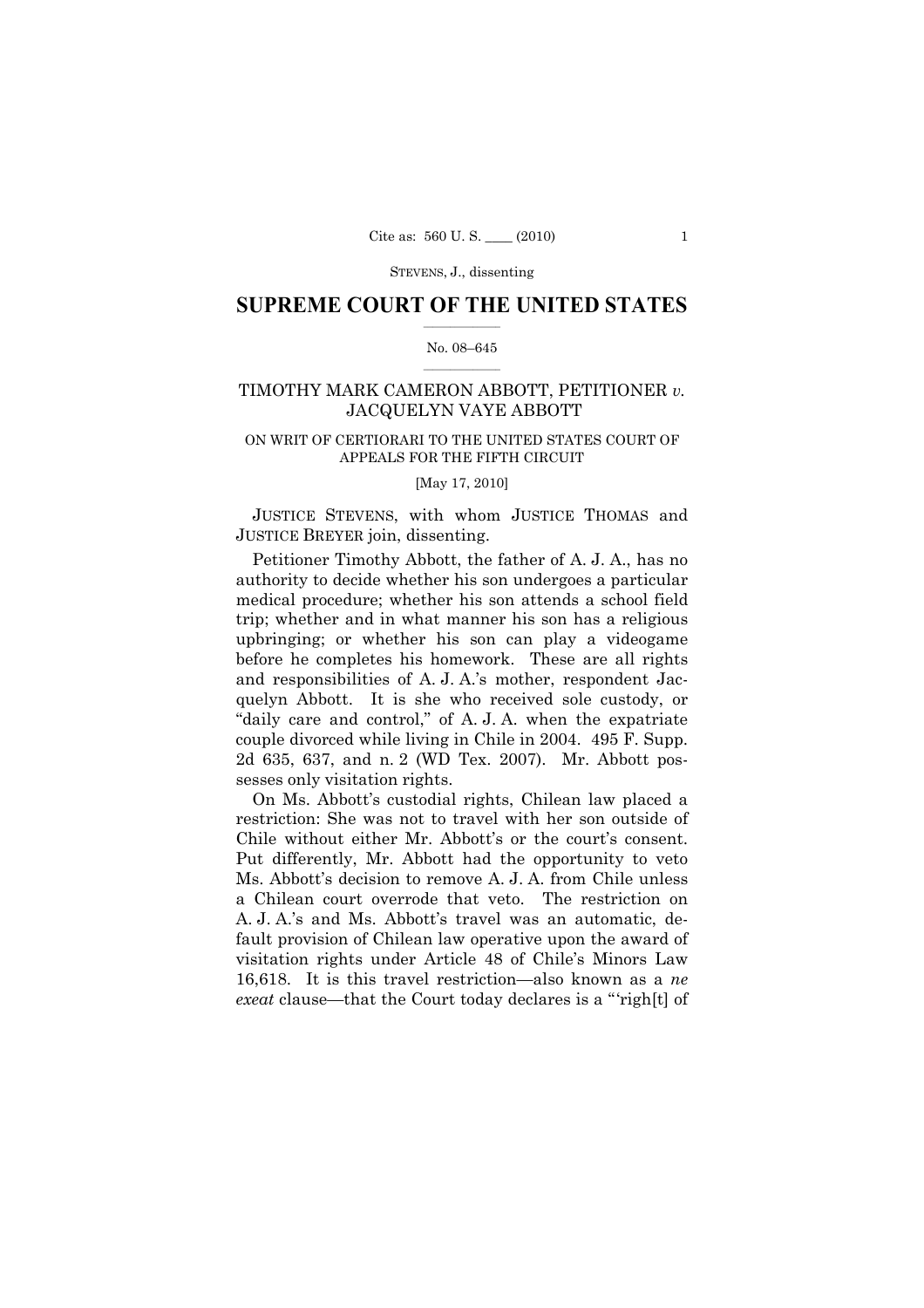custody'" within the meaning of the Hague Convention on the Civil Aspects of International Child Abduction (Convention), Oct. 25, 1980, T. I. A. S. No. 11670, S. Treaty Doc. No. 99–11. *Ante*, at 1.

Because the Court concludes that this travel restriction constitutes a right of custody, and because Ms. Abbott indisputably violated the restriction when she took A. J. A. from Chile without either Mr. Abbott's or the court's permission, Mr. Abbott is now entitled to the return of A. J. A. to Chile under the terms of the Convention. Thus, absent a finding of an exception to the Convention's powerful return remedy, see *ante*, at 18–19, and even if the return is contrary to the child's best interests, an American court *must* now order the return of A. J. A. to Mr. Abbott, who has no legal authority over A. J. A., based solely on his possessing a limited veto power over Ms. Abbott's ability to take A. J. A. from Chile. As I shall explain, use of the Convention's return remedy under these circumstances is contrary to the Convention's text and purpose.

I

When the drafters of the Convention gathered in 1980, they sought an international solution to an emerging problem: transborder child abductions perpetrated by noncustodial parents "to establish artificial jurisdictional links . . . with a view to obtaining custody of a child." 1980 Conférence de La Haye de droit international privé, Enlèvement d'enfants, E. Pérez-Vera, Explanatory Report (Pérez-Vera Report), in 3 Actes et Documents de la Quatorzième session  $\P$ 11, p. 426 (1982);<sup>1</sup> see also Convention

<sup>1</sup>As the Court recognizes, see *ante*, at 15, the Executive Branch considers the Pérez-Vera Report "the 'official history'" for the Convention and "a source of background on the meaning of the provisions of the Convention available to all States becoming parties to it." Legal Analysis of Hague Convention on the Civil Aspects of International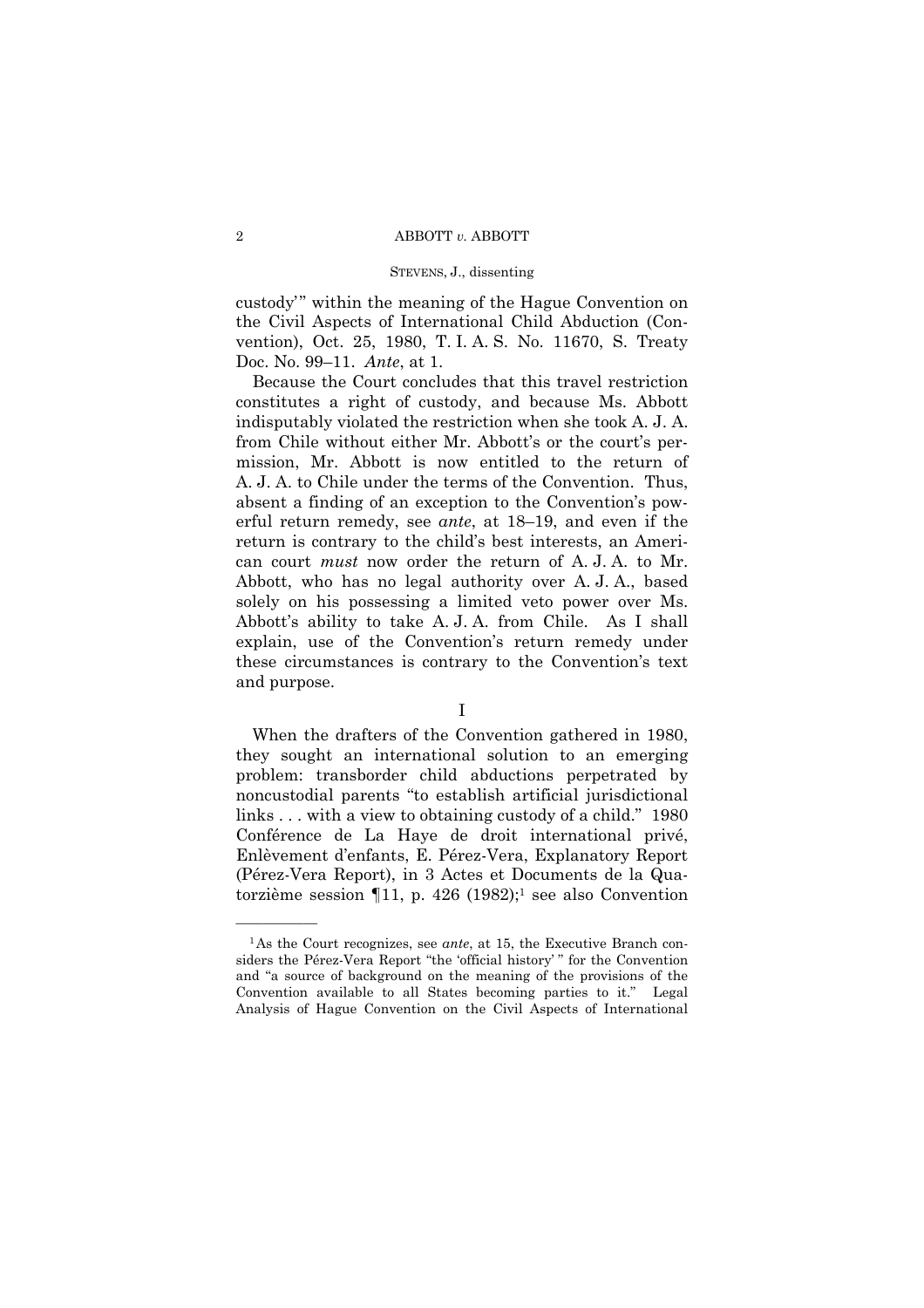Analysis 1054 ("[F]undamental purpose" of the Convention is "to protect children from wrongful international removals or retention by persons bent on obtaining their physical and/or legal custody"). The drafters' primary concern was to remedy abuses by noncustodial parents who attempt to circumvent adverse custody decrees (*e.g.*, those granting sole custodial rights to the other parent) by seeking a more favorable judgment in a second nation's family court system. Pérez-Vera Report  $\P$ 14, at 429.

The drafters determined that when a *noncustodial*  parent abducts a child across international borders, the best remedy is return of that child to his or her country of habitual residence—or, in other words, the best remedy is return of the child to his or her *custodial* parent. *Id.*, ¶18, at 430. The drafters concluded that the same remedy should not follow, however, when a *custodial* parent takes a child from his or her country of habitual residence in breach of the other parent's visitation rights, or "rights of access" in the Convention's parlance. *Id.*, ¶65, at 444–445. The distinction between rights of custody and rights of access, therefore, is critically important to the Convention's scheme and purpose. It defines the scope of the available Convention remedies.

Article 5 defines these rights as follows:

"For the purposes of this Convention—

——————

"*a* 'rights of custody' shall include rights relating to the care of the person of the child and, in particular, the right to determine the child's place of residence;

"*b* 'rights of access' shall include the right to take a child for a limited period of time to a place other than the child's habitual residence." S. Treaty Doc. No. 99– 11, at 7 (hereinafter Treaty Doc.).

Child Abduction, 51 Fed. Reg. 10503 (1986) (hereinafter Convention Analysis).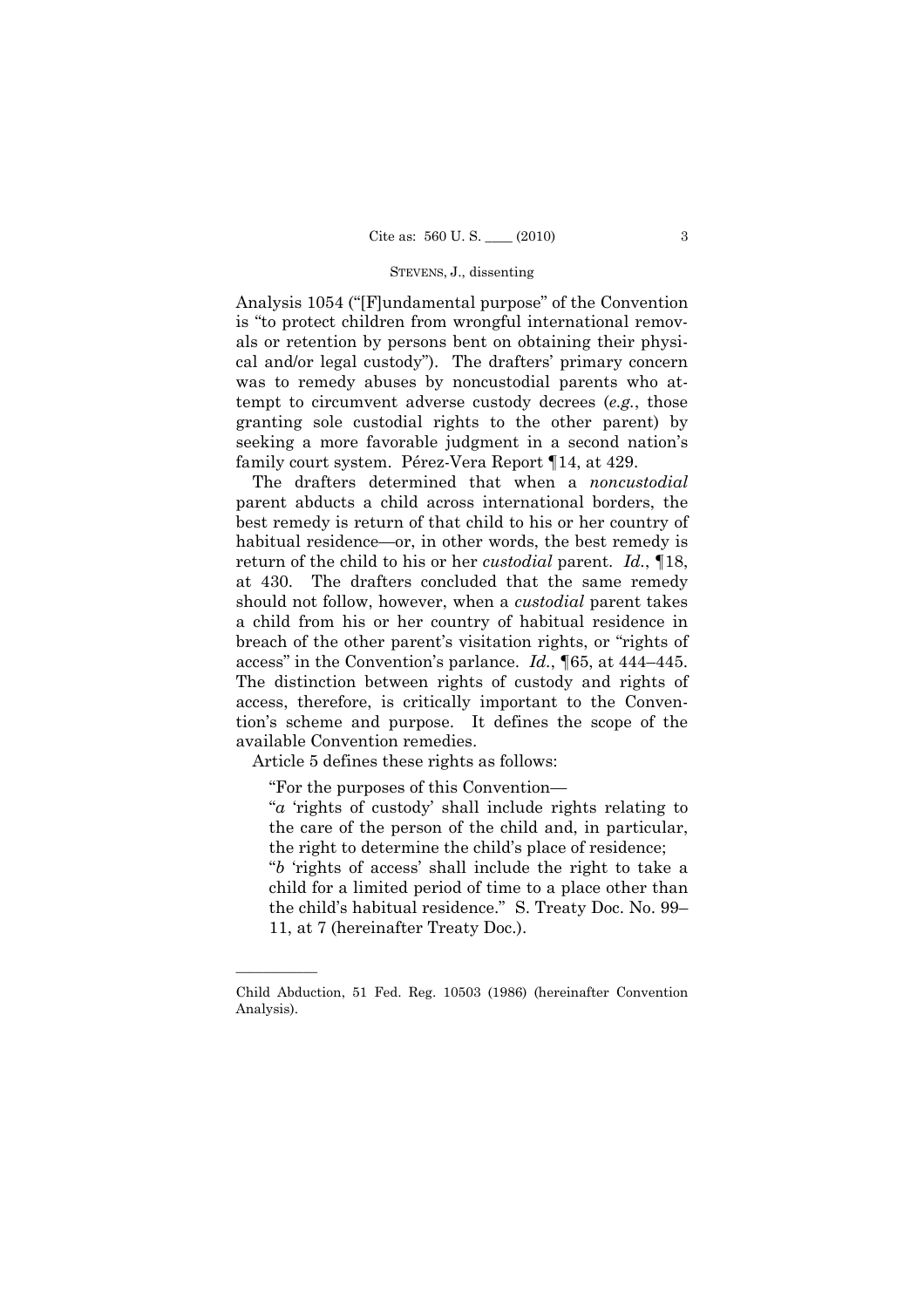Article 3 of the Convention provides that the removal or retention of a child is "wrongful," and thus in violation of the Convention, only when the removal "is in breach of the rights of custody." Art. 3*(a)*, *ibid*. The fact that a removal may be "wrongful" in the sense that it violates domestic law or violates only "rights of access" does not make it "wrongful" within the meaning of the Convention.

Only when a removal is "wrongful" under Article 3 may the parent who possesses custody rights force the child's return to the country of habitual residence under the Convention's remedial procedures, pursuant to Articles 8 through 20. For those removals that frustrate a noncustodial parent's "rights of access," the Convention provides that the noncustodial parent may file an application "to make arrangements for organizing or securing the effective exercise of rights of access"; but he may not force the child's return. Art. 21, *id.*, at 11. A parent without "rights of custody," therefore, does not have the power granted by Article 3 to compel the child's return to his or her country of habitual residence. His rights are limited to those set forth in Article 21.

## II

Mr. Abbott, claiming "rights of custody" by virtue of the travel restriction Chilean law places on Ms. Abbott, seeks the return of A. J. A. to Chile. Such relief is warranted only if A. J. A.'s removal was "wrongful" within the meaning of the Convention; as such, it must have been "in breach of [Mr. Abbott's] rights of custody."2 Art. 3, *id.*, at

 $\overline{\phantom{a}}$ 

<sup>2</sup> Indisputably, Ms. Abbott's removal of A. J. A. from Chile was wrongful in the generic sense of the word. She violated Chilean law when she took A. J. A. to Texas because she sought neither Mr. Abbott's permission nor the court's authorization before doing so. She violated both the existing "*ne exeat*" order imposed by judicial decree in the couple's custody dispute, see *ante*, at 2, as well as Chilean statutory law defining the access rights of noncustodial parents, see Art. 49, Minors Law 16,618, App. to Pet. for Cert. 61a. The removal was illegal, then, but it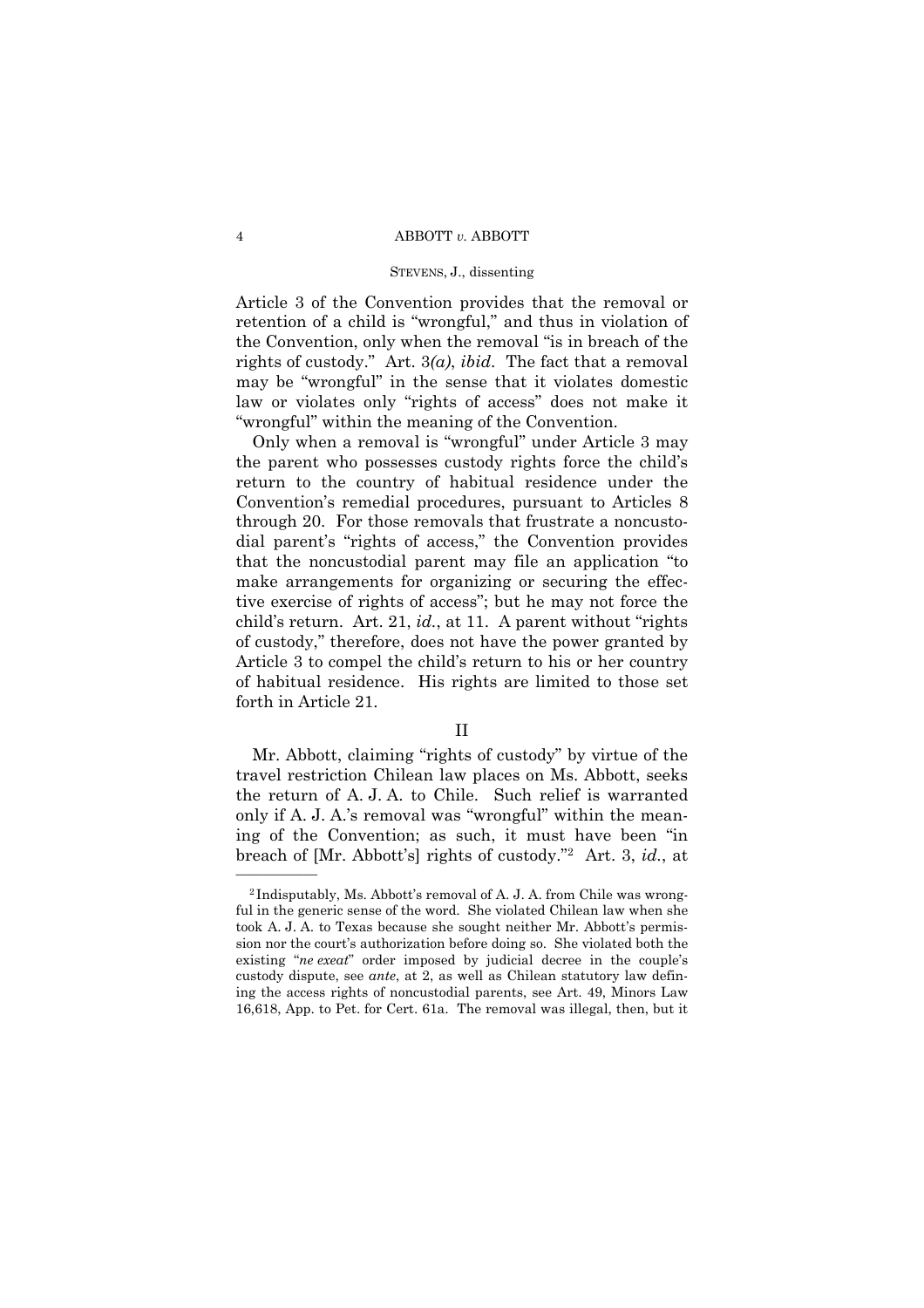7. Putting aside the effect of the travel restriction, it is undisputed that Ms. Abbott possesses "rights of custody" over A. J. A. while Mr. Abbott would possess "rights of access," as those terms are used in the Convention. Brief for Petitioner 6; Brief for Respondent 6. The only issue in this case, therefore, is whether Mr. Abbott also possesses "rights of custody" within the meaning of the Convention by virtue of the travel restriction, or *ne exeat* clause,3 that Chilean law imposes on Ms. Abbott. In other words, the question is whether the "right" of one parent to veto the other parent's decision to remove a child from the country, subject to judicial override, belongs in the category of "rights relating to the care of the person of the child and, in particular, the right to determine the child's place of residence." Art. 5*(a)*, Treaty Doc., at 7. In my judgment, it clearly does not, and I need look no further than to the Convention's text to explain why. See *Medellín* v. *Texas*, 552 U. S. 491, 506 (2008) ("The interpretation of a treaty, like the interpretation of a statute, begins with its text").

*Rights relating to the care of the child.* The Court concludes that the veto power Mr. Abbott has over Ms. Abbott's travel plans is equivalent to those rights "'relating to the care of the person of the child.'" *Ante*, at 7–8. This is so, the Court tells us, because Mr. Abbott has a limited power to keep A. J. A. within Chile's bounds and, therefore, indirectly to influence "the language the child speaks,

 $\overline{\phantom{a}}$ 

was only wrongful within the meaning of the Convention if it was in breach of Mr. Abbott's rights of custody. Unfortunately, I fear the Court's preoccupation with deterring parental misconduct—even, potentially, at the sake of the best interests of the child—has caused it to minimize this important distinction.

<sup>3</sup>The Court repeatedly refers to "*ne exeat*  rights," *ante*, at 3, 10, 11, 12, 14, 15, and 16, as if the single travel restriction at issue in this case were on a par with the multiple rights commonly exercised by custodial parents. Chile's statutory *ne exeat* provision is better characterized as a restriction on the travel of both the minor and the custodial parent than as a bundle of "rights" possessed by the noncustodial parent.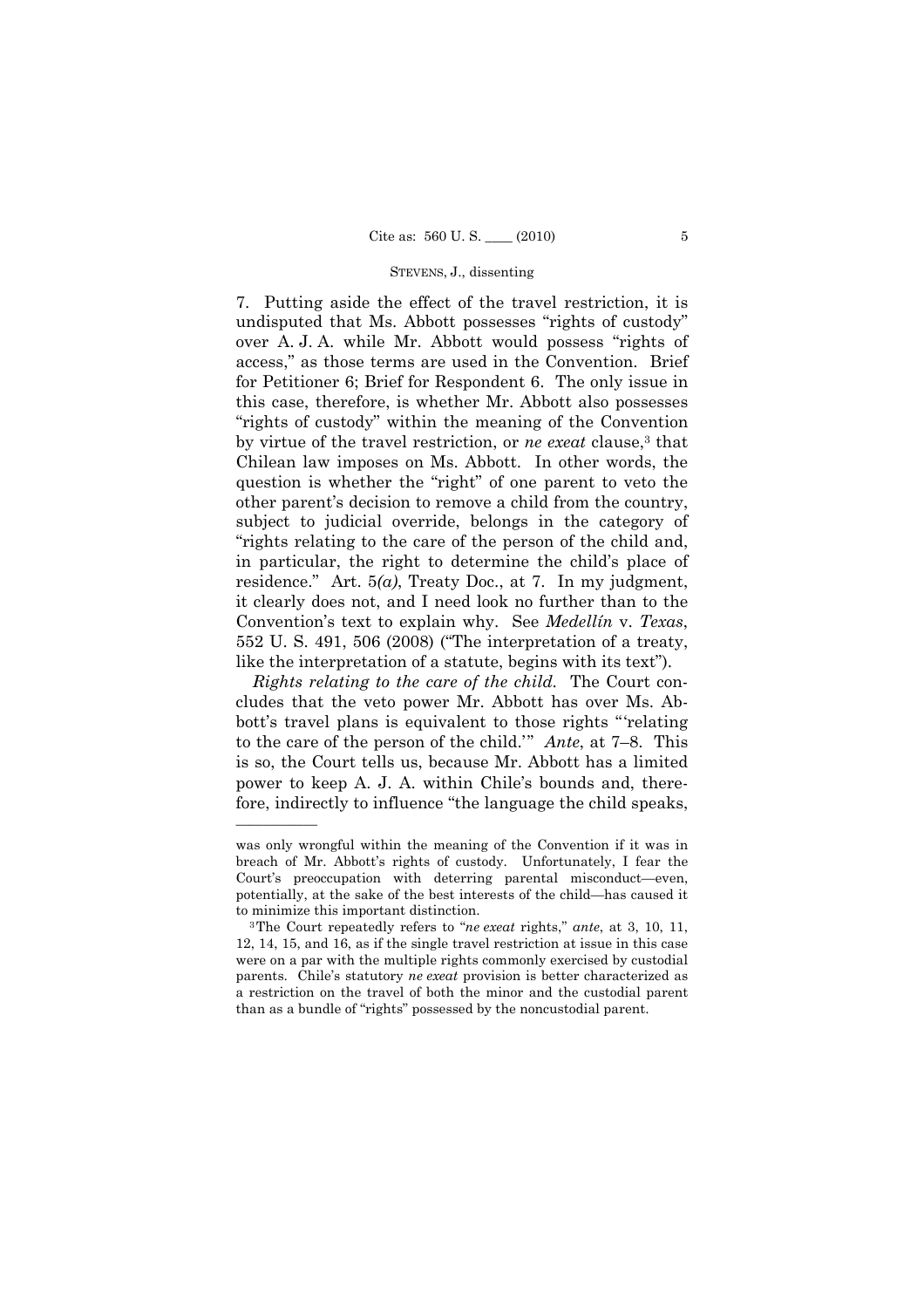the identity he finds, or the culture and traditions she will come to absorb." Ante, at 7. It is not nearly as self-evident as the Court assumes that Mr. Abbott's veto power carries with it any ability to decide the language A. J. A. speaks or the cultural experiences he will have, *ante*, at 7–8. A. J. A.'s mere presence in Chile does not determine any number of issues, including: whether A. J. A. learns Spanish while there; whether he attends an American school or a British school or a local school; whether he participates in sports; whether he is raised Catholic or Jewish or Buddhist or atheist; whether he eats a vegetarian diet; and on and on. The travel restriction does *not* confer upon Mr. Abbott affirmative power to make any number of decisions that are vital to A. J. A.'s physical, psychological, and cultural development. To say that a limited power to veto a child's travel plans confers, also, a right "relating to the care" of that child devalues the great wealth of decisions a custodial parent makes on a daily basis to attend to a child's needs and development.

The Court's interpretation depends entirely on a broad reading of the phrase "relating to" in the Convention's definition of "rights of custody." It is, undeniably, broad language. But, as the Court reads the term, it is so broad as to be utterly unhelpful in interpreting what "rights of custody" means. We "cannot forget that we ultimately are determining the meaning of the term" rights of custody in this case, and we should not lose sight of the import of this term in construing the broad words that follow in its wake. *Leocal* v. *Ashcroft*, 543 U. S. 1, 11 (2004). I suppose it could be said that Mr. Abbott's ability to decide whether A. J. A. spends the night with one of his friends during a Saturday visit is also a "right relating to the care of the child." Taken in the abstract—and to its most absurd *any* decision on behalf of a child could be construed as a right "relating to" the care of a child.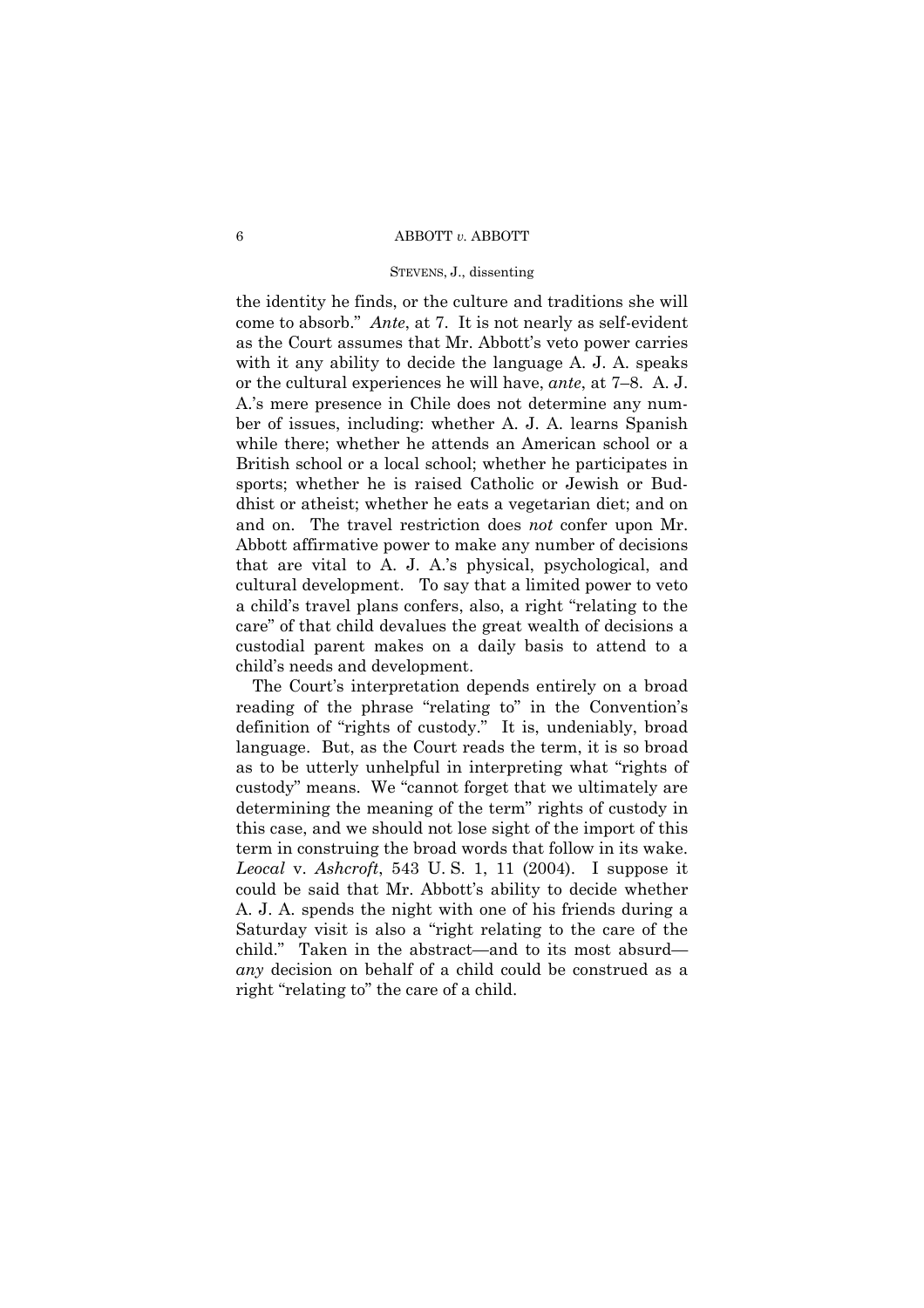Such a view of the text obliterates the careful distinction the drafters drew between the rights of custody and the rights of access. Undoubtedly, they were aware of the concept of joint custody. See Pérez-Vera Report 171, at 457 ("[C]ustody rights may have been awarded . . . to that person in his own right or jointly. It cannot be otherwise in an era when types of joint custody, regarded as best suited to the general principle of sexual nondiscrimination, are gradually being introduced into internal law"). But just because rights of custody can be shared by two parents, it does not follow that the drafters intended this limited veto power to be a right of custody. And yet this, it seems, is how the Court understands the case: Because the drafters intended to account for joint custodial arrangements, they intended for *this* travel restriction to be joint custody because it could be said, in some abstract sense, to relate to care of the child. I fail to understand how the Court's reading is faithful to the Convention's text and purpose, given that the text expressly contemplates two distinct classes of parental rights. Today's decision converts every noncustodial parent with access rights—at least in Chile—into a custodial parent for purposes of the Convention.

On this point, it is important to observe the effect of the Court's decision to classify the travel restriction as a right "relating to" A. J. A.'s care. Mr. Abbott possesses no legal authority presently to exercise care or control of A. J. A., or to make decisions on his behalf. The Court would nevertheless read the Convention to require A. J. A.'s return to a parent without such rights merely because the travel restriction, in an abstract sense, could be said to relate to A. J. A.'s care. The Court fails to explain how a parent who otherwise possesses no legal authority to exercise "charge," "supervision," or "management" over a child, see Webster's Third New International Dictionary 338 (1986) (hereinafter Webster's) (5th definition of "care"), can be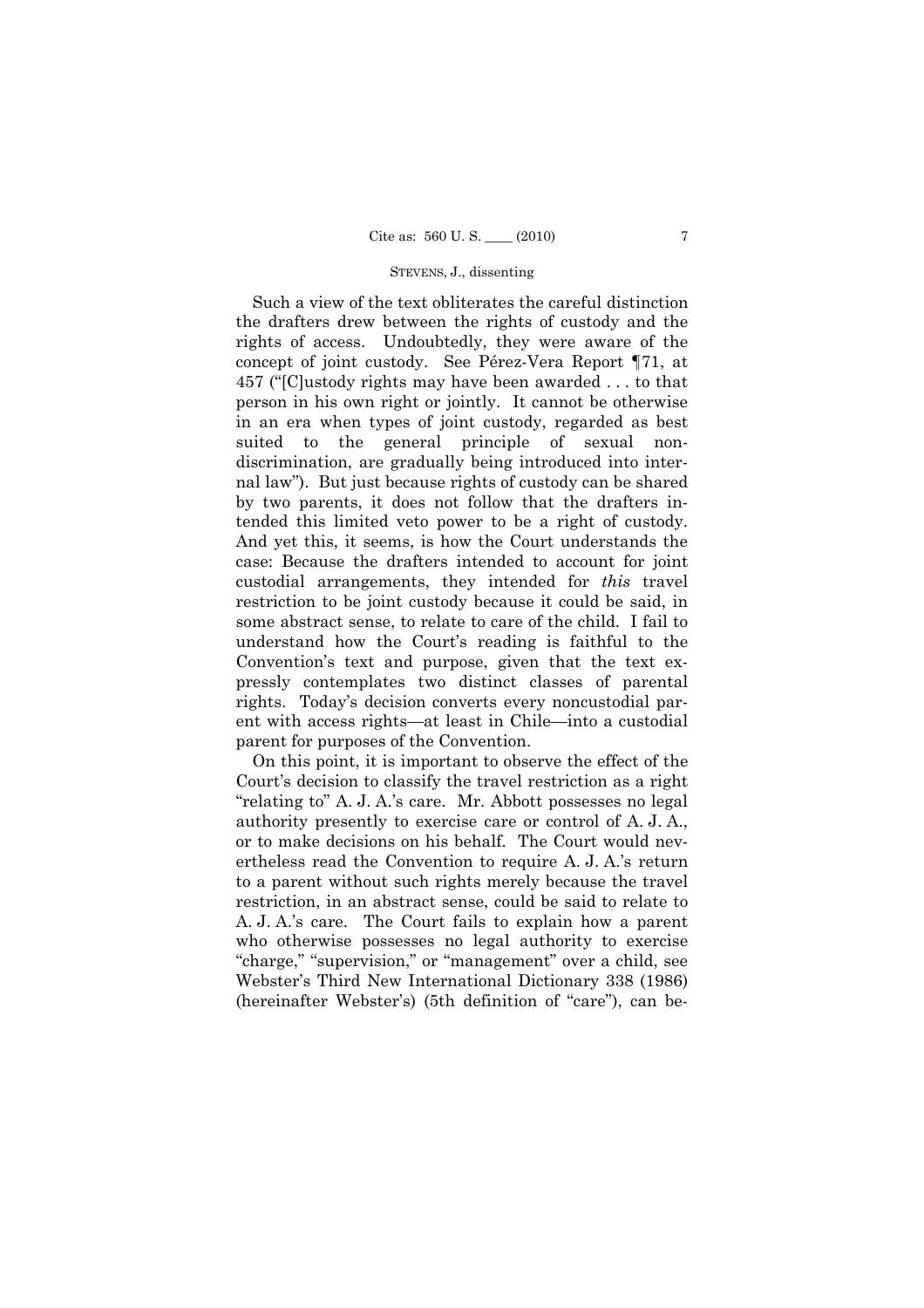come a joint custodian of a child merely because he can attempt to veto one of the countless decisions the child's other parent has sole legal authority to make on the child's behalf.

*The right to determine the child's place of residence.* The Court also concludes that Mr. Abbott's veto power satisfies the Convention's definition of custodial rights because it is, in the Court's view, a "right to determine the child's place of residence." Art. 5*(a)*, Treaty Doc., at 7. I disagree with the Court's assessment of the significance and meaning of this phrase, both on its face and within the context of the Convention's other provisions.

As an initial matter, the Court's reading of the Convention depends on isolating the phrase "and, in particular, the right to determine the child's place of residence" to refer to a freestanding right separate and apart from the rights related to the care of the child. I do not agree with this view of the text, nor did the Convention's drafters:

"The Convention seeks to be more precise by emphasizing, as an *example* of the 'care' referred to [in the "'rights of custody" clause, Art.  $5(a)$ ], the right to determine the child's place of residence. However, if the child, although still a minor at law, has the right itself to determine its own place of residence, the *substance*  of the custody rights will have to be determined in the context of other rights concerning the person of the child." Pérez-Vera Report  $\llbracket 84, at 452 \rrbracket$  (emphasis added).

The drafters thus intended the "right to determine the child's place of residence" to be an "example" of what the Convention means by "care of the person of the child." It is indicative of the "substance" of what it means to be a custodial parent. The definition is not, as the Court would have it, one stick in the bundle that may be parsed as a singular "'righ[t] of custody," *ante*, at 1; rather, it is a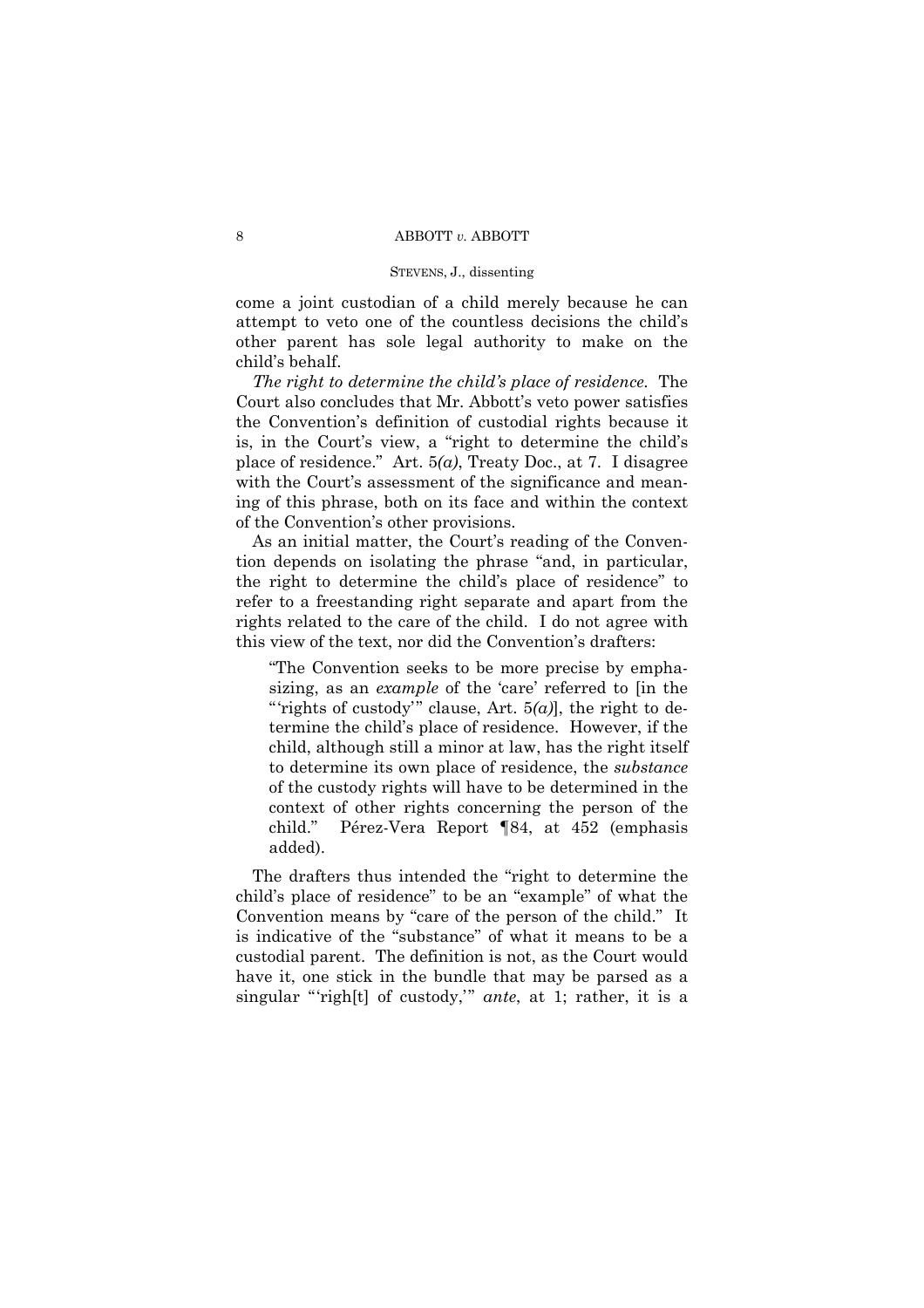shorthand method to assess what types of rights a parent may have. The parent responsible for determining where and with whom a child resides, the drafters assumed, would likely *also* be the parent who has the responsibility to "care" for the child.

Yet even assuming, as the Court does, that the "right to determine the child's place of residence," Art. 5*(a)*, Treaty Doc., at 7*,* is divisible from the "care" of the child, *ibid.*, I still fail to understand how a travel restriction on one parent's exercise of her custodial rights is equivalent to an affirmative "*right to determine* the child's place of residence." Analyzing its text, in the context of the Convention's focus on distinguishing custodial parents from noncustodial ones, leads me to conclude that the "right to determine the child's place of residence" means the power to set or fix the location of the child's home. It does not refer to the more abstract power to keep a child within one nation's borders.

"To determine" means "to fix conclusively or authoritatively" or "to settle a question or controversy."4 Webster's 616. A "place" is a "physical environment" or "a building or locality used for a special purpose." *Id.*, at 1727. "Resi

<sup>&</sup>lt;sup>4</sup> "To determine" can also mean, as the Court observes, " to set bounds or limits to,' " *ante*, at 7 (quoting Webster's New International Dictionary 711 (2d ed. 1954) (1st definition) (hereinafter Webster's 2d)). However, this definition of "to determine" makes little functional sense as applied to this treaty. In the context of understanding the meaning of rights of custody, the phrase "to determine" cannot be so indeterminate as to merely set "limits to" a child's place of residence.

Although the Court emphasizes that the definition of "to determine" on which it relies is the first such entry in Webster's, *ante*, at 7, it is worth noting that surely the Court would not rely on the first such definition of the word "care" in that source ("suffering of mind; grief; sorrow") to understand the Convention's use of that word. See Webster's 2d, at 405. Instead, the fifth definition of that word—"charge, supervision, management"-is clearly the relevant one. The point is only that context, as well as common sense, matters when selecting among possible definitions.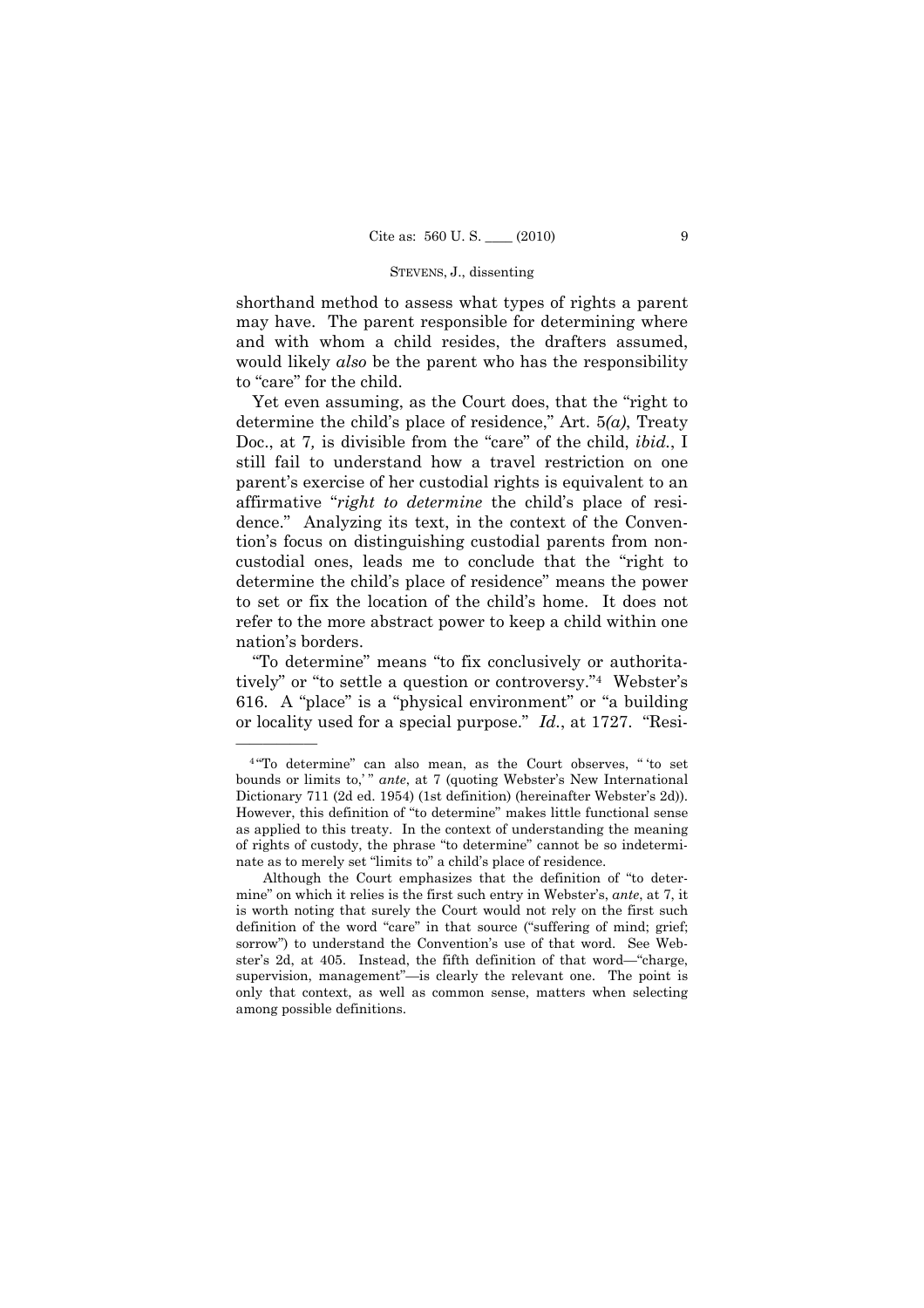dence," even standing alone, refers to a particular location—and not, more generally, to a nation or country. In the law, "residence" can mean: "[t]he act or fact of living in a given place for some time"; "[t]he place where one actually lives"; or, "[a] house or other fixed abode; a dwelling." Black's Law Dictionary 1423 (9th ed. 2009).<sup>5</sup> Lay definitions of "residence" similarly describe a specific location: "the act or fact of abiding or dwelling in a place for some time"; "the place where one actually lives or has his home"; or, "a temporary or permanent dwelling place, abode, or habitation." Webster's 1931. It follows that a "place of residence" describes a "physical" location in which a child "actually lives."

The Court's reading of this text depends on its substitution of the word "country" for the word "place." Such a substitution is not illogical, of course, in light of the Convention's international focus. See *Croll* v. *Croll*, 229 F. 3d 133, 147, 148 (CA2 2000) (Sotomayor, J., dissenting) (reading "place of residence" to mean "authority over the child's more specific living arrangements" "ignores the basic international character of the Hague Convention"). But it is inconsistent with the Convention's text and purpose.

When the drafters wanted to refer to country, they did. For example, in Article 3, the drafters explained that rights of custody should be defined by looking to "the law of the State in which the child was habitually resident." Art. 3*(a)*, Treaty Doc., at 7. Had the drafters intended the definition of the child's "place of residence" in Article 5 to refer to his or her "State" or country of "residence," they

 $\overline{\phantom{a}}$ 

<sup>5</sup> "Residence" can also refer to "[t]he place where a corporation or other enterprise does business or is registered to do business." Black's Law Dictionary 1423. Earlier this Term, we recognized the self-evident principle that a corporation's principal "place" of business for diversity jurisdiction purposes is a single location "*within* a State" and "not the State itself." *Hertz Corp.* v. *Friend*, 559 U. S. \_\_\_, \_\_\_ (2010) (slip op., at 14).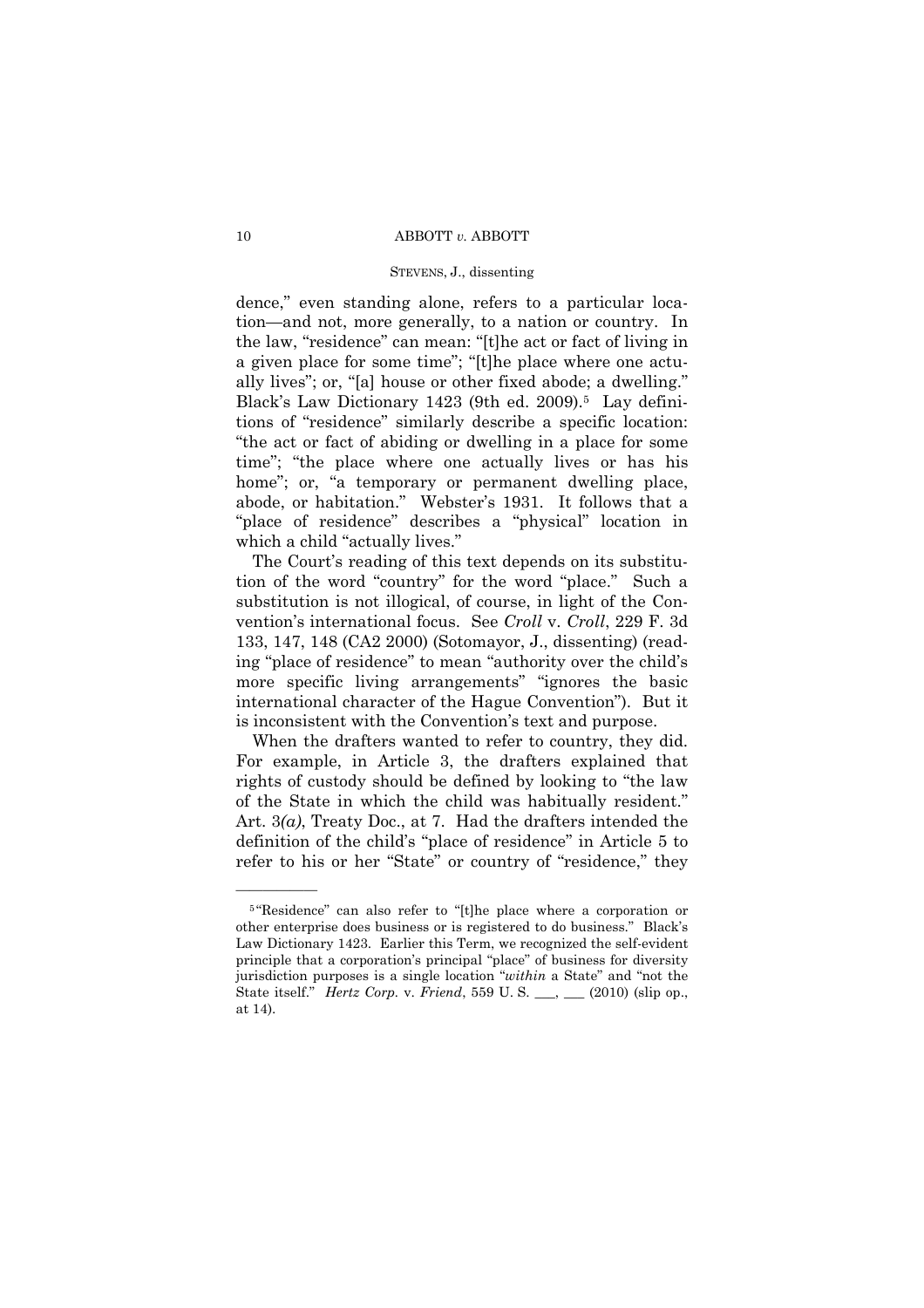could have defined the "right" at issue as "the right to determine the child's State of habitual residence." But they did not, even though they used the phrase "State of habitual residence" no fewer than four other times elsewhere within the Convention's text.<sup>6</sup> Moreover, the drafters also explained that "reference[s] to habitual residence in [a] State shall be construed as referring to habitual residence in a *territorial unit of that State*." Art. 31*(a)*, *id.*, at 13 (emphasis added). The point is: When the drafters wanted to refer to a particular geographic unit, they did so.

Instead, the drafters elected the formulation "place of residence," which is also utilized similarly in the definition of "rights of access." See Art. 5*(b)*, *id.*, at 7 (defining "'rights of access'" to include "the right to take a child for a limited period of time to a *place* other than the child's habitual residence" (emphasis added)). And they utilized this phrase only within one particular Article, as opposed to their more frequent use of "State of habitual residence" throughout the Convention. In interpreting statutory text, we ordinarily presume that the use of different words is purposeful and evinces an intention to convey a different meaning. See, *e.g.*, *Russello* v. *United States*, 464 U. S.

<sup>6</sup>See, *e.g.*, Preamble, Treaty Doc., at 7 ("Desiring to protect children internationally from the harmful effects of their wrongful removal or retention and to establish procedures to ensure their prompt return to the *State of their habitual residence*" (emphasis added)); Art. 8*(f)*, Treaty Doc., at 9 (stating that an application for return may be accompanied by "a certificate . . . emanating from . . . competent authority of the *State of the child's habitual residence*" (emphasis added)); Art. 14, *id.*, at 10 (explaining that when determining whether a removal is wrongful, a contracting state "may take notice directly of the law of . . . the *State of the habitual residence of the child*" (emphasis added)); Art. 15, *ibid.* (authorizing contracting state to obtain a decree from "the authorities of the *State of the habitual residence of the child*" a decision on whether removal was wrongful before ordering return (emphasis added)).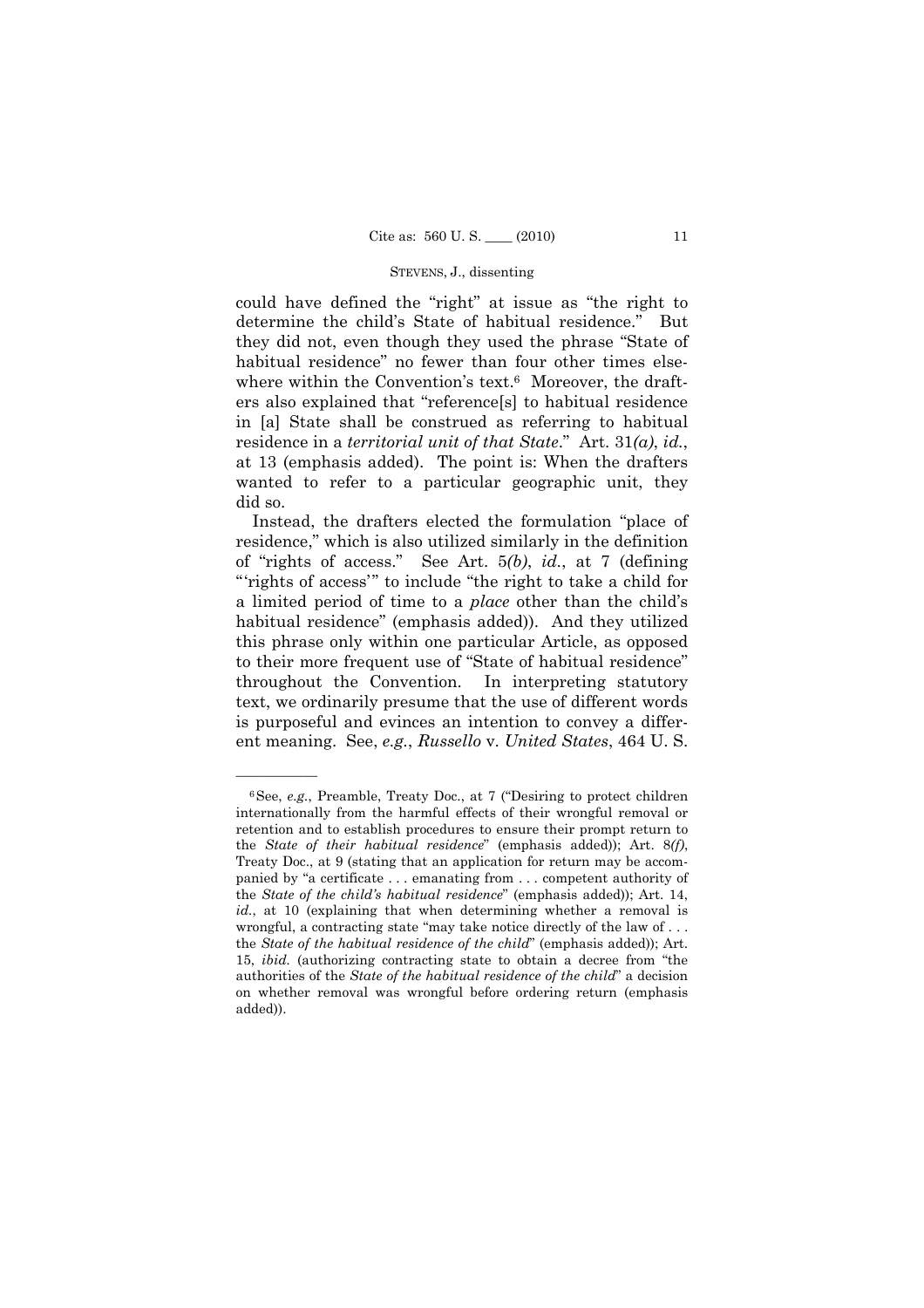## 12 ABBOTT *v.* ABBOTT

## STEVENS, J., dissenting

16, 23 (1983) ("We refrain from concluding here that the differing language in the two subsections has the same meaning in each. We would not presume to ascribe this difference to a simple mistake in draftsmanship"). There is no reason we should presume otherwise in the context of treaties.

Accordingly, I would give "place of residence" the location-specific meaning its plain text connotes, irrespective of the fact that this Convention concerns international abduction. The right described by the Convention is the right to decide, conclusively, where a child's home will be. And this makes a good deal of sense. The child lives with the parent who has custodial rights or, in the language of the Convention, "care of the person of the child," Art. 5*(a)*, Treaty Doc., at 7. The child's home—his or her "place of residence"—is fixed by the custody arrangement.7 This comports too with the Convention's decision to privilege the rights of custodians over the rights of those parents with only visitation rights.

*Understanding the effect of a travel restriction.* So, the question we confront is whether a travel restriction on one parent's right to embark on international travel with his or her child creates in the other parent a "right to determine the child's place of residence" or the ability "to fix conclusively" the child's "physical" "home." Before answering this question, it is important to understand the nature of the travel restriction we must classify.

The departure of a minor from Chile—including when that child lives in a married, two-parent household-is governed by Article 49 of §16,618 of that country's Minors Law. Under Chilean law, no minor is allowed outside of

<sup>7</sup> I do not mean to suggest by my view of the significance of a travel restriction that there could not be a custody arrangement in which both parents have the "right to determine the child's place of residence." Art. 5*(a)*, *id.*, at 7. My view is only that the type of *ne exeat* provision at issue in this case does not, by itself, confer such an affirmative right.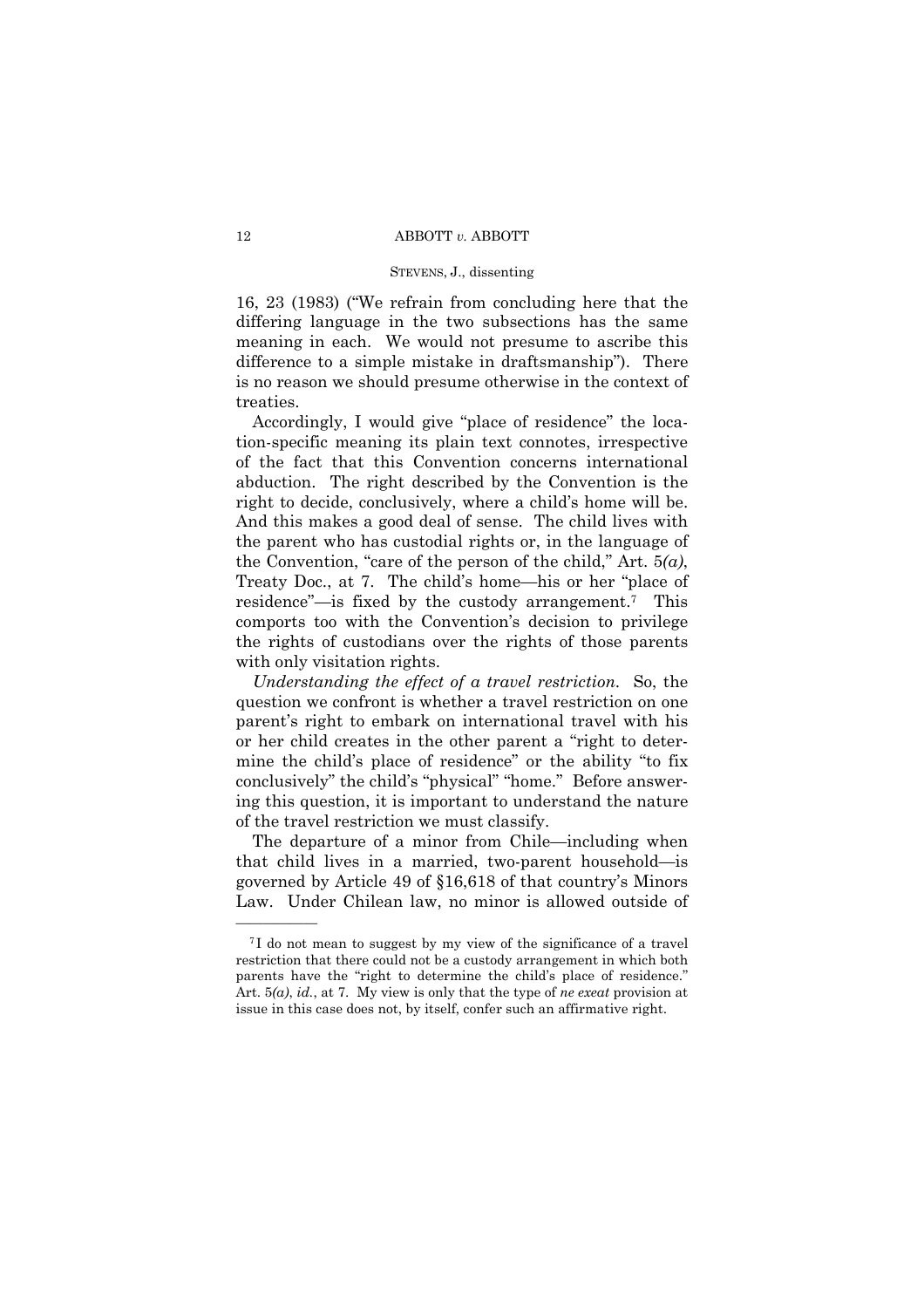the country without his or her parents' authorization. Art. 49, Minors Law 16,618, App. to Pet. for Cert. 61a–62a. Ordinarily, if the judge has entrusted custody of a child to only one parent, the child may not leave without that parent's—the custodial parent's—permission. See *ibid.*; see also *id.,* at 61a ("If the judge has entrusted custody to one of the parents or to a third party, the legitimate child may not leave except under authorization of the person to whom he has been entrusted"). But the statute further provides that if the noncustodial parent has been granted visitation rights, the authorization of the parent with visitation rights shall also be required: "Once the court has decreed the obligation to allow visits pursuant to the preceding article,[8] authorization of the father or mother who has the right to visit a child shall also be required." *Ibid.* (footnote added). The statute provides, also, an important backstop in the event a noncustodial parent denies authorization "without good reason": A Chilean court may grant the minor or his parent permission to leave the country. *Id.*, at 62a. Finally, if the custodial parent does not return the child to Chile within the time authorized, "the judge may decree the suspension of alimony that may have been decreed." *Ibid.* 

Returning, then, to the question at hand: By virtue of

<sup>&</sup>lt;sup>8</sup>The "preceding article" referred to, Article 48, simply provides: "Each time a minor is entrusted to one of the parents or a third person, such decision must include the obligation to allow the non-custodial parent to exercise his or her right to visit. The decision should also specify the way in which this right will be exercised. The judge may order ex officio, upon the parties petition or in special cases, that the same authorization be extended, to the minor's ascendants or siblings, through the means and under the conditions set by the judge. Ascendants and siblings should be identified." Memorandum from Graciela I. Rodriguez-Ferrand, Senior Legal Specialist, Law Library of Congress, to Supreme Court Library (Apr. 1, 2010) (available in Clerk of Court's case file (containing English translation of Art. 48, Minors Law 16,618)).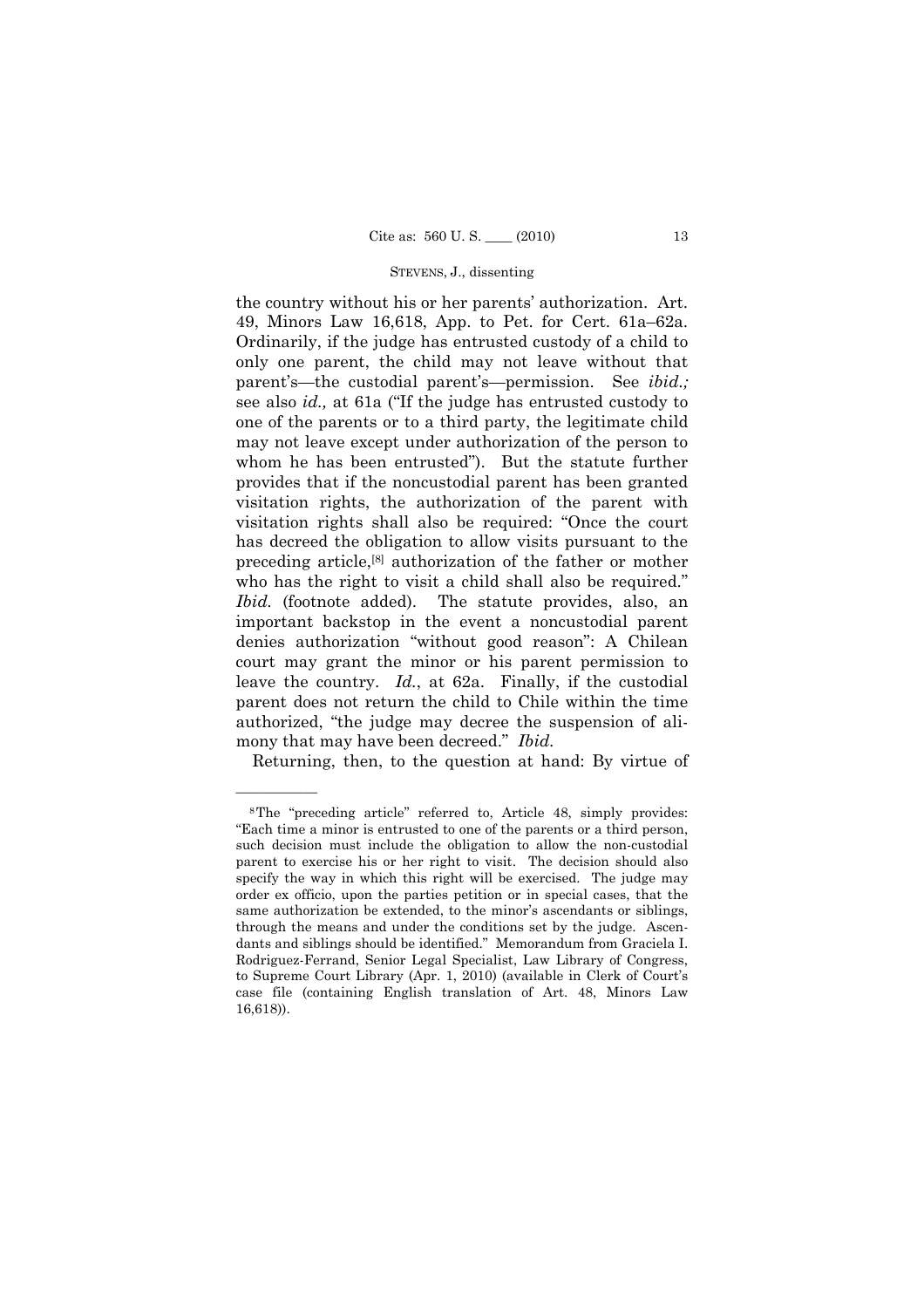the restriction Chilean law places on Ms. Abbott's movement, Mr. Abbott has no "right to determine [A. J. A.'s] place of residence." He cannot "conclusively" "fix," "settle," or "determine" the place where A. J. A. "actually lives or has his home." See *supra*, at 9–10. True, the travel restriction bestows upon the noncustodial parent a limited power to prevent his child from leaving the country without his permission, but it does not grant an affirmative power to fix or set the location of the child's home. Mr. Abbott has no power whatever to determine where A. J. A. actually lives within the nearly 300,000 square miles that compose Chile. Even more important, Mr. Abbott has no power whatever to select another country in which A. J. A. would live, were Mr. Abbott's work to take him to another country altogether. In sum, a right to object to a proposed departure gives a parent far less authority than a right to determine where the child shall reside. Moreover, the right to determine where to live within a country, as well as what country to live in, is far broader than the limited right to object to a child's travel abroad.

In my view, the "right" Mr. Abbott has by virtue of the travel restriction is therefore best understood as relating to his "rights of access," as the Convention defines that term—and not as a standalone "'righ[t] of custody,'" as the Court defines it, *ante*, at 1. Chile's statutory travel restriction provision is plainly ancillary to the access rights the Chilean family court granted to him as the noncustodial parent. By its terms, the obligation on the custodial parent to seek the other parent's permission before removing the child from Chile only operates upon the award of *visitation rights;* it has nothing to do with *custody rights*. And it operates automatically to facilitate the noncustodial parent's ability to access the child and to exercise his visitation rights. In the best of all possible circumstances, Mr. Abbott's limited veto power assures him relatively easy access to A. J. A. so that he may continue a meaning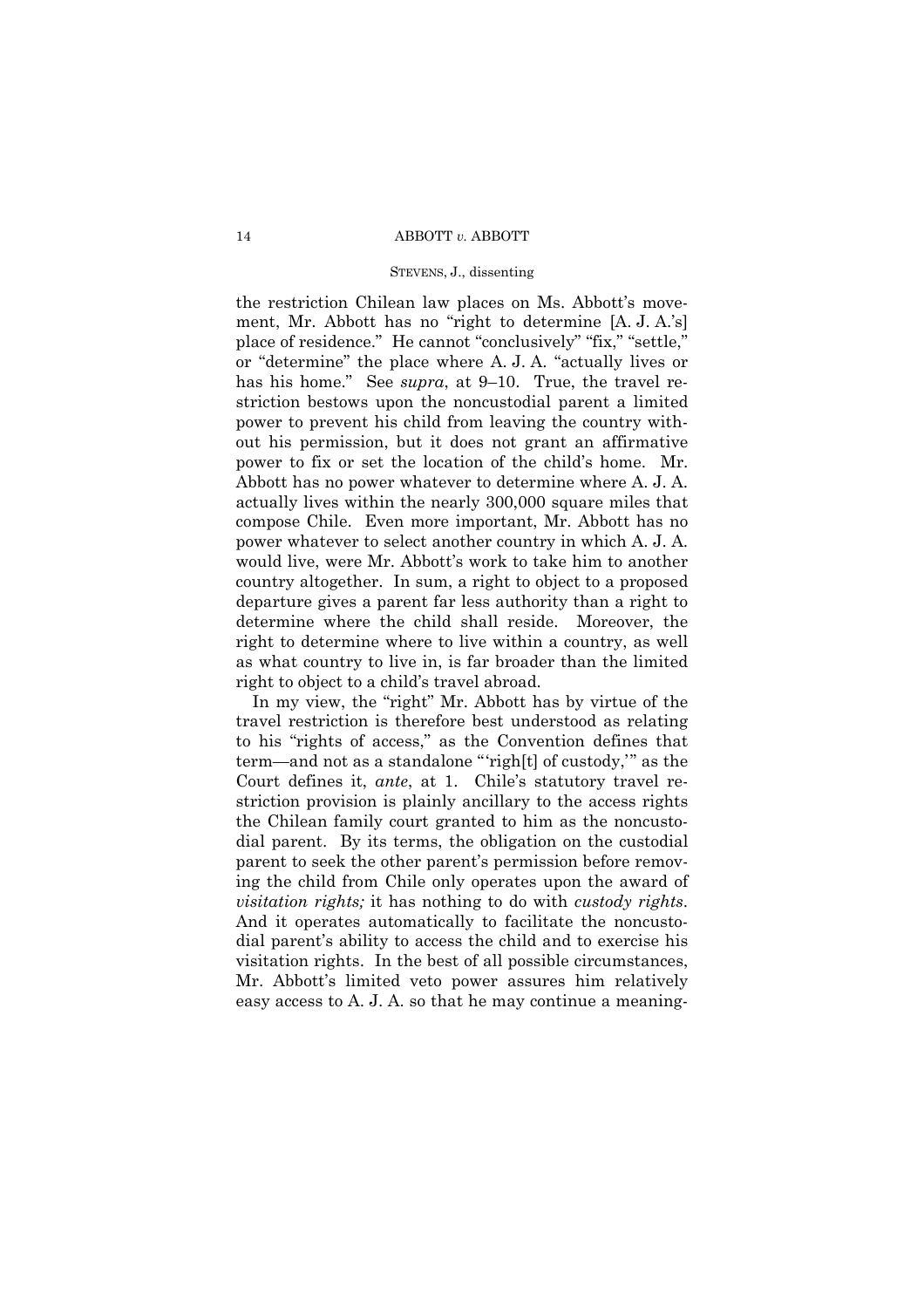ful relationship with his son. But this power, standing alone, does not transform him into a *custodian* for purposes of the Convention's return remedy. Instead, it authorizes him, pursuant to Article 21, to seek assistance from this country in carrying out the Chilean family court's visitation order.

## III

Although the Court recognizes, as it must, that " '[t]he interpretation of a treaty, like the interpretation of a statute, begins with its text,' " *ante*, at 6 (quoting *Medellín,*  552 U. S., at 506), the Court's analysis is atextual—at least as far as the Convention's text goes. The Court first relies on the text of the Chilean law at issue and a single Chilean administrator's alleged interpretation thereof.<sup>9</sup>

 $\overline{\phantom{a}}$ 

<sup>9</sup>Because differences in statutory provisions, as well as cultural differences and personal predilections, may affect the opinions of local officials, I would attach no weight to the letter from Paula Strap Camus, describing Article 49 of Chile's Minors Law 16,618 as establishing a shared right to determine the place of residence of a child. Moreover, we have no obligation to defer, on questions of treaty interpretation, to the nonjudicial decisions of another signatory state, let alone a return request—a piece of advocacy—filed on behalf of Chile in another case.

In any event, the letter cited offers much less support for the Court's position than meets the eye. Unlike in this case, in which a Chilean court has already decreed Ms. Abbott to be A. J. A.'s sole custodian, in *Villegas Duran*  v. *Beaumont*, "no Judge of the Republic of Chile has granted the custody of the child to her mother . . . ." Letter from Paula Strap Camus, Director General, Corporation of Judicial Assistance of the Region Metropolitana to National Center for Missing and Exploited Children (Jan. 17, 2006), App. to Pet. for Cert. in *Villegas Duran* v. *Beaumont*, O. T. 2008, No. 08–775, p. 36a. In other words, Ms. Camus' letter request for the child's return in that case depends on a provision of Article 49 not at issue in this case: "If the custody of a legitimate child has not been entrusted by the judge to any of his parents or to a third party, the child may not leave without authorization of both parents." App. to Pet. for Cert. 61a. The travel restriction that bound Ms. Abbott in this case, however, arose "[o]nce the court . . . decreed the obligation to allow visits" by Mr. Abbott. *Ibid.* Although not before us,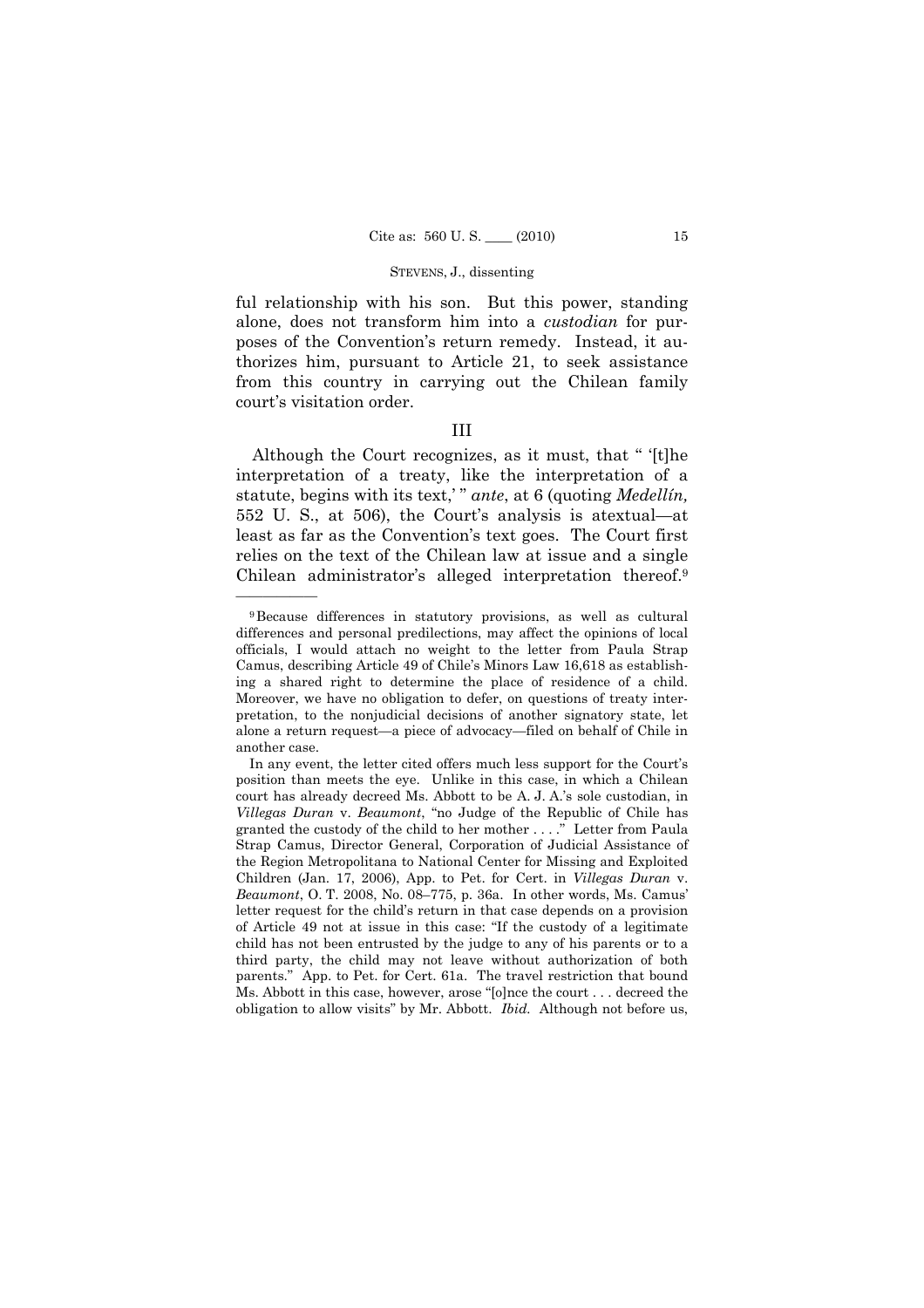See *ante*, at 6. While it is true that the meaning of Chile's statute matters to our determining whether a parent has taken a child in "breach of rights of custody . . . under the law of the State in which the child was habitually resident immediately before the removal or retention," Art. 3*(a)*, Treaty Doc., at 7, it does not and should not inform what the Convention's definition of "rights of custody" means in the first place.

The Court also reminds us that the Convention's terms are to be broadly construed. See *ante*, at 15–16. To be sure, the Convention's leading interpretive authority informs us that the Convention's understanding of what constitutes "rights of custody" is broad and flexible. See Pérez-Vera Report ¶¶67, 71, 84, at 446, 447, 451–452. And we are to apply its terms to "allo[w] the greatest possible number of cases to be brought into consideration." *Id.*, ¶67, at 446. But such breadth should not circumvent the Convention's text in order to sweep a travel restriction under the umbrella of rights of custody.

A reading as broad and flexible as the Court's eviscerates the distinction the Convention draws between rights of custody and rights of access. Indeed, the Court's reading essentially voids the Convention's Article 21, which provides a separate remedy for breaches of rights of access. If a violation of this type of provision were not a breach of the rights of access, I find it quite difficult to imagine what the Convention's drafters had in mind when

 $\overline{\phantom{a}}$ 

there may be a sound basis for distinguishing the legal effect and significance of a travel restriction in effect *prior to* an award of custody to either or both parents, from one that occurs ancillary to the award of visitation rights to a parent who has no custodial rights. Moreover, the U. S. Department of State, at the time the Convention was ratified, believed that the Convention would require return in these circumstances: "Children who are wrongfully removed or retained prior to the entry of a custody order are protected by the Convention. There need not be a custody order in effect in order to invoke the Convention's return provisions." Convention Analysis 10505.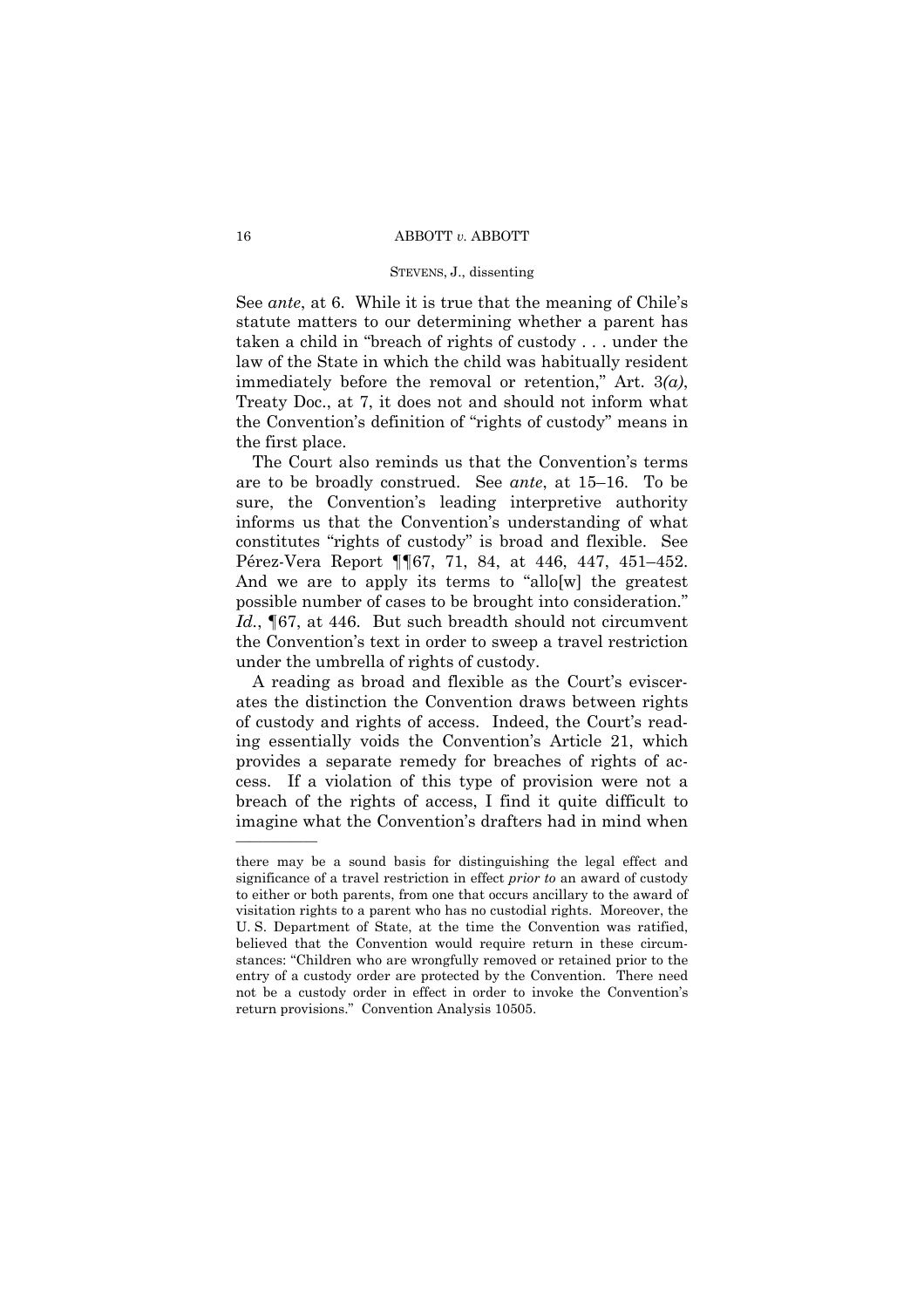they created a second, lesser remedy for the breach of access rights. The drafters obviously contemplated that some removals might be in violation of the law of the child's home nation, but not "wrongful" within the meaning of the Convention—*i.e.*, not in breach of "rights of custody." This is precisely why Article 5 carefully delineates between the two types of parental rights in the first place. And this is precisely why Article 21 exists.

Nevertheless, the Court has now decreed that whenever an award of visitation rights triggers a statutory default travel restriction provision, or is accompanied by a travel restriction by judicial order, a parent possess a right of custody within the meaning of the Convention. Such a bright-line rule surely will not serve the best interests of the child in many cases. See Pérez-Vera Report 125, at 432. It will also have surprising results. In Chile, for example, as a result of this Court's decision, *all parents* so long as they have the barest of visitation rights—now also have joint custody within the meaning of the Convention and the right to utilize the return remedy.10

It bears emphasis that such a result—treating the type

<sup>&</sup>lt;sup>10</sup> In 2003, the latest year for which statistics appear available, Chile's Central Authority, which is the entity responsible for administering its obligations under the Hague Convention, made five outgoing "access applications" under Article 21. Hague Conference on Private International Law, International Child Abduction, N. Lowe, A Statistical Analysis of Applications Made in 2003 Under the [1980 Hague Convention] on the Civil Aspects of International Child Abduction, Part II–National Reports, p. 125 (Prelim. Doc. No. 3, 2006–2007) (hereinafter Lowe Analysis). Were the Court correct—and were the view the Court ascribes to Chile's interpretation of its own law also correct, see *ante*, at 6–7—all of Chile's outgoing applications under the Convention almost certainly should have been "return applications" because any person with rights of access under Chilean law, also has a right of custody by virtue of the statutory *ne exeat* provision. It is plain that even Chilean officials have not thought correct the Court's interpretation of the intersection of the travel restriction in Article 49 of its Minors Law 16,618 and the Convention.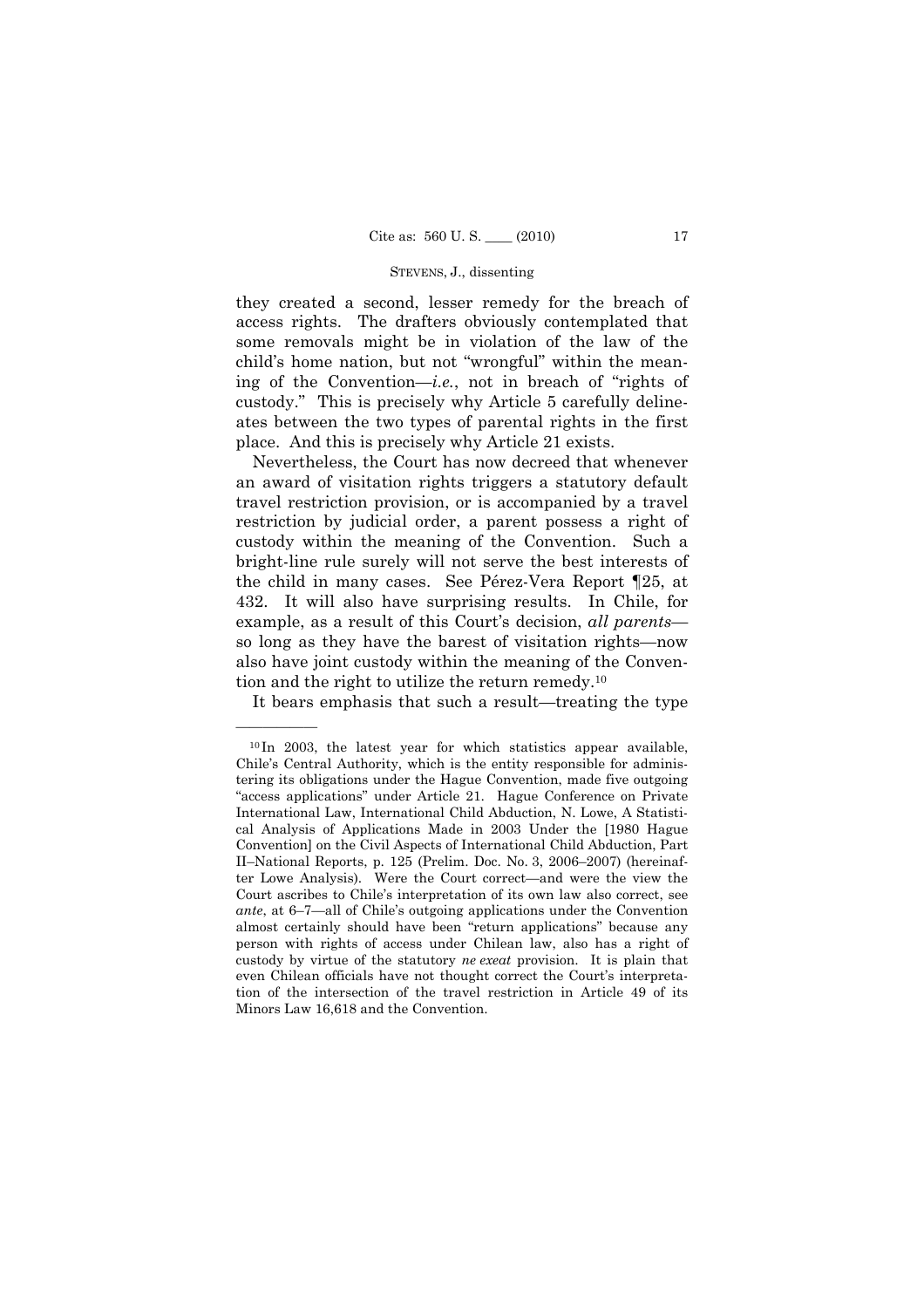of travel restriction at issue in this case as part of "rights of custody"—will undermine the Convention's careful balance between the "rights of custody and the "rights of access":

"Although the problems which can arise from a *breach of access rights*, especially where the child is taken abroad by its custodian, were raised during the Fourteenth Session, the majority view was that *such situations could not be put in the same category as the wrongful removals which it is sought to prevent*.

"This example, and others like it where breach of access rights profoundly upsets the equilibrium established by a judicial or administrative decision, certainly demonstrate that decisions concerning the custody of children should always be open to review. This problem however defied all efforts the Hague Conference to coordinate views thereon. *A questionable result would have been attained had the application of the Convention, by granting the same degree of protection to custody and access rights, led ultimately to the substitution of the holders of one type of right by those who held the other*." *Id.,* ¶65, at 445 (emphasis added; footnote omitted).

It seems the very same authority on which the Court relies to support its broad, flexible reading of the Convention's terms also tell us that the drafters *expressly rejected* the very outcome the Court reaches today. Far from "render[ing] the Convention meaningless," *ante*, at 9, a faithful reading of the Convention's text avoids the very "questionable result" its drafters foresaw and attempted to preclude were they to extend "the same degree of protection" "to custody and access rights." Pérez-Vera Report [65, at 445.

## IV

Hence, in my view, the Convention's language is plain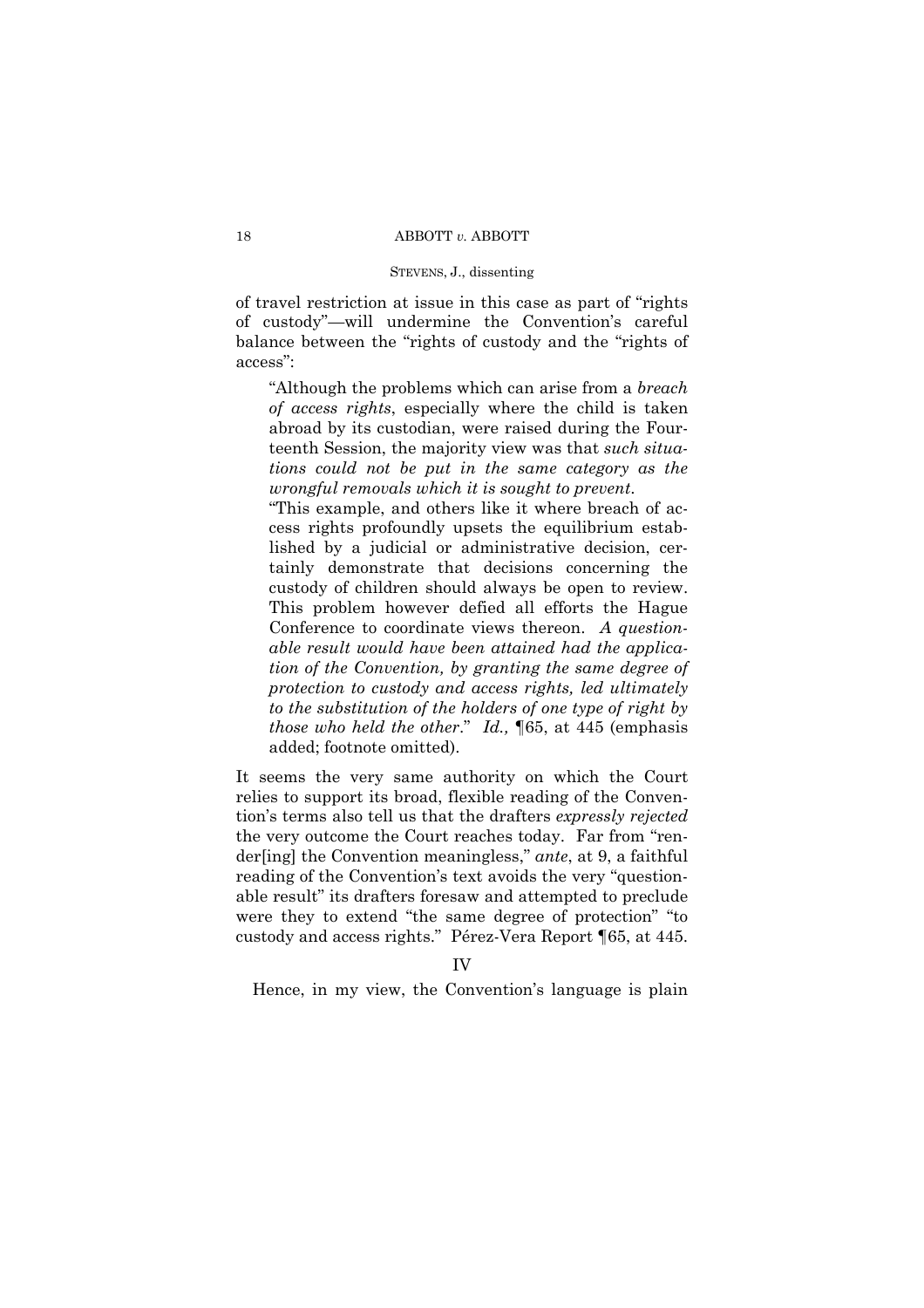and that language precludes the result the Court reaches. See *Sumitomo Shoji America, Inc.* v. *Avagliano*, 457 U. S. 176, 180 (1982). In these circumstances, the "clear import of treaty language controls" the decision. *Ibid.* To support its reading of the text, however, the Court turns to authority we utilize to aid us in interpreting ambiguous treaty text: the position of the Executive Branch and authorities from foreign jurisdictions that have confronted the question before the Court.<sup>11</sup> *Ante*, at 11–14. Were I to agree with the Court that it is necessary turn to these sources to resolve the question before us, I would not afford them the weight the Court does in this case.

*Views of the Department of State.* Without discussing precisely why, we have afforded "great weight" to "the meaning given [treaties] by the departments of government particularly charged with their negotiation and enforcement." *Kolovrat* v. *Oregon*, 366 U. S. 187, 194 (1961); see also *Sumitomo*, 457 U. S., at 184–185; *Factor* v. *Laubenheimer*, 290 U. S. 276, 294 (1933). We have awarded "great weight" to the views of a particular government department even when the views expressed by the department are newly memorialized, see *Sumitomo*, 457 U. S., at 184, n. 10, and even when the views appear contrary to those expressed by the department at the time of the treaty's signing and negotiation, *ibid.* In this case, it appears that both are true: The Department of State's position, which supports the Court's conclusion, is newly memorialized, see Brief for United States as *Amicus Curiae* 21, n. 13, and is possibly inconsistent with the Department's earlier position, see Convention Analysis

<sup>&</sup>lt;sup>11</sup>See Art. 32, Vienna Convention on the Law of Treaties, May 23, 1969, 1155 U. N. T. S. 331, 340 ("Recourse may be had to supplementary means of interpretation  $\dots$  when the interpretation  $\dots$  (*a*) leaves the meaning ambiguous or obscure; or (b) leads to a result which is manifestly absurd or unreasonable").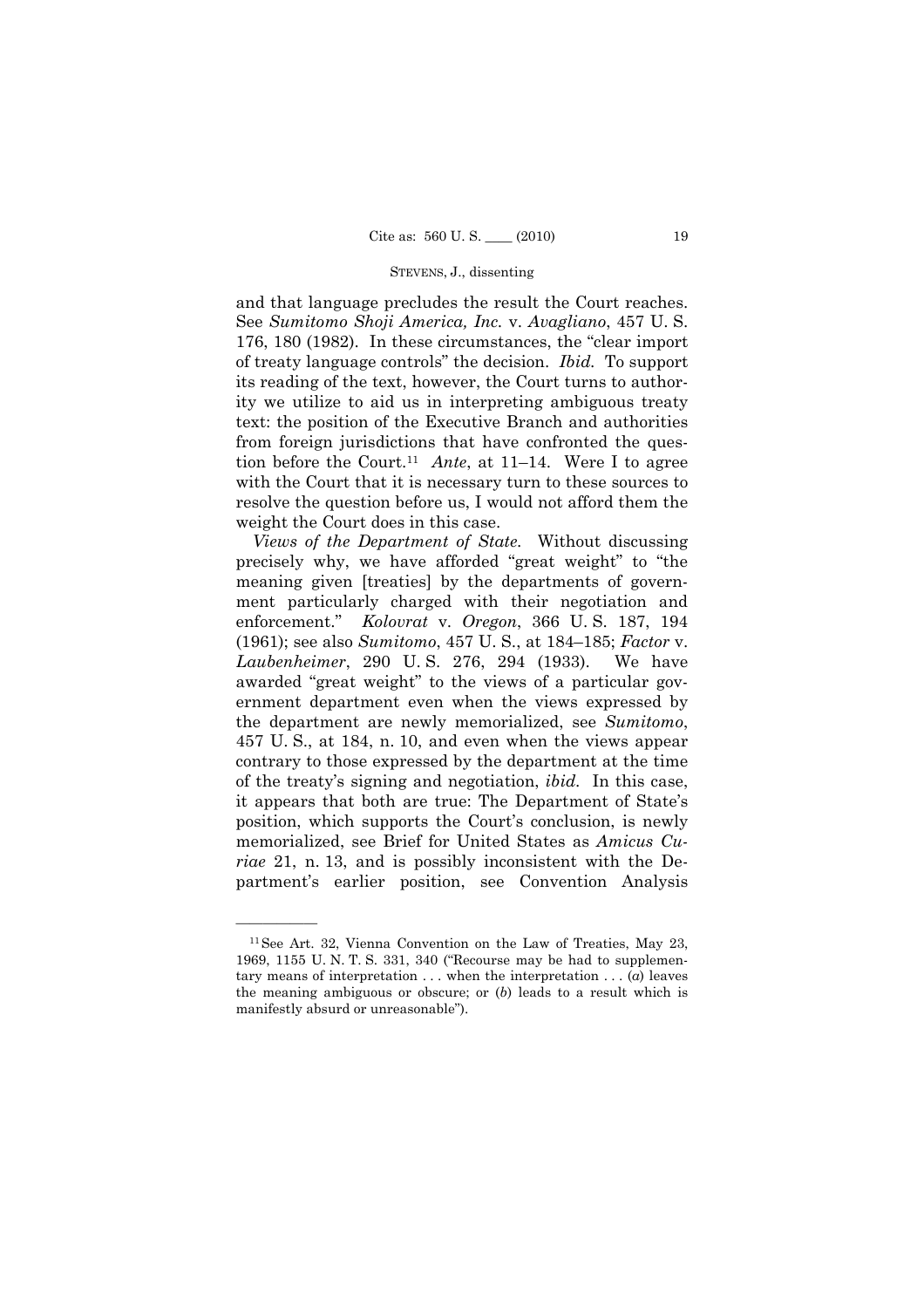## 10504–10505.12

——————

Putting aside any concerns arising from the fact that the Department's views are newly memorialized and changing, I would not in this case abdicate our responsibility to interpret the Convention's language. This does not seem to be a matter in which deference to the Executive on matters of foreign policy would avoid international conflict, cf. *Itel Containers Int'l Corp.* v. *Huddleston*, 507 U. S. 60, 76 (1993) (acknowledging that "the nuances of foreign policy 'are much more the province of the Executive Branch and Congress than of this Court'" (quoting *Container Corp. of America* v. *Franchise Tax Bd.*, 463 U. S. 159, 196 (1983))); the State Department has made no such argument. Nor is this a case in which the Executive's understanding of the treaty's drafting history is particu

<sup>&</sup>lt;sup>12</sup>The State Department explained to the Senate at the time it sought ratification of the Convention that the "fundamental purpose of the Hague Convention" was "to protect children from wrongful international removals or retentions by persons bent on obtaining their physical and/or legal custody." Convention Analysis 10504. I find it quite unlikely, in light of its framing of the "fundamental purpose" of the Convention, that the State Department would have agreed at the time that a removal was "wrongful" within the meaning of the Convention when a parent *with physical custody* of a child took that child to another country, even when that removal was in violation of a restriction on the custodial parent's travel rights. See also Brief for Eleven Law Professors as *Amici Curiae* 4–5, n. 7. Even more telling, however, is the fact that, in a response to a questionnaire used by the Convention's drafters in preparing the treaty, the United States characterized a *ne exeat* right as one with "the purpose of preserving the jurisdiction of the state in the custody matter and of safeguarding the visitation rights of the other parent." 1980 Conférence de La Haye de droit international privé, Enlèvement d'enfants, Replies of the Governments to the Questionnaire, in 3 Actes et Documents de la Quatorzième session, pp. 85, 88 (1982). Such a description is inconsistent with the Department's current position that a *ne exeat* clause is a freestanding right of custody within the meaning of the Convention. See Brief for United States as *Amicus Curiae* 7.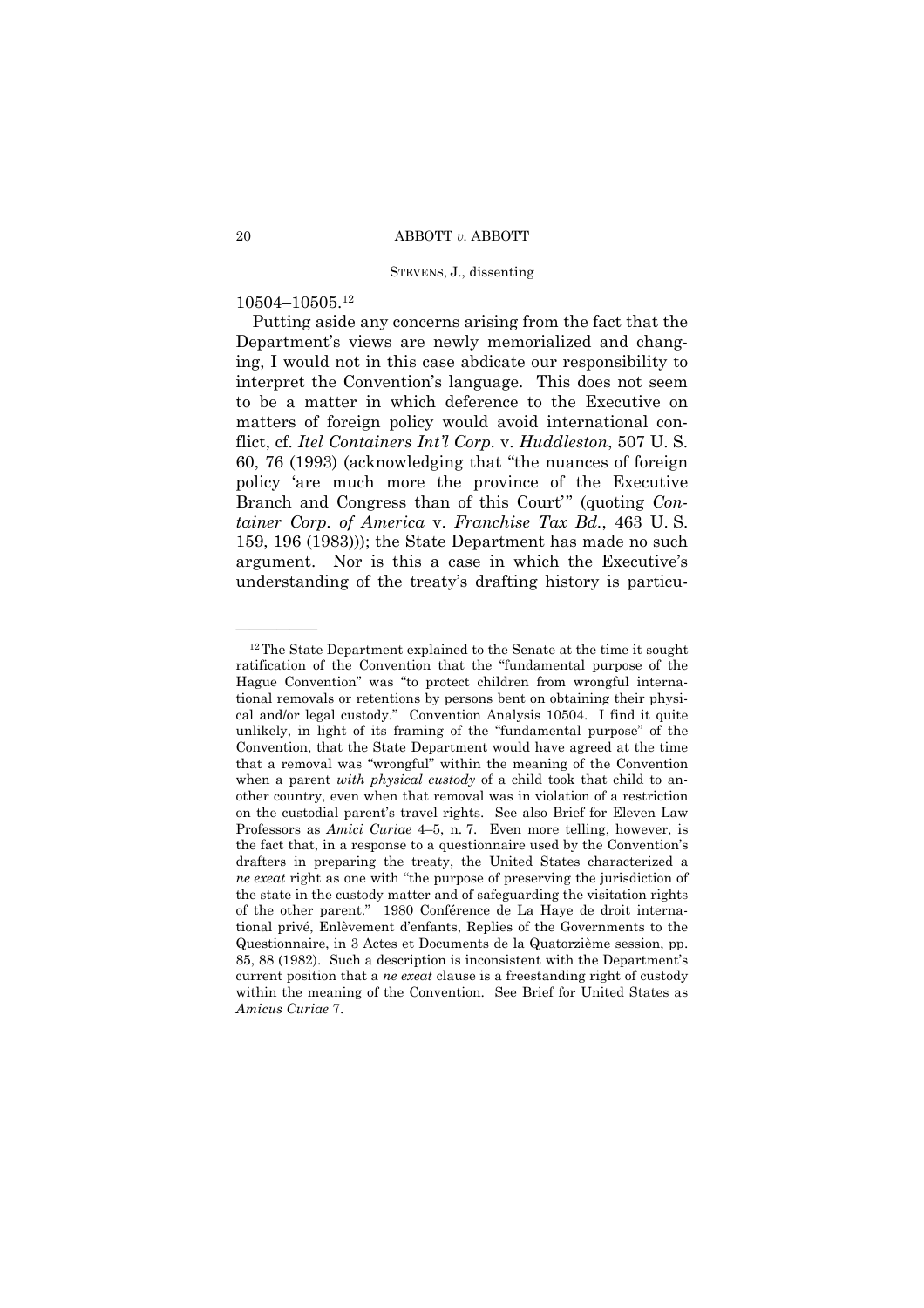larly rich or illuminating.13 See *Factor,* 290 U. S., at 294– 295 (observing that "diplomatic history"—"negotiations and diplomatic correspondence of the contracting parties relating to the subject-matter"—is entitled to weight). Finally, and significantly, the State Department, as the Central Authority for administering the Convention in the United States, has failed to disclose to the Court whether it has facilitated the return of children to America when the shoe is on the other foot.14 See Brief for United States as *Amicus Curiae* 4, n. 3 (describing responsibilities of the Central Authority). Thus, we have no informed basis to assess the Executive's postratification conduct, or the conduct of other signatories, to aid us in understanding the accepted meaning of potentially ambiguous terms. See *Zicherman* v. *Korean Air Lines Co.*, 516 U. S. 217, 227–228 (1996) (considering "postratification conduct of the contracting parties"); *Charlton* v. *Kelly*, 229 U. S. 447, 468 (1913) (affording "much weight" to the fact that the "United States has always construed its obligation" under a treaty in a particular way and had acted in accord).

Instead, the Department offers us little more than its

<sup>13</sup>This only underscores what seems quite clear: Whatever contemporary international consensus the Court claims has now emerged, "that view was not generally formulated when the Convention was drafted in 1980." *Ante*, at 14. I understand the Court's reference to contemporary consensus to depend on the views of contemporary scholars and individual signatory states developed postratification, including the views of the Special Commission, a voluntary *post hac* collective body with no treaty-making authority, see *ibid*. Even assuming that the Court is correct that consensus has emerged after the Convention was written and ratified that *ne exeat* rights *should* be "rights of custody," in my view this provides no support at all for the position that the Convention's drafters had these types of rights in mind and intended for the Convention to treat them as rights of custody. To the contrary, I think it tends to prove the opposite point.

<sup>&</sup>lt;sup>14</sup>This is somewhat surprising given that in 1999 the Department made 212 outgoing applications for return of children to the United States and made 85 such requests in 2003. Lowe Analysis 479.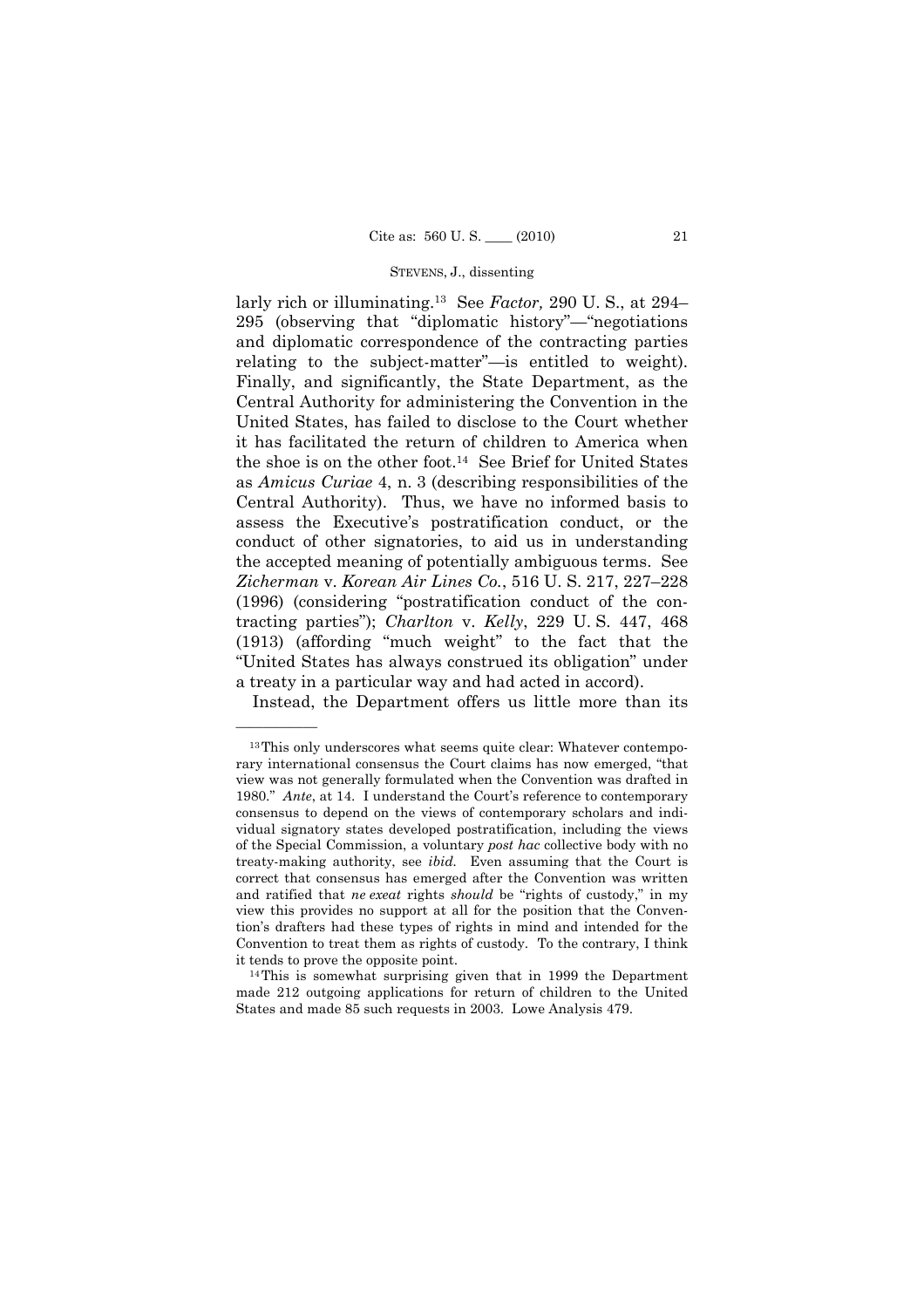own reading of the treaty's text. Its view is informed by no unique vantage it has, whether as the entity responsible for enforcing the Convention in this country or as a participating drafter. The Court's perfunctory, one-paragraph treatment of the Department's judgment of this matter only underscores this point. *Ante*, at 11–12. I see no reason, therefore, to replace our understanding of the Convention's text with that of the Executive Branch.

*Views of foreign jurisdictions.*  The Court believes that the views of our sister signatories to the Convention deserve special attention when, in a case like this, "Congress has directed that 'uniform international interpretation' of the Convention is part of the Convention's framework." *Ante*, at 12 (quoting 42 U.S.C. §11601(b)(3)(B)). This may well be correct, but we should not substitute the judgment of other courts for our own. See Olympic Air*ways* v. *Husain*, 540 U. S. 644, 655, n. 9 (2004). And the handful of foreign decisions the Court cites, see *ante*, at 12–13, provide insufficient reason to depart from my understanding of the meaning of the Convention, an understanding shared by many U. S. Courts of Appeals. See, *e.g.,* 542 F. 3d 1081 (CA5 2008) (case below); *Gonzalez* v. *Gutierrez*, 311 F. 3d 942, 949 (CA9 2002) (parent's right to "refuse permission for his children to leave Mexico" "hardly amounts to a right of custody, in the plainest sense of the term"); *Croll,* 229 F. 3d, at 140 ("If we were to enforce rights held pursuant to a *ne exeat*  clause by the remedy of mandatory return, the Convention would become unworkable. . . . It does not contemplate return of a child to a parent whose sole right—to visit or veto—impose no duty to give care"); *Fawcett* v. *McRoberts*, 326 F. 3d 491 (CA4 2003). Indeed, the interest in having our courts correctly interpret the Convention may outweigh the interest in having the *ne exeat* clause issue resolved in the same way that it is resolved in other countries. Cf. *Breard*  v. *Greene*, 523 U. S. 371, 375 (1998) *(per curiam)* ("[W]hile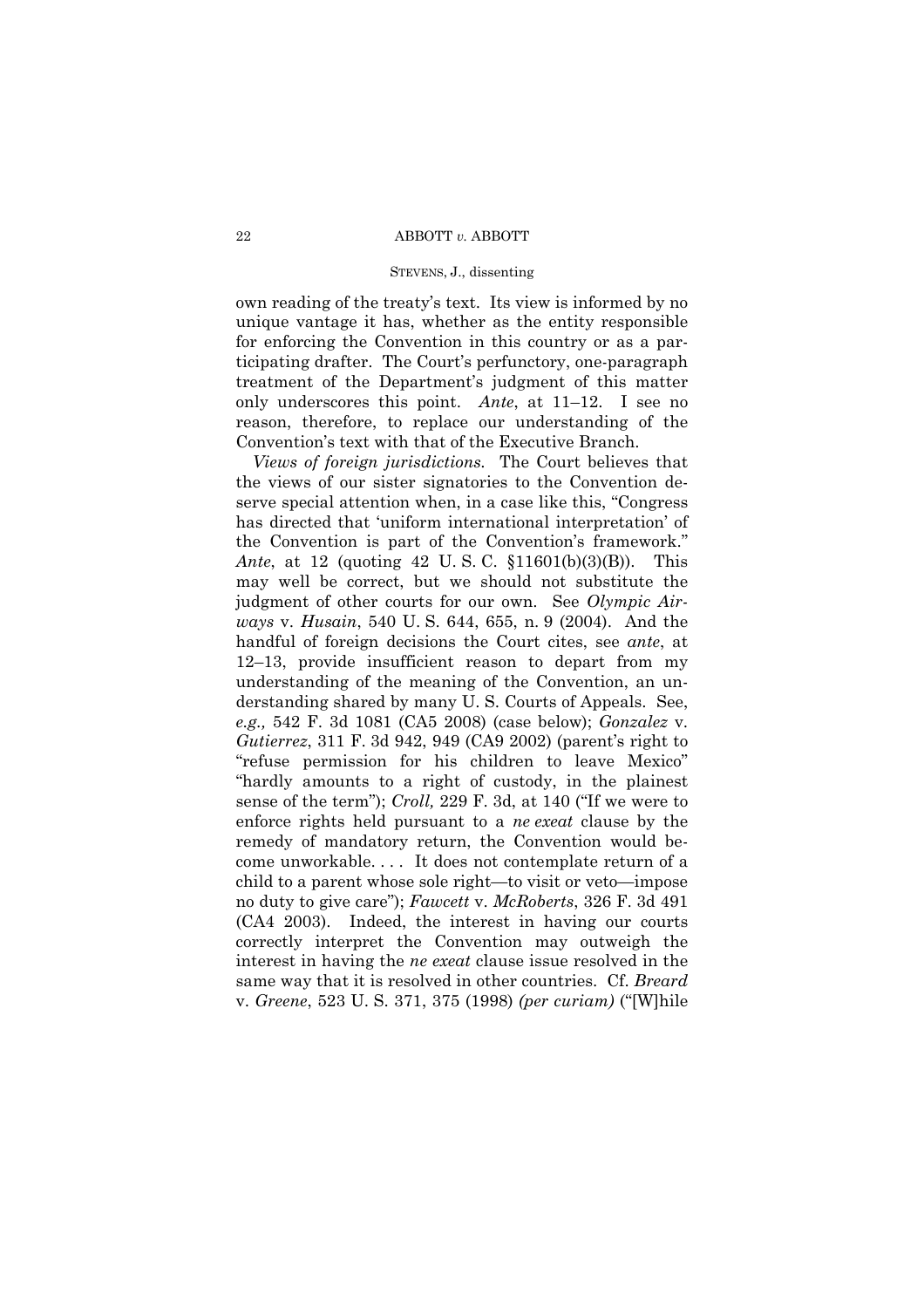we should give respectful consideration to the interpretation of an international treaty rendered by an international court with jurisdiction to interpret such, it has been recognized in international law that, absent a clear and express statement to the contrary, the procedural rules of the forum State govern the implementation of the treaty in that State").

I also fail to see the international consensus—let alone the "broad acceptance," *ante*, at 12—that the Court finds among those varied decisions from foreign courts that have considered the effect of a similar travel restriction within the Convention's remedial scheme. The various decisions of the international courts are, at best, in equipoise. Indeed, the Court recognizes that courts in Canada and France have concluded that travel restrictions are not "rights of custody" within the meaning of the Convention. *Ante*, at 13–14.

And those decisions supportive of the Court's position do not offer nearly as much support as first meets the eye. For example, the English High Court of Justice decision on which the Court primarily relies, *ante*, at 12, appears to have decided a different issue. True, that court considered the effect of a similar travel restriction on both parents following the award of "custody" to the child's mother. *C.*  v. *C.*, [1989] 1 W. L. R. 654, 656 (C. A.). But the family court had also decreed, at the time it awarded "custody" to the mother, that both parents would remain "'joint guardians" of the child. *Ibid.* Moreover, in the time between the mother's removal of the child and the father's petitioning for his return, the father had returned to the Family Court in Sydney, obtained an order for the child's return, and received immediate custody of the child. *Ibid.* Comparable facts do not exist in this case. Cf. *Olympic Airways*, 540 U. S., at 655, n. 9 (noting that "we are hesitant" to follow decisions of sister signatory courts when "there are substantial factual distinctions between" the cases).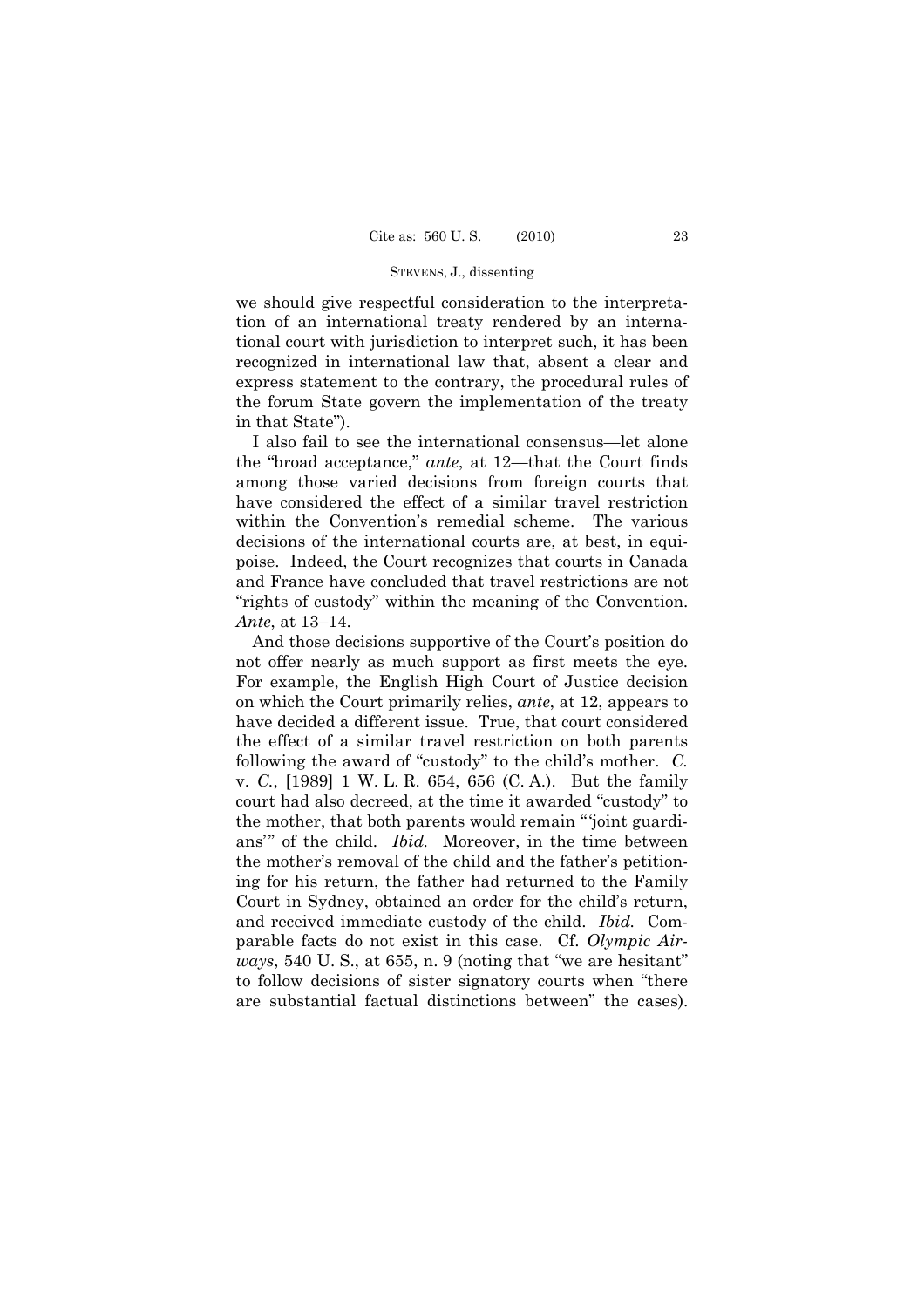Similar factual distinctions—involving, typically, joint guardianship rights or shared decisionmaking rights—are present in other of the foreign cases relied upon by the Court and Mr. Abbott.15

Those foreign courts that have reached a position consistent with my own, the Court is right to point out, have also done so in slightly different factual scenarios. *Ante*, at 13–14. The Supreme Court of Canada, for example, first encountered a *ne exeat* provision as part of an interim custody order in *Thomson*  v. *Thomson*, [1994] 3 S. C. R. 551, 589–590, 119 D. L. R. (4th) 253, 281. Although the Canadian high court concluded that a removal in breach of the temporary travel restriction was wrongful, it emphasized the interim nature of the provision, see n. 9, *supra*, and explained that the case would be different with a permanent order. See *Thomson*, 3 S. C. R., at 589, 119 D. L. R., at 281 ("Such a [permanent] clause raises quite different issues. It is usually intended to ensure permanent access to the non-custodial parent. The right of access is, of course, important but, as we have seen, it was not intended to be given the same level of protection by

<sup>15</sup>See Bundesverfassungsgericht [BVerfG] [Fed. Constitutional Ct. of Germany] July 18, 1997, 2 BvR 1126/97, ¶¶13–15 (considering *ne exeat*  provision with respect to a noncustodial parent who also had joint authority to decide major life decisions for the child); *M. S. H.* v. *L. H.*, [2000] 3 I. R. 390, 401 (Sup. Ct. of Ireland) (evaluating effect of *ne exeat*  provision when parents had shared "rights of parental responsibility," including " 'all the rights, duties, powers, responsibilities and authority which, by law, a parent of a child has in relation to a child and his property' "); *Sonderup* v. *Tondelli*, 2001(1) SA 1171, 1177–1178 (Constitutional Ct. of South Africa (2000)) (evaluating removal where parents were both granted "joint guardianship" of the minor); CA 5271/92 *Foxman*  v. *Foxman*, [1992] §3(C) (Sup. Ct. of Israel) (examining whether removal was wrongful in the context of a custody and visitation agreement that provided broadly that "each parent needs the consent of the other to every significant change in the children's residency").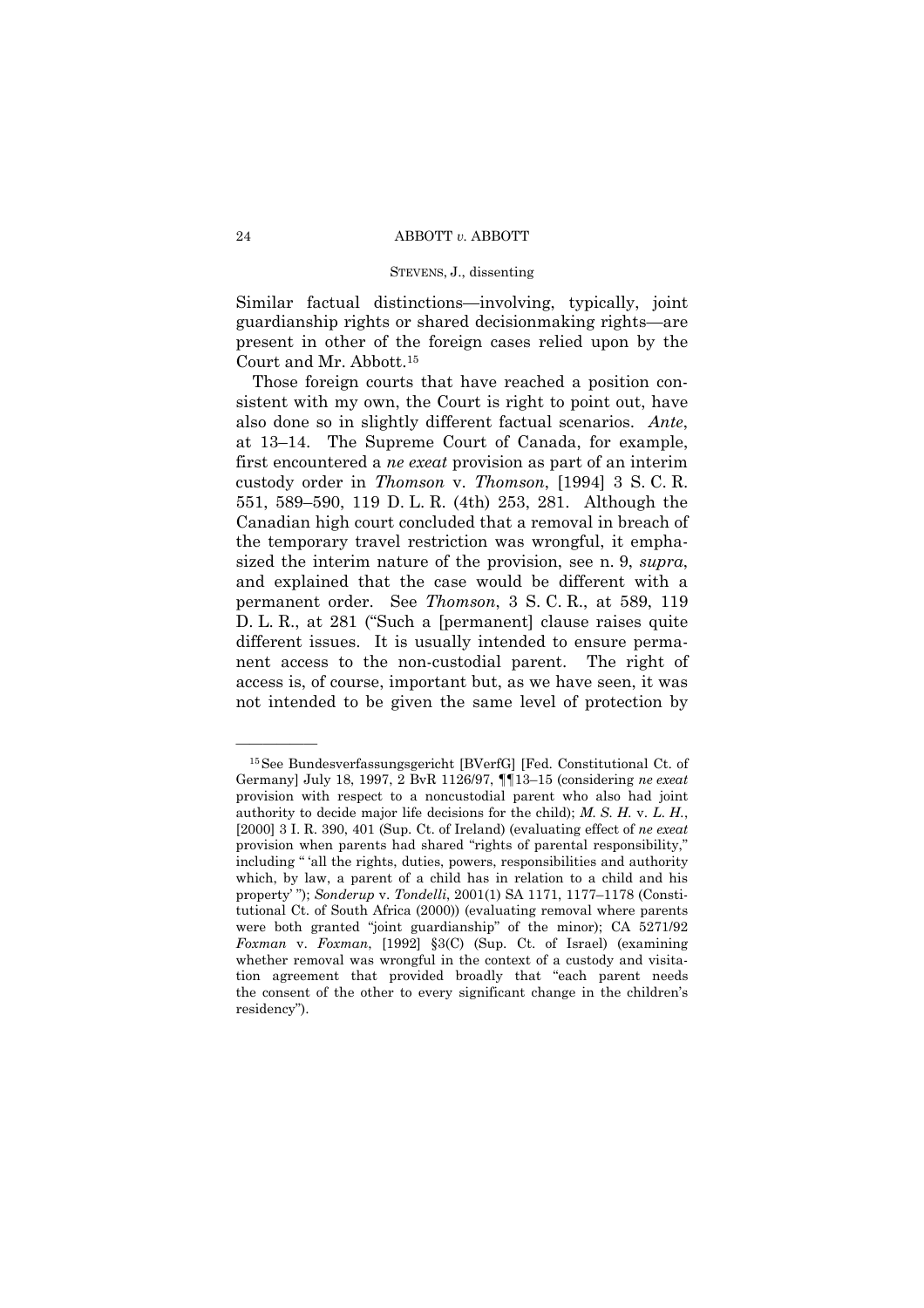the Convention as custody").<sup>16</sup> The Canadian Supreme Court later affirmed this important distinction in *D. S.* v. *V. W.*, [1996] 2 S. C. R. 108, 139, 134 D. L. R. (4th) 481, 503 (rejecting argument that "any removal of a child without the consent of the parent having access rights" should authorize return remedy because such a reading of the Convention would "indirectly afford the same protection to access rights as is afforded to custody rights").

In sum, the decisions relied upon by the Court and Mr. Abbott from our sister signatories do not convince me that we should refrain from a straightforward textual analysis in this case in order to make way for a "uniform international interpretation" of the Convention. 42 U. S. C.  $$11601(b)(3)(B)$ . There is no present uniformity sufficiently substantial to justify departing from our independent judgment on the Convention's text and purpose and the drafters' intent.

 $\overline{V}$ 

At bottom, the Convention aims to protect the best interests of the child. Pérez-Vera Report 125, at 432. Recognizing that not all removals in violation of the laws of the country of habitual residence are contrary to a child's best interests, the Convention provides a powerful but limited return remedy. The judgment of the Convention's drafters was that breaches of access rights, while significant (and thus expressly protected by Article 21), are secondary to protecting the child's interest in maintaining an existing custodial relationship.

 $\overline{\phantom{a}}$ 

<sup>&</sup>lt;sup>16</sup>The Canadian high court also observed that construing a permanent travel restriction on one parent as creating a right of custody in the other has "serious implications of the mobility rights of the custodian." *Thomson,*  3 S. C. R., at 590, 119 D. L. R., at 281. A French Court of Appeals made a similar observation in *Attorney for the Republic at Périgueux* v. *Mrs. S*, T. G. I. Périgueux, Mar. 17, 1992, Rev. cr. dr. internat. Privé 82(4) Oct.–Déc. 1993, 650, 651–653.